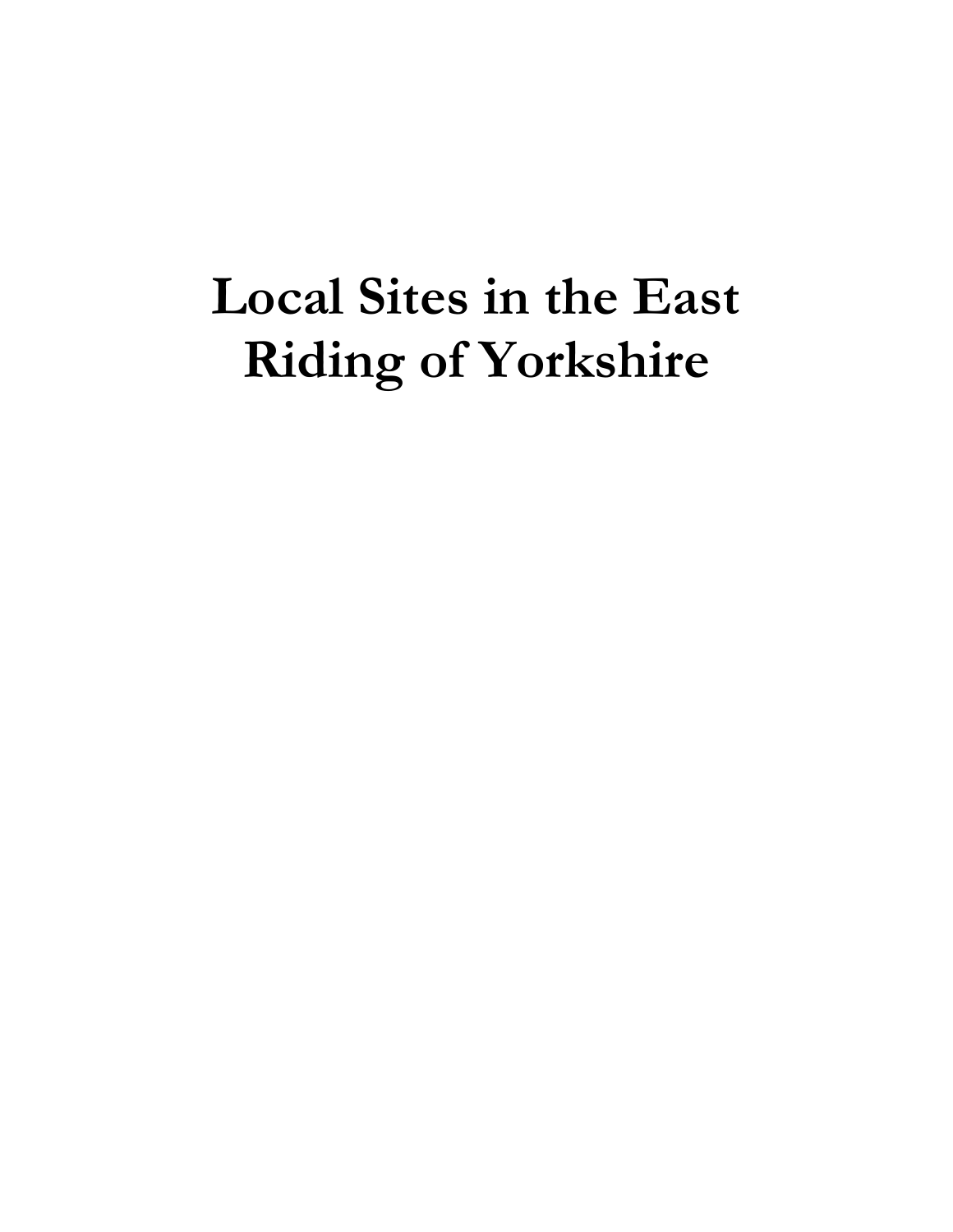# **Acknowledgements**

Part B of this document, the site selection guidelines, is based on a draft report prepared by Baker Shepherd Gillespie in 2001 and revised by Alison Fraser, Peter Shepherd and Robert Masheder in 2003. Special thanks are therefore due to them.

A number of other individuals and organisations have also made a valuable contribution to the development of the Local Sites system and/or the preparation of this document and thanks are due to them for the part they have played in the development of the document and to the Local Sites system. These are shown below:

| Peter Cook            | South Holderness Countryside Society /   |
|-----------------------|------------------------------------------|
|                       | Surveyor, Wold Ecology                   |
| Geoff Dobbs           | Yorkshire Naturalist's Union             |
| Richard Middleton     | Botanical Society of the British Isles   |
| Geoffrey Wilmore      | Ecological consultant                    |
| Kay McDowell          | Ecological consultant                    |
| <b>Richard Baines</b> | Wold Ecology                             |
| Derek Boatman         | Local Naturalist                         |
| Bryan Mallinson       | Voluntary Verge Warden                   |
| Simon Pickles         | North and East Yorkshire Ecological Data |
|                       | Centre                                   |
| Clare Langrick        | North and East Yorkshire Ecological Data |
|                       | Centre                                   |
| David Renwick         | East Riding of Yorkshire Council         |
| Paul Bellotti         | East Riding of Yorkshire Council         |
| Paul Bell             | East Riding of Yorkshire Council         |
| Nadine Senior         | East Riding of Yorkshire Council         |
| Vaughan Grantham      | East Riding of Yorkshire Council         |
| Michael Newton        | East Riding of Yorkshire Council         |
| Martin George         | East Riding of Yorkshire Council         |
| Stephen Hunt          | East Riding of Yorkshire Council         |
| Angela Cowen          | East Riding of Yorkshire Council         |
| Pete Ashcroft         | East Riding of Yorkshire Council         |
| Stephen Cook          | East Riding of Yorkshire Council         |
| Jon Traill            | Yorkshire Wildlife Trust                 |
| Terry Smithson        | Yorkshire Wildlife Trust                 |
| Joanne Hodgson        | Yorkshire Wildlife Trust                 |
| Sara Robins           | Yorkshire Wildlife Trust                 |
| Sue Ogilvie           | Natural England                          |
| Richard Shillaker     | <b>British Dragonfly Society</b>         |
| Richard Hampshire     | Yorkshire Water                          |
| Kieran Sheehan        | Surveyor                                 |
| Christopher Lowe      | Surveyor                                 |
| Stephen Robinson      | HEYwoods                                 |
| Chris Wilson          | Cornfield Flowers Project                |
| Martin Philips        | Farming and Wildlife Advisory Group      |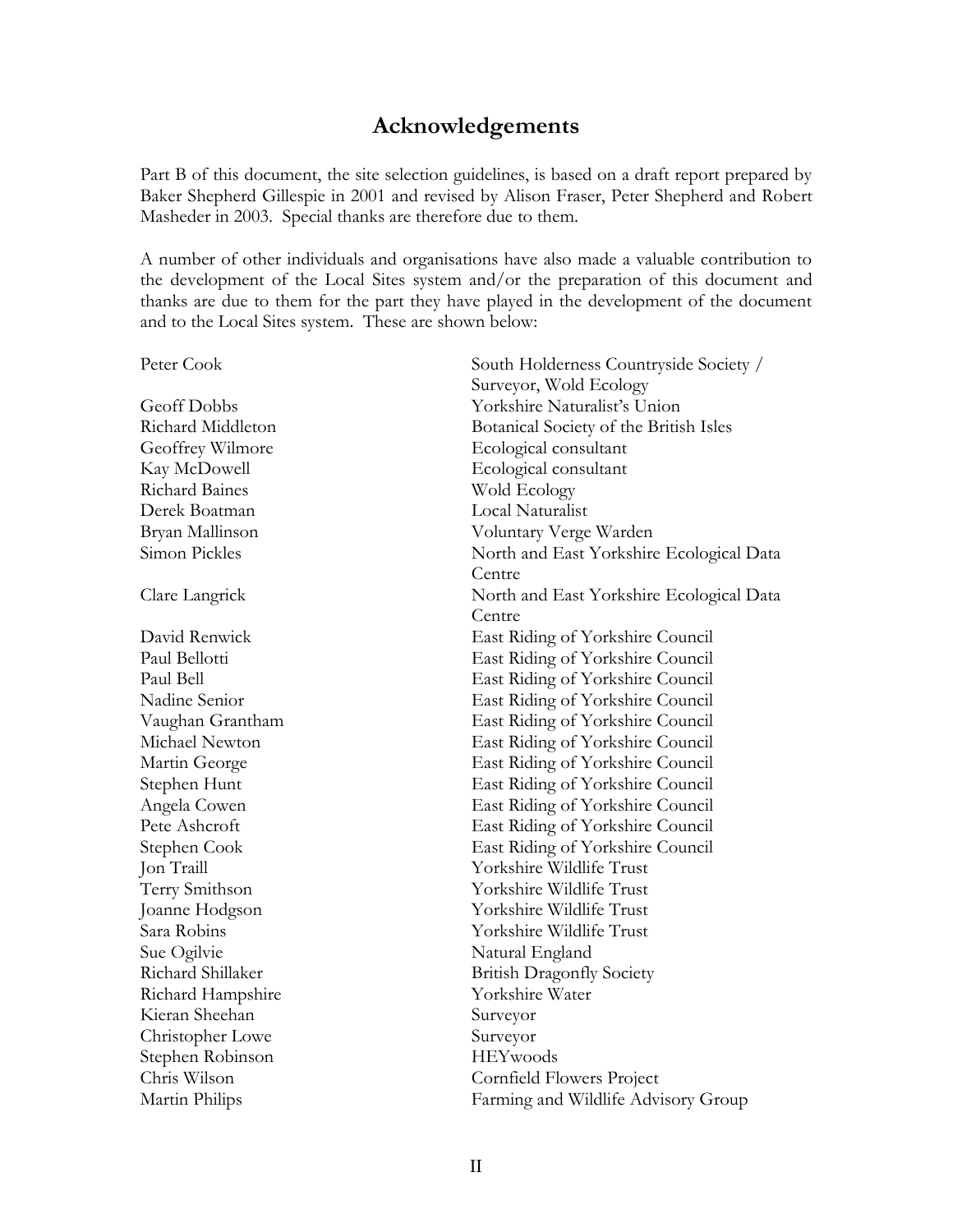Jon Capel Surveyor

Barrie Heaton East Yorkshire RIGS Group<br>Mike Horne East Yorkshire RIGS Group East Yorkshire RIGS Group Rob Masheder West Yorkshire Joint Services Bob Missin City of York Council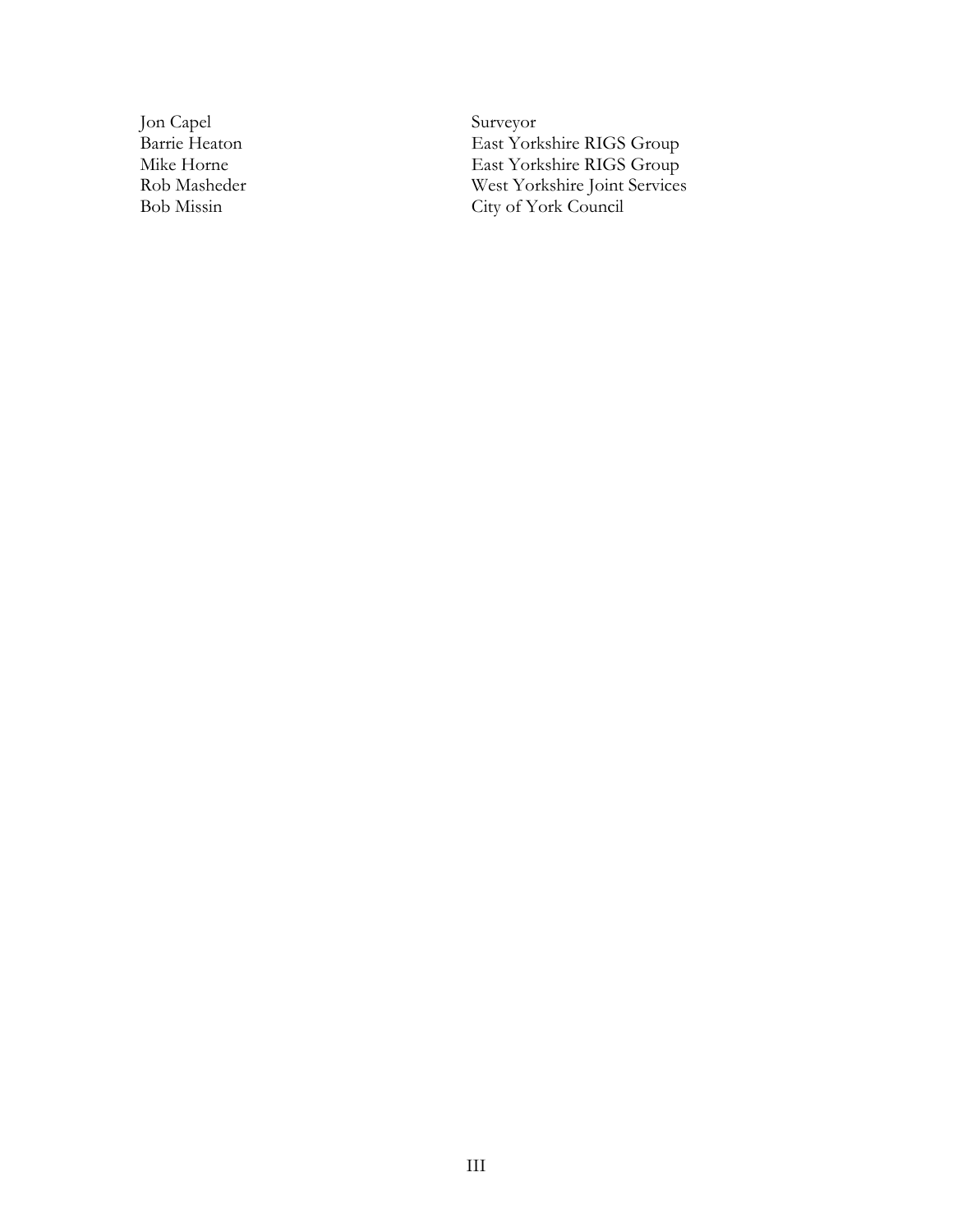# **Non Technical Summary**

The purpose of this document is to formalise both the processes and procedures for the management of the East Riding of Yorkshire Local Sites system and the site selection guidelines. Therefore the document is in two parts with Part A dealing with the process and procedures for the management of the Local Sites system, and Part B contains the detailed guidelines for the Local Wildlife Sites (LWS).

In 2006 the Government Department for Environment Food and Rural Affairs (Defra) released new guidance for Local Sites which recommended the use of the generic term of 'Local Site' for all second tier non-statutory sites. The term Local Site applies to both LWS, previously known as Sites of Importance for Nature Conservation (SINC), and Local Geological Sites (LGS), also known as Regionally Important Geology/Geomorphology Sites (RIGS). The guidance established the principles and standards for the operation of Local Sites systems. The Defra guidance makes it clear that only sites of 'substantive' importance should be designated.

This document provides a framework for Local Sites but only provides detailed guidance on LWS. The LGS System is managed by the East Yorkshire RIGS Group and they take a lead on identifying locally important geological and geomorphological sites. The document is in two parts, dealing with the management of the Local Sites system and the technical site selection guidelines, respectively.

In the East Riding of Yorkshire the first system of non-statutory sites was developed in the early 1990s, under the former Humberside County Council and its associated District and Borough Councils. They were known as 'Sites of Importance for Nature Conservation' (SINC) and over 700 were identified.

The East Riding of Yorkshire Council in partnership with a range of organisations and local naturalists began the process of reviewing the selection criteria for SINCs in 2001. This led to the production of draft site selection guidelines in 2003.

A comprehensive review of LWS in the East Riding commenced in 2007. This was led by East Riding of Yorkshire Council in partnership with key organisations and individuals who formed the LWS Panel. A programme to survey, reassess and designate the extant SINC sites was developed.

Part A sets out in detail the process by which Local sites are identified, surveyed and considered for designation and adoption. It explains the wider context for Local Sites, including their relationship to other sites and other environmental initiatives. It also clarifies their role within in the planning system, both spatial planning and development management.

Part B contains the detailed site selection guidelines. These reflect the extent, variation and quality of the nature conservation resource in the East Riding. For each habitat or species group there are a series of guidelines, which include a brief rationale for the guideline and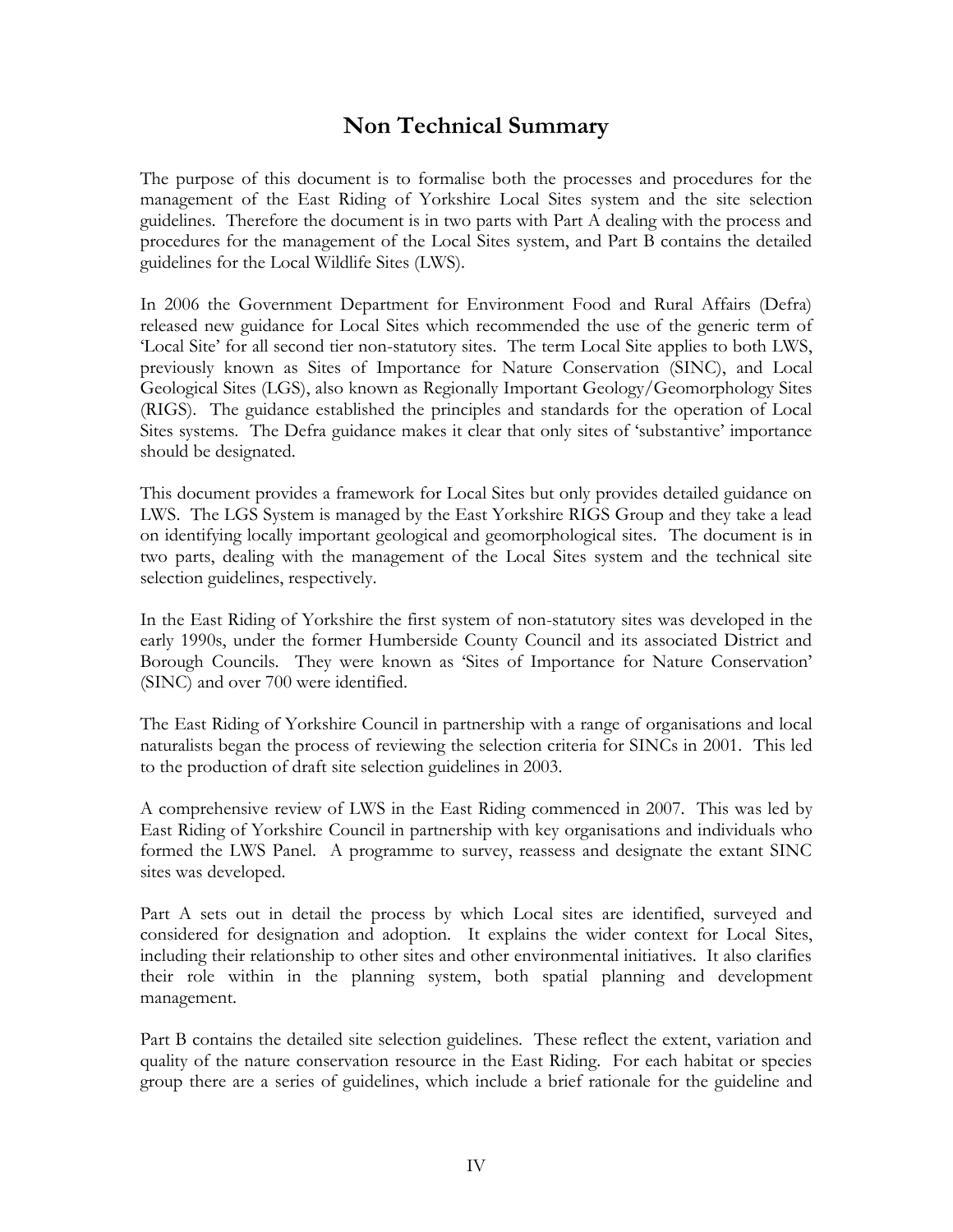guidance on the application of each one. Characteristic species for each habitat are listed where appropriate.

The percentage of Local Sites in 'active conservation management' became the biodiversity national indicator (NI197) in the national performance framework for Local Authorities, which was introduced in April 2008. The national performance framework was scrapped in 2010 and replaced with the Single Data List, which includes the same Local Sites indicator, now numbered 160-00. These reporting mechanisms have raised the profile of Local Sites and focussed attention on their management.

The document also highlights the importance of liaison with the landowners of Local Sites, as most sites are in private ownership. The LWS partnership promotes the conservation of LWS including providing advice on conservation management to landowners.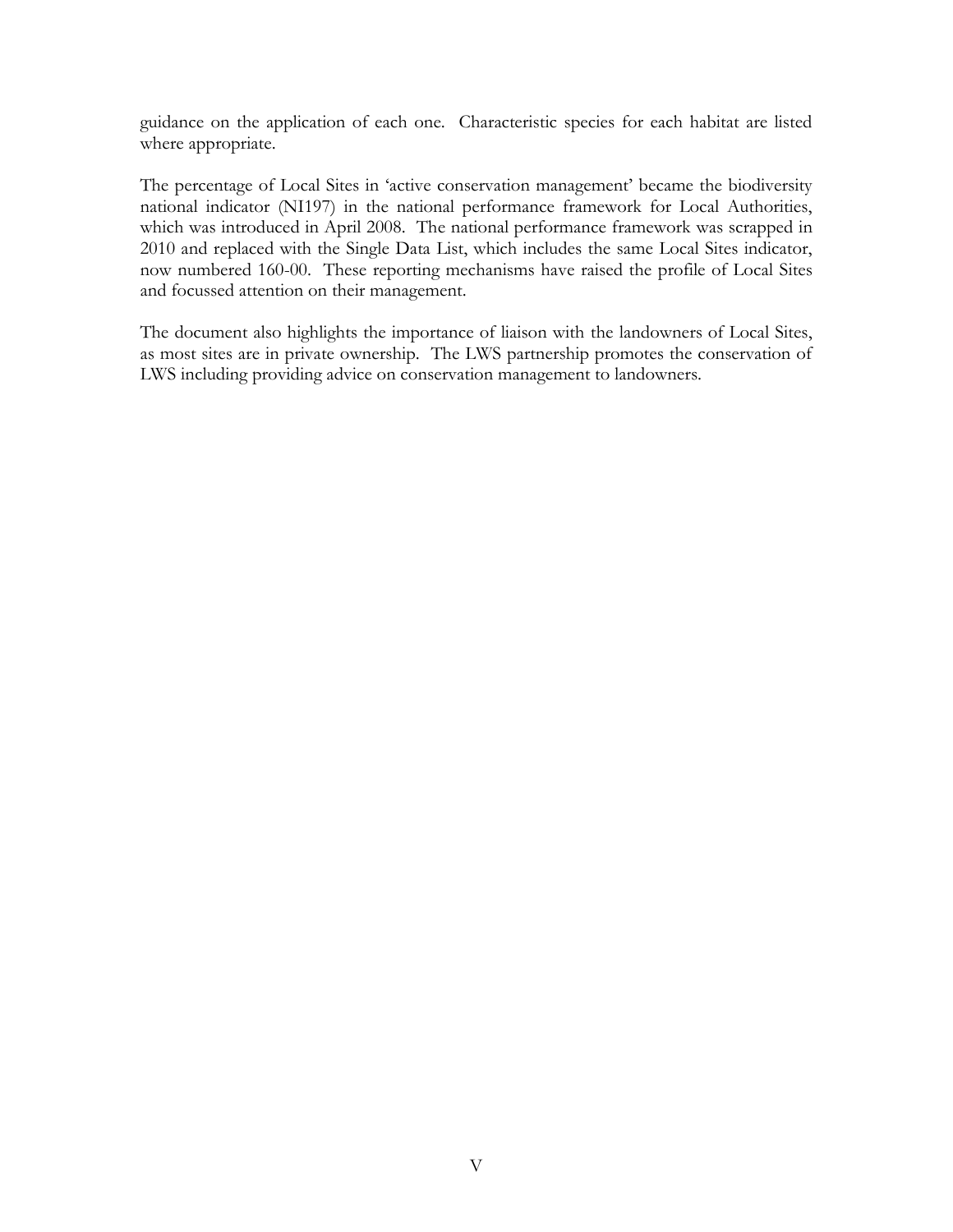# **Local Sites in the East Riding of Yorkshire**

# **Part A**

# **Management of the Local Sites System**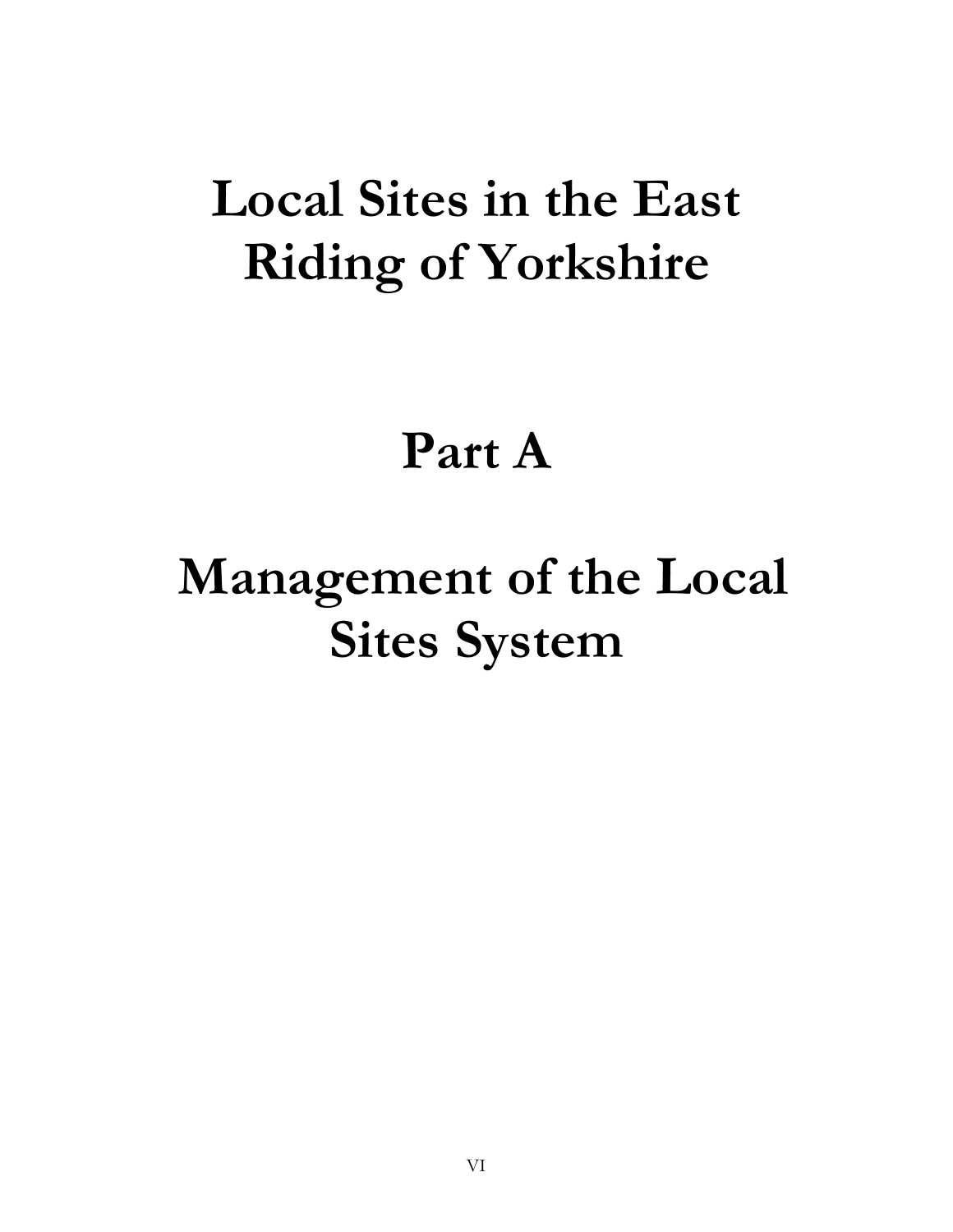# **Contents**

|            | Part A – Management of the Local Sites System                                            |                |  |
|------------|------------------------------------------------------------------------------------------|----------------|--|
|            | Acknowledgements                                                                         | $\mathbf{I}$   |  |
|            | <b>Non Technical Summary</b>                                                             | IV             |  |
|            | Contents: Part A - Management of the Local Sites System                                  | VII            |  |
| 1.         | <b>Local Sites in context</b>                                                            | $\mathbf{1}$   |  |
| 1.1        | What are Local Sites?                                                                    | $\mathbf{1}$   |  |
| 1.2        | LWS and other nature conservation designations                                           | $\mathbf{1}$   |  |
| 1.3        | Defra Guidance                                                                           | $\mathfrak{Z}$ |  |
| 1.4        | National Reporting                                                                       | $\mathfrak{Z}$ |  |
| 1.5        | Local Sites within the wider landscape                                                   | $\overline{4}$ |  |
| 1.6<br>1.7 | Implications for LWS designation<br>LWS and the planning system                          | 5<br>5         |  |
| 2.         | The history of Local Sites in the East Riding of Yorkshire                               | 9              |  |
| 2.1        | Changing structures of local government                                                  | 9              |  |
| 2.2        | The origin of local site systems in previous local authorities                           | 9              |  |
| 2.3        | Summary of the review of Local Wildlife Sites                                            | 10             |  |
| 2.4        | Regionally Important Geological and Geomorphological Sites and Local<br>Geological Sites | 11             |  |
| 3.         | The Local Wildlife Sites Partnership                                                     | 11             |  |
| 3.1        | History of the partnership                                                               | 11             |  |
| 3.2        | Membership of the panel                                                                  | 12             |  |
| 3.3        | The role of the partnership (ToR)                                                        | 13             |  |
| 3.4        | The role of East Riding of Yorkshire Council as lead partner                             | 13             |  |
| 3.5        | Local Geological Sites panel                                                             | 13             |  |
| 4.         | Candidate site selection and survey                                                      | 14             |  |
| 4.1        | <b>Candidate Sites</b>                                                                   | 14             |  |
| 4.2        | Selection of Candidate Sites                                                             | 14             |  |
| 4.3<br>4.4 | Landowner liaison<br>Sites without landowner permission                                  | 16<br>16       |  |
| 4.5        | Site Survey summary                                                                      | 17             |  |
| 5.         | <b>Assessment of Candidate Sites</b>                                                     | 18             |  |
| 5.1        | Assessment of Candidate sites                                                            | 18             |  |
| 5.2        | Recording and documentation                                                              | 20             |  |
| 5.3        | Links to the Post-Panel Process                                                          | 20             |  |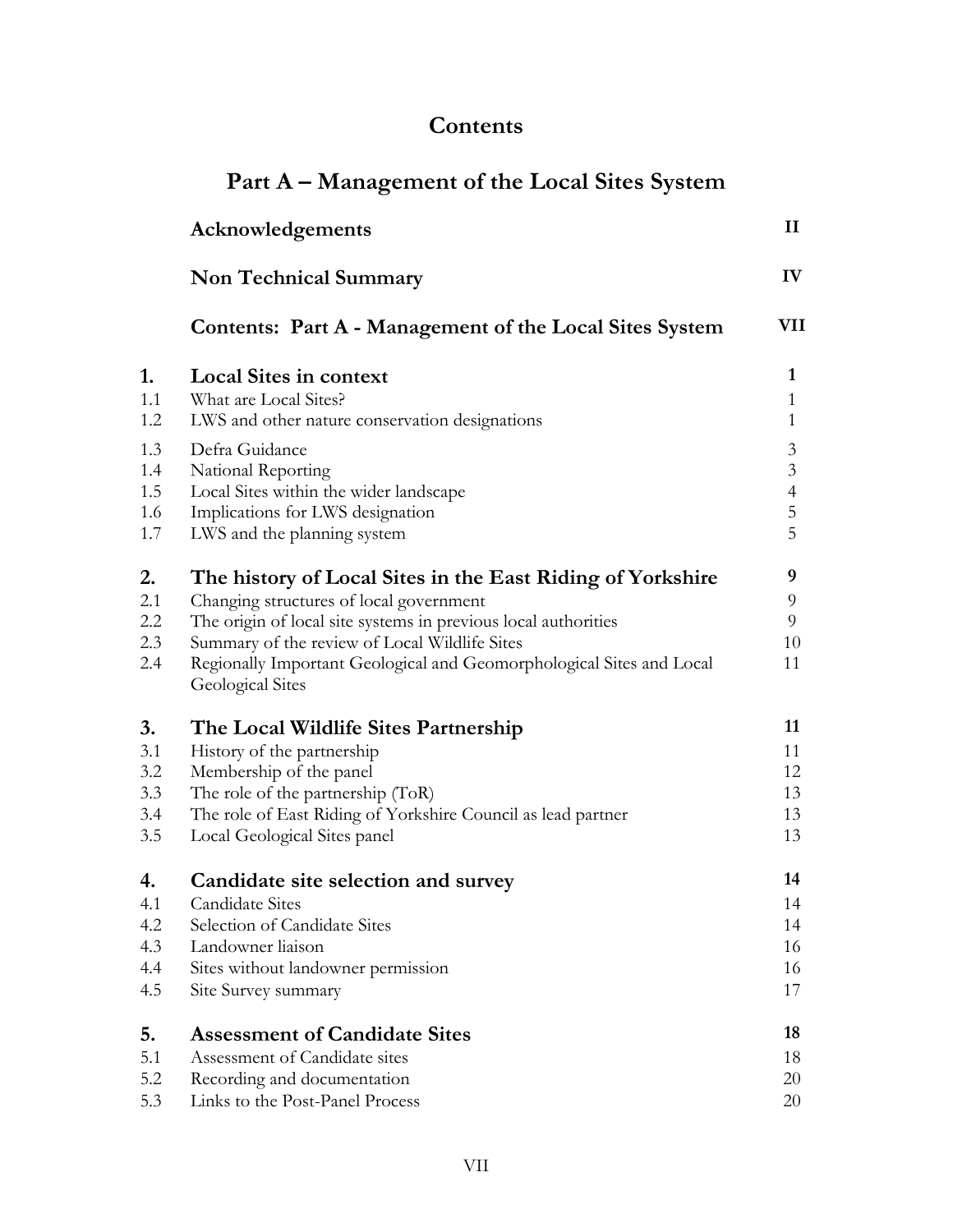| 6.  | Data Management                                               | 21 |
|-----|---------------------------------------------------------------|----|
| 6.1 | North and East Yorkshire Ecological Data Centre               | 21 |
| 6.2 | Data Management Systems                                       | 21 |
| 6.3 | <b>Survey Phases</b>                                          | 22 |
| 6.4 | Pre-survey Administration and Data Management                 | 22 |
| 6.5 | Surveyor Support, Landowner Liaison and Additional Research   | 23 |
| 6.6 | Pre-LWS Panel Analysis and Data Management                    | 24 |
| 6.7 | Post LWS Panel Quality Assurance and On-going Data Management | 26 |
| 7.  | <b>Adoption of Local Wildlife Sites</b>                       | 27 |
| 7.1 | The East Riding of Yorkshire Council Corporate process        | 27 |
| 7.2 | Recognition in the planning system                            | 28 |
| 7.3 | Recognition of LGS                                            | 28 |
| 7.4 | The register of Local Sites in the East Riding of Yorkshire   | 28 |
| 8.  | Landowner liaison                                             | 28 |
| 8.1 | Pre-survey liaison                                            | 28 |
| 8.2 | Post survey liaison                                           | 29 |
| 8.3 | Advice to landowners on site management                       | 29 |
| 8.4 | Advice to landowners on potential sources of funding          | 30 |
| 9.  | <b>Monitoring LWS</b>                                         | 31 |
| 9.1 | Monitoring LWS                                                | 31 |
| 9.2 | Natural England's structured habitat surveillance pilot       | 32 |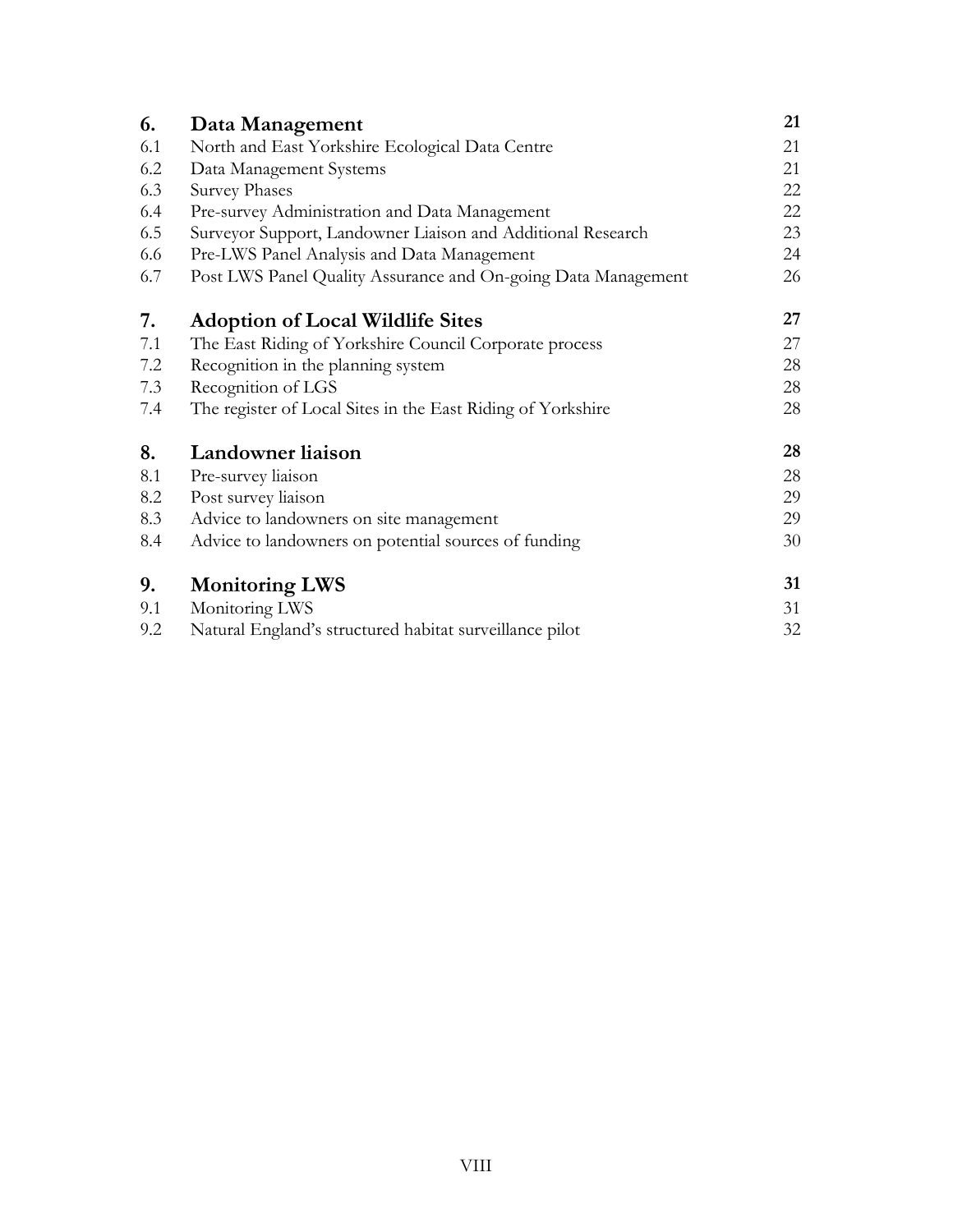### **1. Local Sites in context**

#### **1.1 What are Local Sites?**

- 1.1.1 The term Local Site includes Local Wildlife Sites (LWS) and Local Geological Sites (LGS). These are sites which have been identified as supporting features of ecological or geological interest which are important in a local context. A local context is defined as being within the geographic boundary of the East Riding of Yorkshire Council.
- 1.1.2 LWS are non-statutory sites, which means that they are not governed by any legislation which is specific to them, so they have no statutory protection in their own right. However, various pieces of environmental legislation may apply to activities and locations where Local Sites are situated or where the Local Site is habitat for protected species. In some cases the presence of a Local Site designation will be considered when administering the legislation.
- 1.1.3 LWS systems have been developed in many parts of the country since the 1980s. A variety of names have been used for these site systems across the country, with 'Sites of Importance for Nature Conservation (SINC)', a commonly used term. This was the name applied to the first local sites system covering the East Riding of Yorkshire. Most commonly LWS systems are led by local authorities, but in some instances they can be led by joint services organisations, the local wildlife trust or a local environmental or ecological records centre. In many cases Local Sites systems are managed or supported by partnerships, which include voluntary and public sector bodies.
- 1.1.4 LGS, formerly known as Regionally Important Geological/Geomorphological Sites (RIGS) are usually administered by local groups separately from LWS Systems. Such local geological groups are usually run on a voluntary basis, as it is rare that local authorities employ a professional geologist.

#### **1.2 LWS and other nature conservation designations**

- 1.2.1 In the United Kingdom (UK) there are three tiers of nature conservation designation in operation: International, National and Local. Appendix A 'Local, National and International Designated Sites in the East Riding of Yorkshire' lists all the designated sites (except LWS) in the East Riding. These three tiers comprise the designations described below.
- 1.2.2 International sites include:
	- Special Protection Areas (SPA) for birds;
	- Special Areas of Conservation (SAC); and
	- Ramsar sites for wetlands.
- 1.2.3 **SPAs** are designated under the European Union (EU) Birds Directive (2009/147/EC & 79/409/EEC). **SACs** are designated under the EU Directive for the 'Conservation of natural habitats and of wild fauna and flora' (92/43/EEC), commonly referred to as the 'Habitats Directive' or 'Habitats Regulations'. Together these designations form the pan European '*Natura 2000*'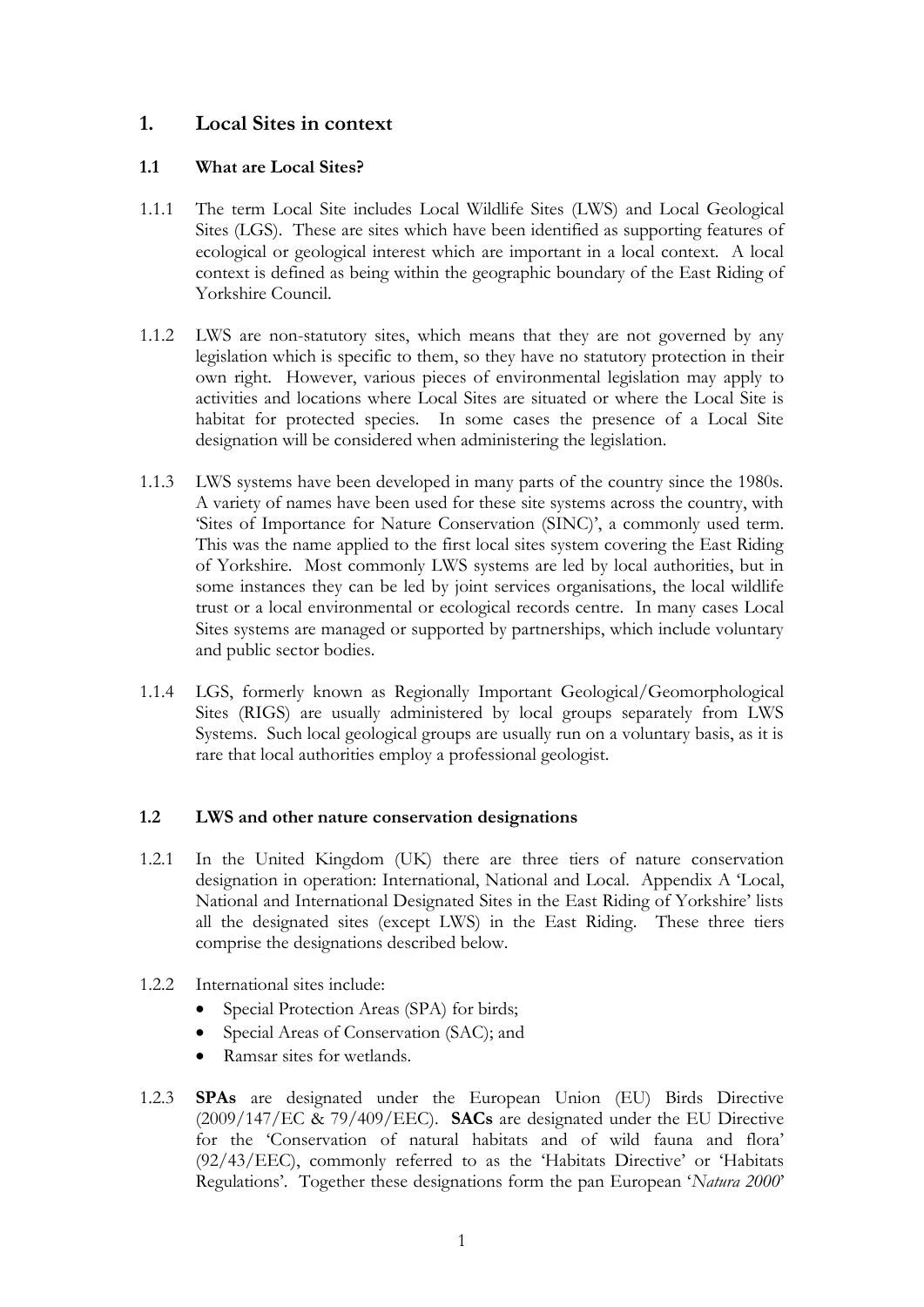network. SPAs and SACs below Mean High Water are known as European Marine Sites (EMS). Both are statutory designations which have strong legal protection under the Habitats Directive. The Directive is enacted into UK law by the 'Conservation of Habitats and Species Regulations 2010'. There are five SACs and five SPAs, which are wholly or partly within the East Riding of Yorkshire, including two EMS.

- 1.2.4 The **Ramsar** designation applies to wetlands of international importance for birds. These sites have no statutory protection, but are also often designated as SSSIs and SPAs as well. There are two Ramsar sites, which are wholly or partly within the East Riding of Yorkshire.
- 1.2.5 National sites include:
	- Sites of Special Scientific Interest (SSSI); and
	- National Nature Reserves (NNR).
- 1.2.6 **SSSIs** are designated for their important features of biological and/or geological interest. They also underpin some other statutory designations, such as SACs, SPAs and NNRs. The Countryside and Rights of Way Act 2000 increased the legal protection for SSSIs. Natural England has statutory powers in relation to the management of SSSIs and the consenting of projects affecting them. There are forty-seven SSSIs, which are wholly or partly within the East Riding of Yorkshire. Thirty-one of these are designated solely for biological features, ten are designated solely for geological features and six are designated for both biological and geological features of interest.
- 1.2.7 **NNRs** are site which are managed as nature reserves, usually with some degree of public access. They are sites of high nature conservation value which are normally also designated as SSSIs and often SACs and/or SPAs as well. There are three NNRs, which are wholly or partly within the East Riding of Yorkshire.
- 1.2.8 Local Sites include:
	- Local Nature Reserves (LNR);
	- Local Wildlife Sites (LWS); and
	- Local Geological Sites (LGS).
- 1.2.9 **LNRs** are statutory sites declared under the National Parks and Access to the Countryside Act 1949. As well as having value for wildlife they must also have value for people, for either formal education or informal enjoyment of nature. They are usually managed by Local Authorities who normally have an interest in the land. However a few sites are owned and/or managed by other organisations. There are thirteen LNRs, which are wholly or partly within the East Riding of Yorkshire.
- 1.2.10 **LWS** form the largest part of the local tier of nature conservation designations. In the East Riding of Yorkshire, there is a general presumption against dual designation of LWS with the following national or international statutory designations: SSSI, SAC and SPA. However LWS may have dual or some overlapping designations with SSSIs that are designated solely for their geological interest, as the ecological features of the site will not be recognised in the statutory SSSI designation. LWS may however also be dual designated with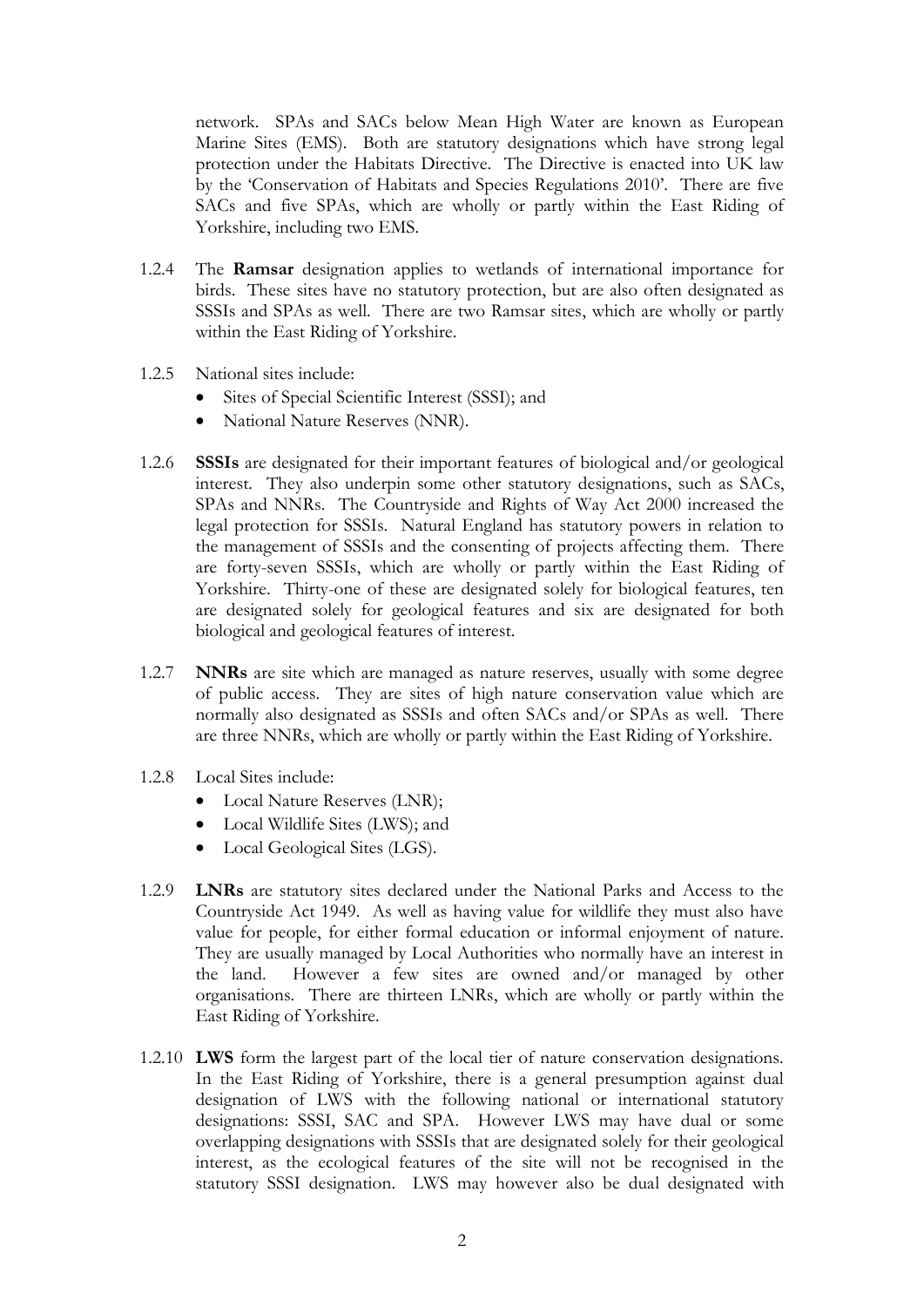LNRs as this will help to identify particular ecological features of interest, which should help to inform the management of an LNR and those features that are promoted for educational interpretation and access where appropriate.

- 1.2.11 **LGS** are identified for their geological interest and were formerly known as Regionally Important Geological/Geomorphological sites (RIGs). LGS are identified by a local geological group, rather than the LWS Panel.
- 1.2.12 LWS and LGS may overlap on a single Local Site and here careful consideration of the interaction between wildlife and geological features will be required.

#### **1.3 Defra Guidance**

- 1.3.1 In 2006 the UK Government Department for the Environment, Food and Rural Affairs (Defra) published '*Local Sites – Guidance on their identification, selection and management'* which remains the current Government guidance on Local Sites. This document sets out the key principles and practices for the operation of Local Sites systems. The review and development of the new LWS system in the East Riding of Yorkshire has been designed to comply with this guidance.
- 1.3.2 The guidance states that 'Local Sites networks provide a comprehensive rather than representative suite of sites'. This is important because it means that all sites that meet the threshold of ecological interest should be designated. This is in contrast to a representative system such as SSSIs, in which only some examples of sites that meet the threshold for interest are designated (usually the best examples of a given habitat type or species feature are designated). This means that some Local Sites may be of the same quality as SSSIs. The designation of Local Sites therefore complements SSSIs by designating all the sites of high quality, creating a more coherent ecological network.

#### **1.4 National Reporting**

- 1.4.1 In 2007 the Government introduced a suite of National Indicators which Local Authorities were required to report on. The National Indictor for Biodiversity (NI 197) was based on the percentage of Local Sites in active conservation management. Active management included management implemented in the last five years through either:
	- an appropriate option in a management scheme (e.g. agri-environment or woodland grant schemes);
	- an appropriate management plan being in place for the site;
	- management carried out through an appropriate Biodiversity Action Plan (BAP); or
	- conservation management advice has been provided to the site owner by a Local Sites partnership or other appropriate body and is being acted upon.
- 1.4.2 The whole suite of National Indicators was scrapped in 2010 and replaced with the Single Data List. The Single Data List includes a similar indicator for biodiversity (reference number 160-00) which is the 'Proportion of Local Sites where positive conservation management has been or is being implemented'.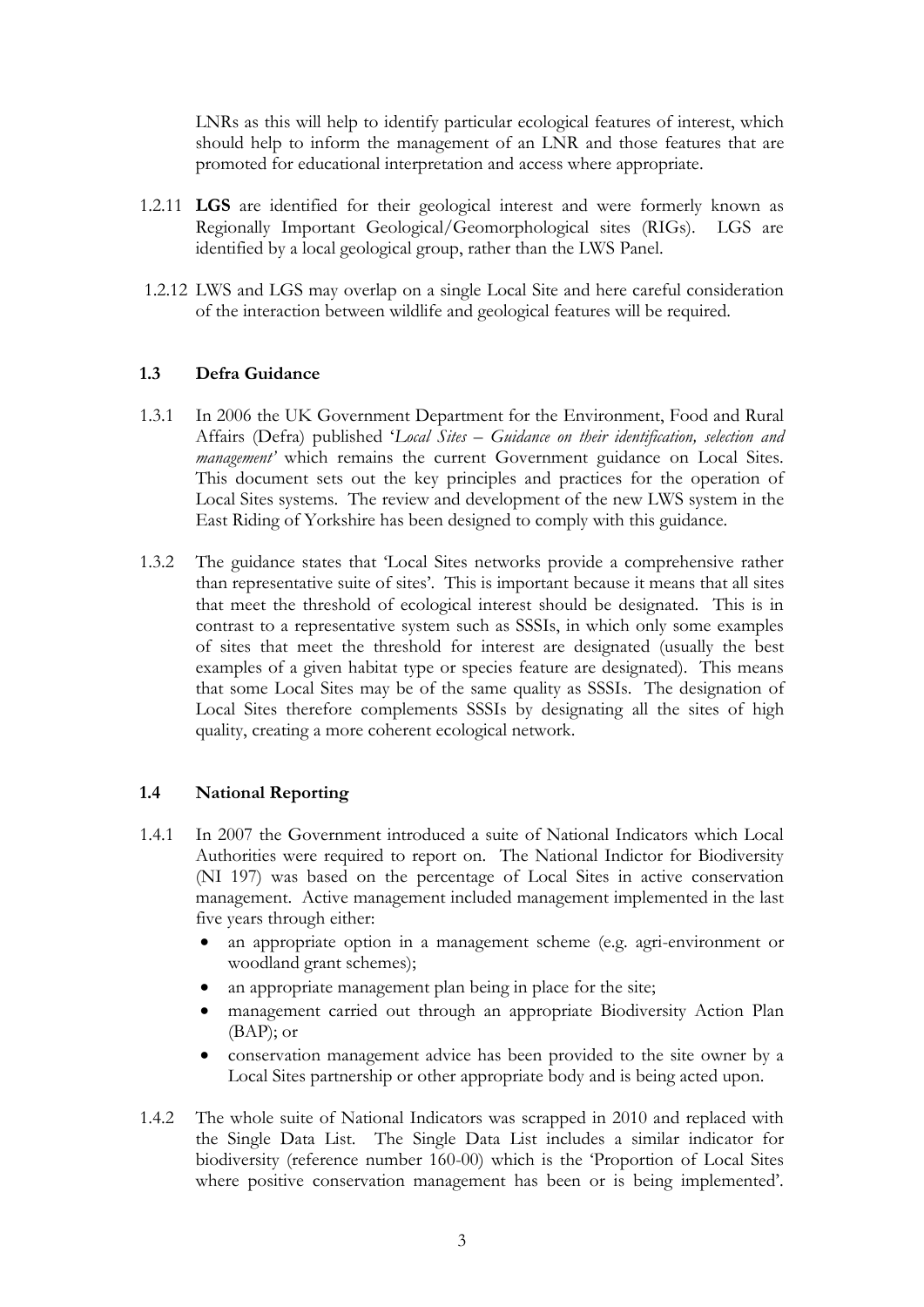This indicator is reported annually to Defra. The percentage of Local Sites in active management is also a local performance indicator for East Riding of Yorkshire Council, and also for the area through the Local Strategic Partnership (LSP) performance framework. These indicators have been very successful in raising the profile of Local Sites and also acting as a driver for improving the management of Local Sites.

#### **1.5 Local Sites within the wider landscape**

- 1.5.1 Local Sites are part of a suite of designations that collectively form a network of habitats within wider landscapes. The Defra commissioned report *'Making Space for Nature: A review of England's Wildlife Sites and Ecological Networks'* was published in 2010. The panel which produced the report was chaired by Professor Sir John Lawton CBE FRS and therefore the report is sometimes referred to simply as 'The Lawton Report'. The report focused on the question 'Do England's wildlife sites comprise a coherent and resilient ecological network?' It considered designated sites in three tiers:
	- Tier 1 sites are those whose primary purpose is nature conservation and which have a high level of protection (e.g. SSSIs);
	- Tier 2 sites are designated for their high biodiversity value but do not receive full protection (e.g. LWS);
	- Tier 3 sites are landscape designations with wildlife conservation as part of their statutory purpose (National parks and Areas of Outstanding Natural Beauty, AONBs).
- 1.5.2 The Lawton Report estimated that in England there were more than 42,000 LWS covering over 69,000 ha of wildlife habitat. The report concluded that the current ecological networks were not coherent and resilient enough and made a number of recommendations to address this. The key thrust of the recommendations with regard to England's protected sites network was that the number and size of sites needed to increase and that management and connectivity needed to be improved. The implementation of a robust Local Sites network in the East Riding contributes to the establishment of a sound baseline against which future enhancements might meet the recommendations of the Lawton Report for the area.
- 1.5.3 The National Biodiversity Action Plan (UK BAP) was first published in 1994 and included a suite of priority habitats and species. This list of habitats and species was reviewed and expanded in 2007. The revised list of 56 priority habitats and 943 priority species in England was published under Section 41 of the Natural Environment and Rural Communities Act 2006 as the list of species and habitats of principal importance for the conservation of biodiversity. The terms 'BAP habitat' and 'BAP species' are commonly used to refer to these lists. LWS in the East Riding of Yorkshire include a substantial proportion of many of the BAP habitats in the County and are therefore a key mechanism for the conservation of biodiversity.
- 1.5.4 The start of the  $21<sup>st</sup>$  century has seen an increasing emphasis on concentrating biodiversity conservation initiatives in core landscape scale areas. This led to the development of 'strategic landscape target areas' in Yorkshire, together with the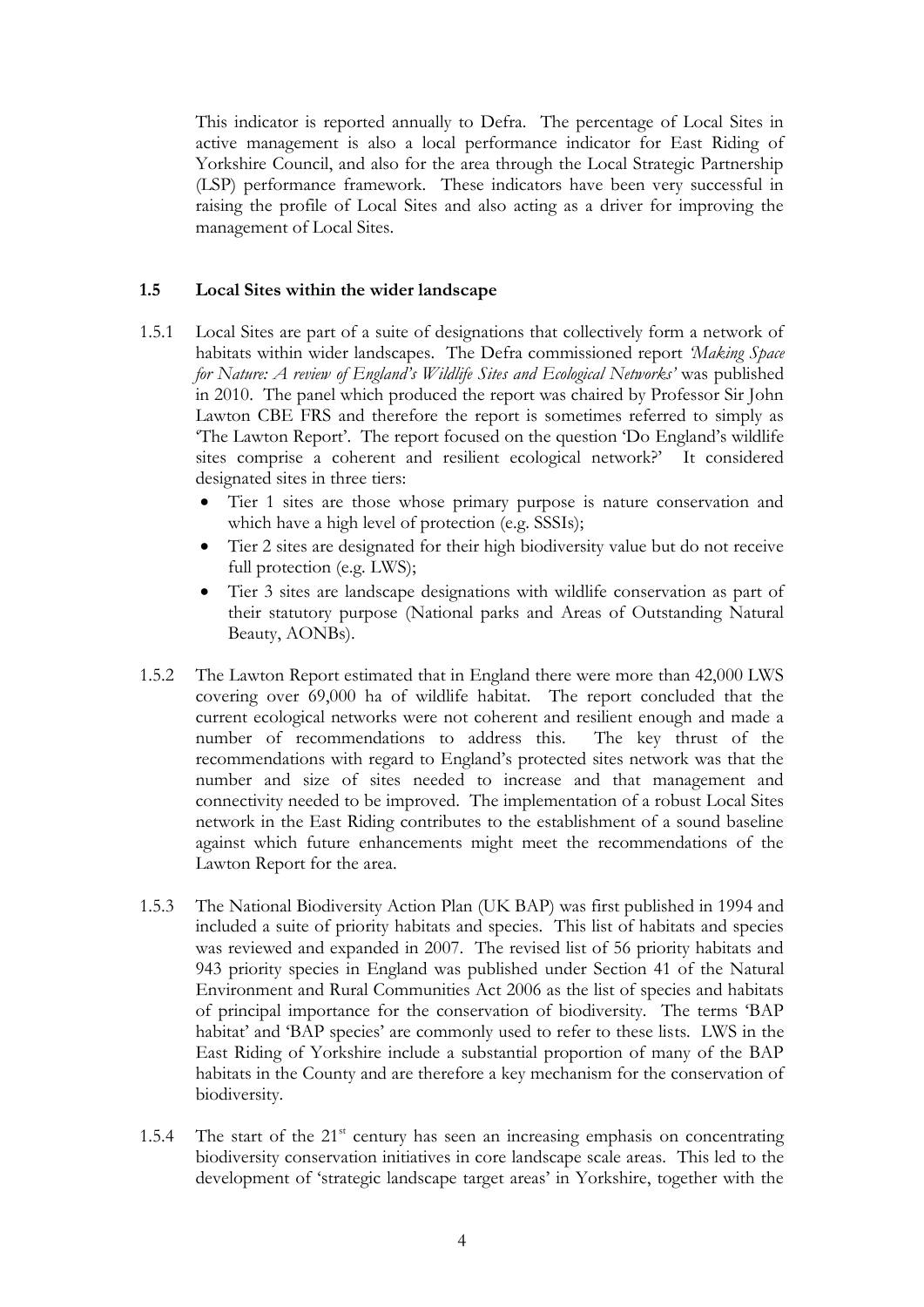identification of 'local biodiversity priority areas' in the East Riding. These Yorkshire and local landscape scale areas are included in the East Riding of Yorkshire Biodiversity Action Plan (ERYBAP) which was adopted by the Council and partners in 2010. These are areas where biodiversity conservation initiatives will be prioritised to improve the quality and connectivity of habitats. LWS often form the key sites in these areas, acting as key 'nodes' within wider habitat networks.

- 1.5.5 Semi-natural habitats typically occur in discrete patches which may be some distance from the next patch of similar habitat. In order to facilitate the movement of species and mitigate for the potential effects of climate change it is desirable to develop 'habitat networks'. These networks should aim to increase the size, quality and proximity of the habitat patches. LWS can play an important part in these networks by supporting important populations and linking other patches of habitat, including statutory sites. Care must be taken, however, to avoid the inclusion of areas and habitats of low ecological condition.
- 1.5.6 The concept of 'Green Infrastructure' (GI) has also developed in recent years. GI includes semi-natural habitats, but is much wider than just biodiversity, being concerned with multi-functional benefits such as recreation, flood alleviation and archaeological value. GI therefore often provides a range of what are now referred to as 'ecosystem services'. The benefits that the natural environment provides help sustain or enhance human populations. LWS are an important component of GI and may provide other GI functions and ecosystem services in addition to their ecological value. For example the chalk grasslands of the Wolds attract walkers and tourists to the area who in turn bring significant economic investment to local communities through nature based tourism. Green Tourism is developing in the East Riding as awareness and appreciation it's natural environment grows. The Hull and East Riding Local Nature Partnership (LNP) is working to promote these benefits we get from nature through joint working with wider sectors and partnerships.

#### **1.6 Implications for LWS designation**

1.6.1 As a non-statutory designation, LWS status does not place any additional legal restrictions on the management of land that has been designated. Other environmental regulations may still apply and the implementation of some of these may have regard to the impacts upon an LWS. The designation does not place any duty on an owner to undertake, or not undertake any specific forms or management. Neither does it preclude normal lawful commercial activities, such as farming, forestry and other rural enterprises. The ecological value identified by an LWS designation may help applications for funding from various sources, including management schemes such as agri-environment or woodland grant schemes.

#### **1.7 LWS and the planning system**

1.7.1 The planning system is a key mechanism for protecting Local Sites from harm as a result of development. The planning system includes Local Plans and the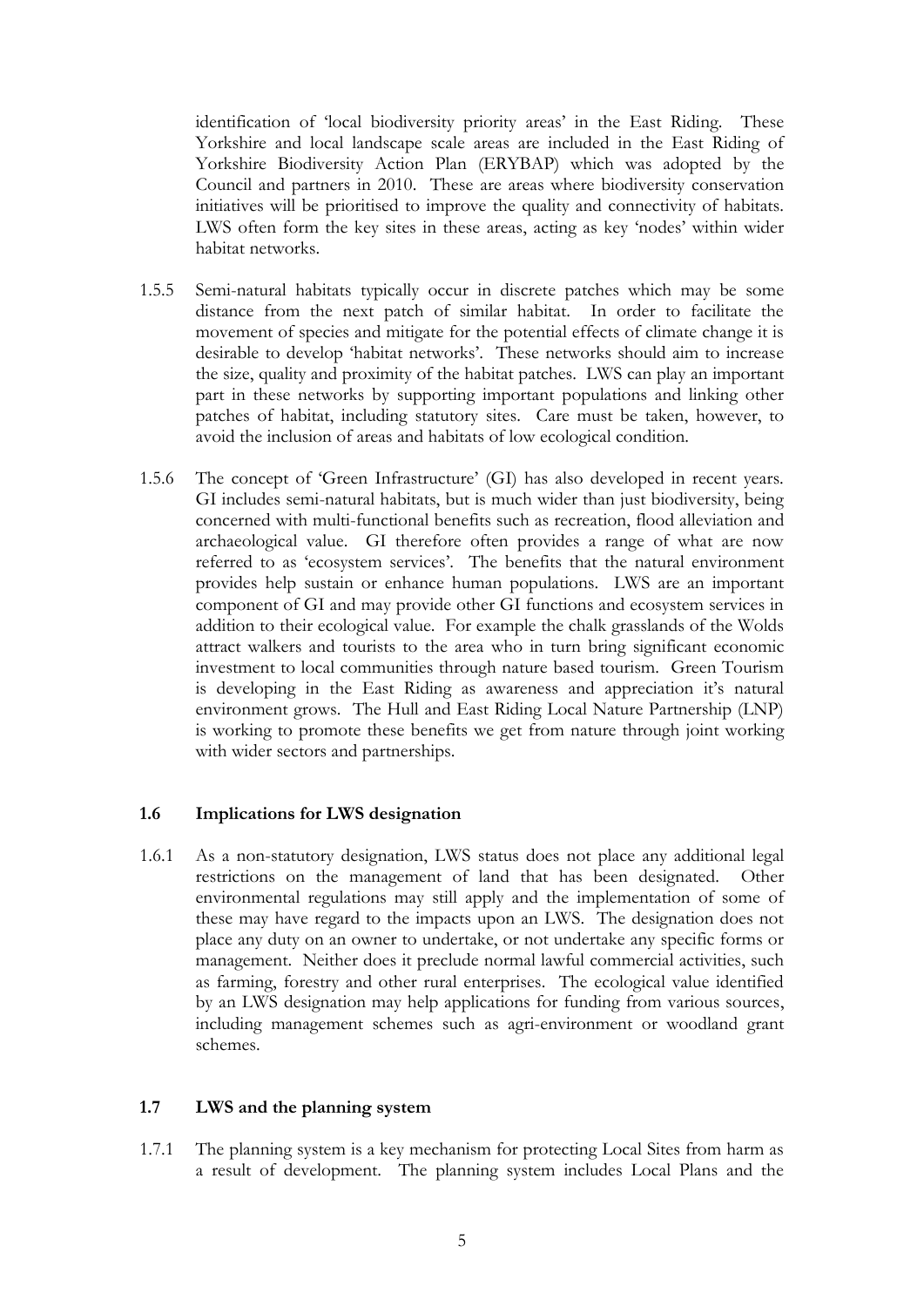determination of planning applications. The Local Plans provide policies against which planning applications are determined (unless material considerations indicate otherwise). These processes are guided by national planning policies, as set out in the National Planning Policy Framework (NPPF). Within the East Riding of Yorkshire Council, a Local Plan is being prepared by the Forward Planning team. Planning applications are determined by the Planning and Development Management service.

- 1.7.2 The East Riding Local Plan (ERLP) is the developing spatial planning document for the East Riding of Yorkshire. Prior to the formation of the East Riding of Yorkshire Council in 1996, the four district Councils each commenced preparation of a Local Plan to inform development. These are being replaced by the ERLP, which will comprise a:
	- Strategy Document;
	- Allocations Document;
	- Bridlington Area Action Plan (AAP);
	- Joint Hull and East Riding Minerals Document;
	- Ioint Hull and East Riding Waste Document: and
	- Other Supplementary Planning Documents (SPD) as appropriate.

Both the Strategy and Allocations Documents are due to be published autumn 2013 and submitted to the Secretary of State in spring 2014. This document forms part of the evidence base for the ERLP. The Strategy Document includes Policy ENV4: Enhancing Biodiversity and Geodiversity. Part B states "*Where development which would harm a Local site (or habitats or species supported by Local Sites), whether directly or indirectly, cannot be avoided, measures to secure appropriate mitigation, compensation and enhancement must be agreed."*

- 1.7.3 The NPPF<sup>1</sup> sets out the Government's planning policies for England and how these are expected to be applied. It constitutes guidance for local authorities in drawing up Local Plans and is a material consideration in determining planning applications. It sets out some policy criteria in relation to biodiversity (paragraphs 117 and 118). For instance, it states that, to minimise impacts on biodiversity and geodiversity, planning policies should identify and map components of local ecological networks, including the hierarchy of international, national and locally designated sites of importance for biodiversity, wildlife corridors and stepping stones that connect them and areas identified by local partnerships for habitat restoration or creation. The LWS identified in the East Riding of Yorkshire are a key component of ecological networks within the county as they represent (together with statutory sites) the important patches of habitats. Paragraph 153 of the NPPF refers to the role of SPD. It states that SPD 'should be used where they can help applicants make successful applications or aid infrastructure delivery, and should not be used to add unnecessarily to the financial burdens on development'. Biodiversity would be a suitable area for the preparation of SPD.
- 1.7.4 In determining planning applications the presence of an LWS is a 'material consideration'. This does not preclude all forms of development from taking

<u>.</u>

<sup>1</sup> National Planning Policy Framework. Department for Communities and Local Government, 2012.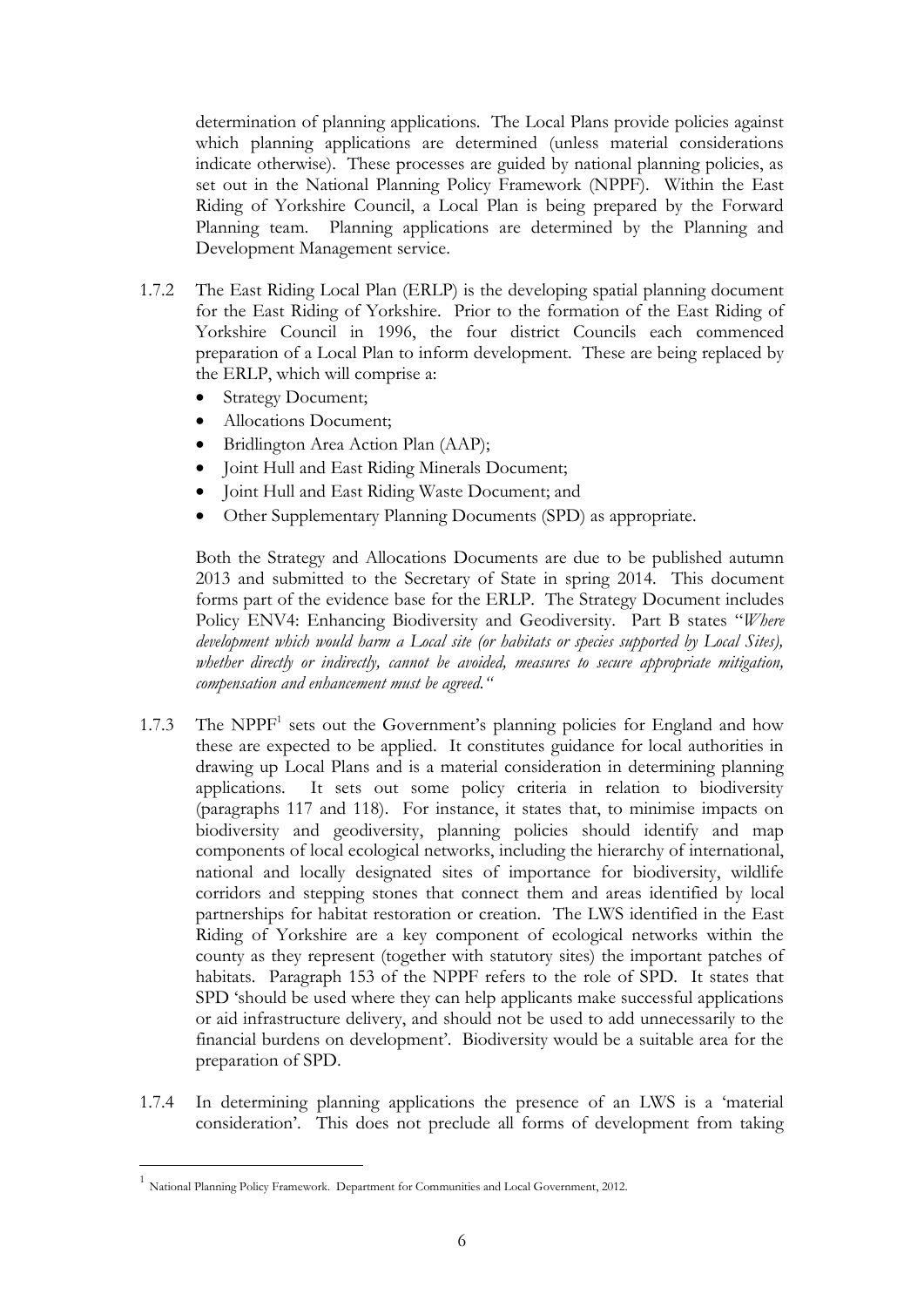place, but the impacts upon the LWS will be considered together with other material considerations. The NPPF states that if significant harm cannot be avoided (through locating on an alternative site), adequately mitigated, or, as a last resort, compensated for, then planning permission should be refused. Potential impacts may be mitigated through careful design and layout of the scheme, and / or the timing of certain operations. Some schemes may also have the potential to enhance an LWS through new management actions or the creation of new habitats which may buffer or enhance an existing LWS. In cases where having considered mitigation measures, significant residual harm is unavoidable, the proposal should justify the need for the development and the reasons why it cannot reasonably be sited in a location which would avoid adverse impacts upon an LWS. In cases where adverse impacts cannot be avoided compensatory measures should be provided which should at least replace the extent and quality of the features lost. If the above measures cannot be addressed satisfactorily then the application should be refused, as stated in the NPPF.

- 1.7.5 In determining a planning application East Riding of Yorkshire Council may require from the applicant, such information as is deemed necessary to assess material considerations, including impacts upon biodiversity. The information in an LWS citation will be useful in cases where an LWS is within or adjacent to an application. The LWS survey is usually based on habitat data alone and does not normally include survey data for protected species. The local planning authority may however require additional ecological survey work, for example for protected species and also impact assessments in addition to the ecological survey information contained in an LWS citation.
- 1.7.6 Candidate Sites are Local Sites that were identified in the register of the former Humberside County Council, or have been identified through other surveys or data (See Section 4 – 'Candidate Site Selection and Survey' for more detail). The Candidate Site status reflects the fact that they have not yet been subject to survey and review. These sites will be treated as extant Local Sites until such a time as they can be surveyed and assessed against the site selection guidelines. Sites proposed as new Candidate Sites will have no status in the planning system unless the LWS Panel has assigned Candidate Site status to them following the process set out in section 4.1 and 4.2. The LWS Panel will endeavour to review Candidate Sites, as opportunities and resources permit. Following resurvey and review they will either be confirmed as an LWS or deleted.
- 1.7.7 In cases where a development proposal may affect a Candidate Site, which has not yet been surveyed and assessed against the new site selection guidelines (for whatever reason), surveys of potential features of interest will be required to be undertaken by the developer and submitted to the local authority. The survey data are necessary in order to inform the determination of the planning application. In such cases the applicant should request from the local planning authority a scoping opinion regarding the type and specification of ecological surveys required. This scoping opinion will take into account any relevant information concerning the Candidate Site and will not request survey data without reasonable justification. This will normally include a botanical survey to assess the habitats against the site selection guidelines. Other surveys for particular species groups may be required where the habitats present, or local records suggest, that there is a reasonable likelihood that the site(s) may support a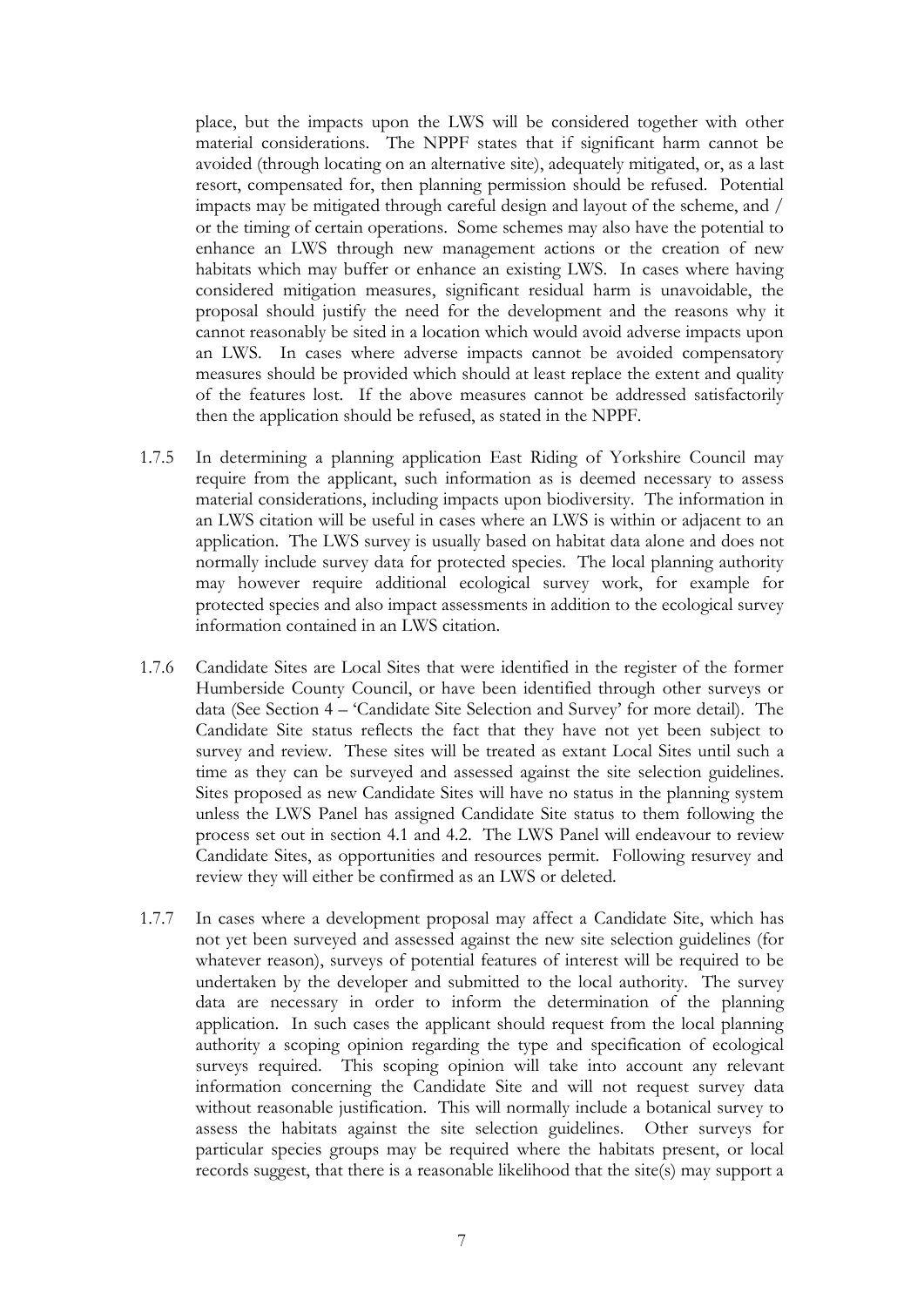species feature (single species or an assemblage of species) which would qualify under a species site selection guideline. Ecological surveys will only be requested were there is evidence to suggest that there is a reasonable likelihood that the site supports features of interest of LWS quality or other ecological features of material consideration in terms of the planning system.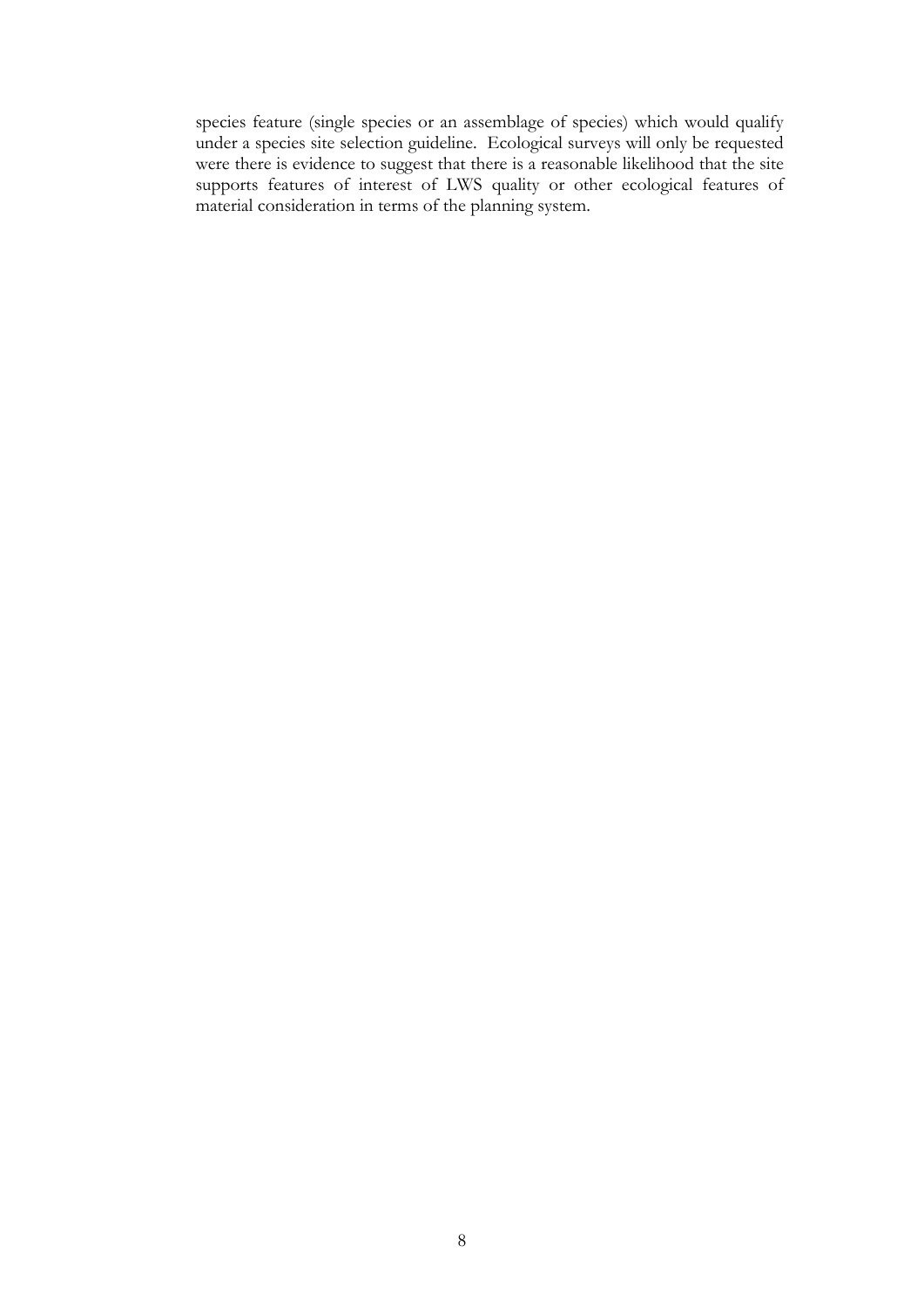# **2. The history of Local Sites in the East Riding of Yorkshire**

#### **2.1 Changing structures of local government**

- 2.1.1 The original administrative county of East Riding of Yorkshire was abolished on 1<sup>st</sup> April 1974 when the County of Humberside came into being. This included land on both the north and south sides of the Humber Estuary. It did not however include all of the historic County of the East Riding of Yorkshire. In the north of the old East Riding, some parts of the Yorkshire Wolds, the Vale of Pickering and the coastal town of Filey became part of North Yorkshire. In the west of the old County land between the rivers Derwent and Ouse also became part of North Yorkshire.
- 2.1.2 The old (pre 1974) boundary of the East Riding of Yorkshire is still used for biological recording by the Yorkshire Naturalist's Union (YNU) and the National Biodiversity Network (NBN). This is because like other biological recording organisations in Britain, the YNU and NBN base their recording geography on the Watsonian Vice-counties, which were first published in 1853. In 2003 the NBN finalised and digitised the vice county boundaries at 1:10,000 scale, based on a 1947 mapped version. There are five vice counties in the historic county of Yorkshire, of which 'South-East Yorkshire' is Vice-County 61 (VC61), which covers the majority of the East Riding. However a small part of one other Vice-County area, namely VC63 South-west Yorkshire, falls within the administrative boundary of East Riding of Yorkshire.
- 2.1.3 The County of Humberside was based on the two tier model of local government with nine District or Borough Councils within the boundary of the County Council. Three of these District or Borough Councils were wholly within the modern County of the East Riding of Yorkshire and one was partly within the modern boundary. The three District or Borough Councils which were wholly within the modern county were North Wolds (renamed 'East Yorkshire' in 1981) Borough, Beverley (renamed 'East Yorkshire Borough of Beverley' in 1981) and Holderness District. Boothferry Borough Council was partly within the modern County.
- 2.1.4 Humberside County Council and the nine District Councils were abolished and replaced with four new Unitary (single tier) authorities on 1 April 1996. One of the new unitary authorities was the East Riding of Yorkshire Council, which is the current local authority and covers an area of 2,407.68 square kilometres. The other three unitary authorities formed from the old Humberside County Council are Hull City Council on the north bank and North Lincolnshire Council and North-east Lincolnshire Council on the south bank.

#### **2.2 The origin of local site systems in previous local authorities**

2.2.1 Sites of Importance for Nature Conservation (SINC) were developed under the auspices of Humberside County Council and published in "*Sites of Nature*  Conservation and Geological Importance in Humberside" in 1991<sup>2</sup>. These sites had

<u>.</u>

<sup>&</sup>lt;sup>2</sup> Sites of Nature Conservation and Geological Importance in Humberside. Humberside County Council, 1991.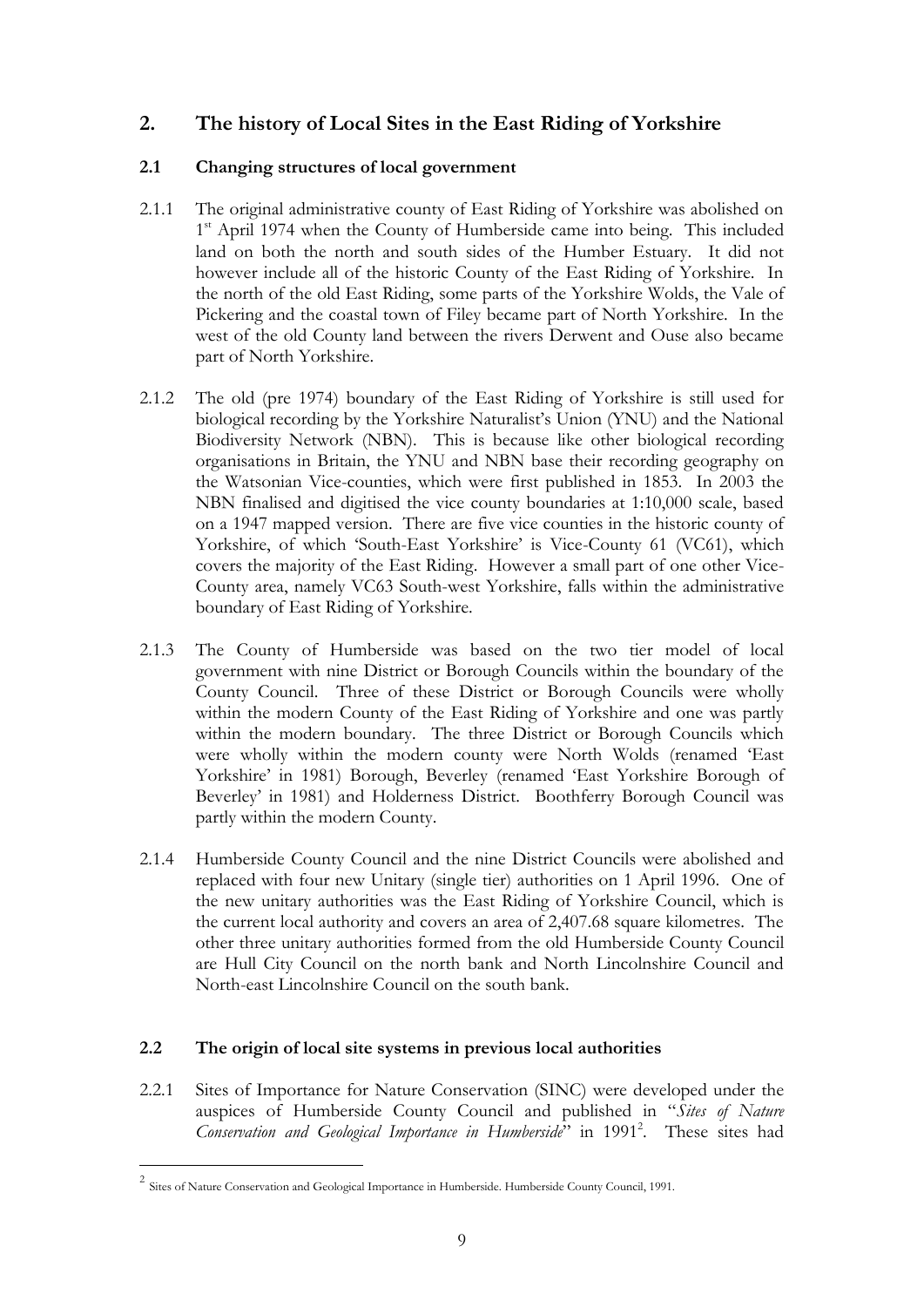varying degrees of recognition within the relevant District and Borough Council Local Plans. The sites were mostly proposed by local naturalists and organisations with some nature conservation function. A number of the sites that were proposed were sites that had been considered for designation as Sites of Special Scientific Interest (SSSI), but had not been selected, as other sites had been chosen as the representative example of a particular habitat or species selection. They were selected on the basis of a qualitative assessment as local, objective selection guidelines were not available at the time. There were approximately 740 local sites designated by ecological features.

#### **2.3 Summary of the review of Local Wildlife Sites**

- 2.3.1 The initial work to review and update the SINC system was undertaken during 2001-2003. This included a desktop review of existing SINCs undertaken by the North and East Yorkshire Ecological Data Centre (NEYEDC). A set of draft site selection guidelines were developed by consultants Baker, Shepherd, Gillespie in 2001 and revised in 2003<sup>3</sup>.
- 2.3.2 In 2006 Defra published '*Local Sites – Guidance on their identification, selection and management'<sup>4</sup>* which established for the first time, a recognised common standard for local sites systems. Along with the planning requirements and the development of the East Riding Local Development Framework (LDF) (now known as the East Riding Local Plan), this provided the impetus to review and update the SINC system in order to make it compliant with the Defra guidance and fit for purpose for the East Riding area.
- 2.3.3 The review process began in 2007 and at the start it was agreed that the new system would use the new term of Local Site for local geological and wildlife sites and that this would be divided using the terms 'Local Wildlife Site' (LWS) and 'Local Geological Site' (LGS), as recommended in the Defra guidance. An LWS Partnership was formed and the inaugural meeting of the new East Riding of Yorkshire LWS Panel took place on 31 January 2008.
- 2.3.4 The technical side of the review process was led by NEYEDC. A programme to survey existing SINC sites across the East Riding was developed, which was scheduled to take five years.
- 2.3.5 NEYEDC began the process of establishing from aerial photography interpretation (API) which former SINC sites were still extant. API cannot confirm the value of habitats, but was very useful in identifying if the habitats originally identified were still present and worthy of a more detailed ground survey to determine their value.
- 2.3.6 Having identified the extant sites NEYEDC then began the process of obtaining landowner permission for each site to be surveyed. Engagement and liaison with landowners was undertaken jointly with the Local Authority to ensure that site owners were aware and re-assured that the process was being undertaken for a

1

<sup>3</sup> Sites of Importance for Nature Conservation in the East Riding of Yorkshire, Unpublished report, 2003

<sup>4</sup> Local Sites - Guidance on their Identification, Selection and Management.. Department for Environment, Food and Rural Affairs © Crown copyright 2006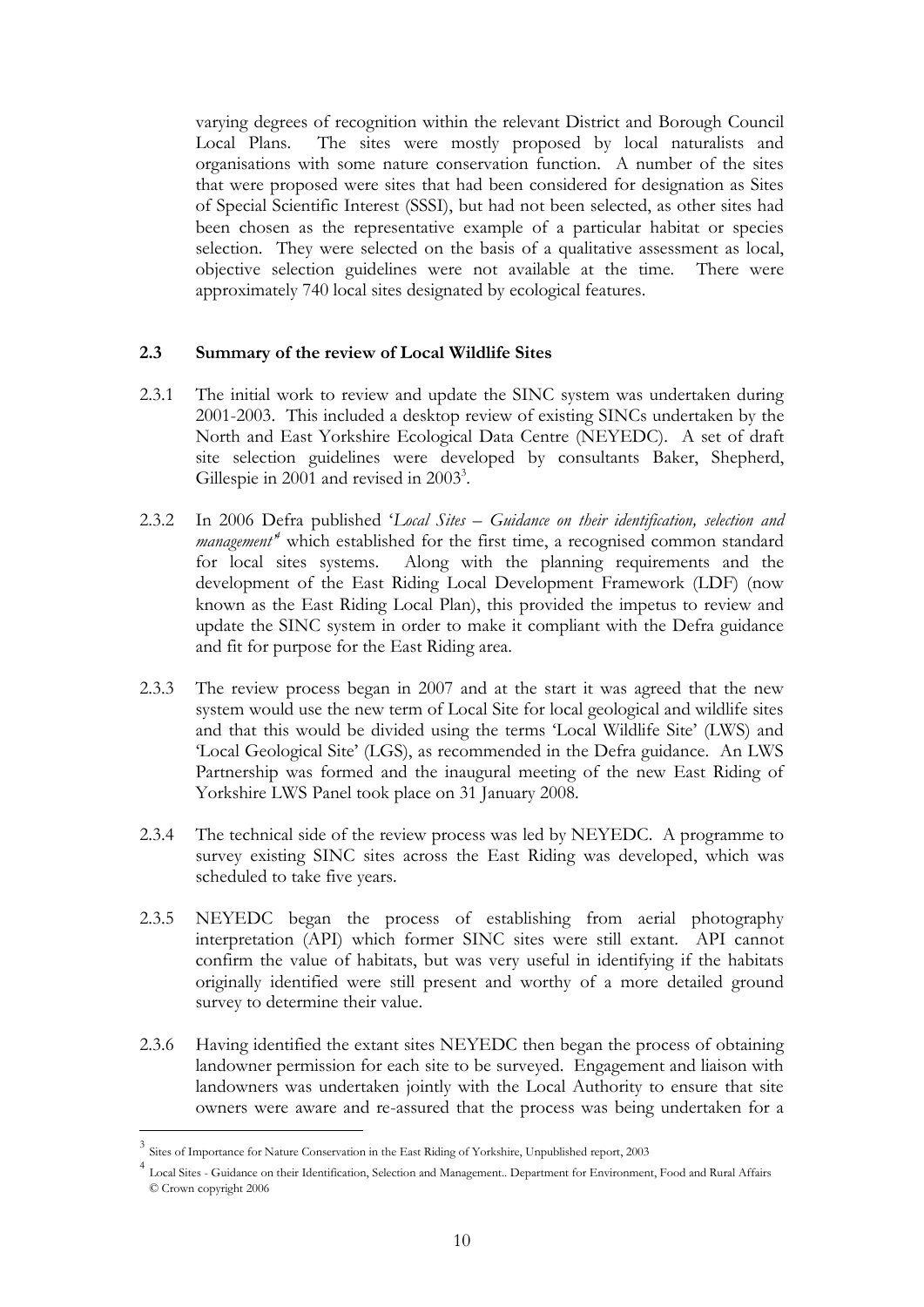specific function. Once landowner permission had been secured botanical surveys were undertaken by professional ecological consultants managed by NEYEDC and funded by East Riding of Yorkshire Council.

2.3.7 The data from the surveys were managed by NEYEDC and citations, species lists and habitat maps produced for each site. The sites were then assessed against the habitat guidelines and considered by the LWS Panel. For more detail on this process see Section 5 - Data Management and Section 6 – Assessment of Sites.

#### **2.4 Regionally Important Geological and Geomorphological Sites and Local Geological Sites**

- 2.4.1 Non-statutory geological sites were originally known as 'Regionally Important Geological and Geomorphological Sites' (RIGS). This was the name used when the sites in the East Riding were first identified by the East Yorkshire RIGS Group. Defra now advocates the use of the term 'Local Geological Sites' (LGS) and a common term of 'Local Sites' to encompass both LWS and LGS (Defra, 2006). The RIGS Handbook<sup>5</sup> forms national guidance on RIGS but is still relevant to LGS. The term RIGS is still widely used, but in the East Riding of Yorkshire RIGS and LGS are synonymous, whereas in some areas RIGS are considered as a higher level of regional site between LGS and the higher national designation of geological SSSI.
- 2.4.2 The East Yorkshire RIGS Group produced the most recent list of sites (using the term Regionally Important Geological and Geomorphological Sites) in March 2011. The identification and selection of LGS/RIGS sites in the East Riding of Yorkshire is managed by this group who use their own criteria, which are based on the national criteria, for the selection of sites based on the important geological features they contain for:
	- the educational value they may provide;
	- the research potential they have;
	- their importance as geological landscapes; or
	- their importance in the history of the science of geology.
- 2.4.3 The East Yorkshire RIGS Group have submitted their list of selected LGS to the Council for inclusion and recognition within the area's spatial planning document. This list forms Appendix B to this document. Former SINCs which were identified solely for geological features will be deleted as SINCs and referred to the East Yorkshire RIGs Group for consideration as LGS.

### **3. The Local Wildlife Sites Partnership**

#### **3.1 History of the partnership**

<u>.</u>

3.1.1 In autumn 2001 a contract was awarded to the NEYEDC to undertake a preliminary assessment of the status of SINC sites in the East Riding. This study

<sup>5</sup> RIGS Handbook. Royal Society for Nature Conservation, 2006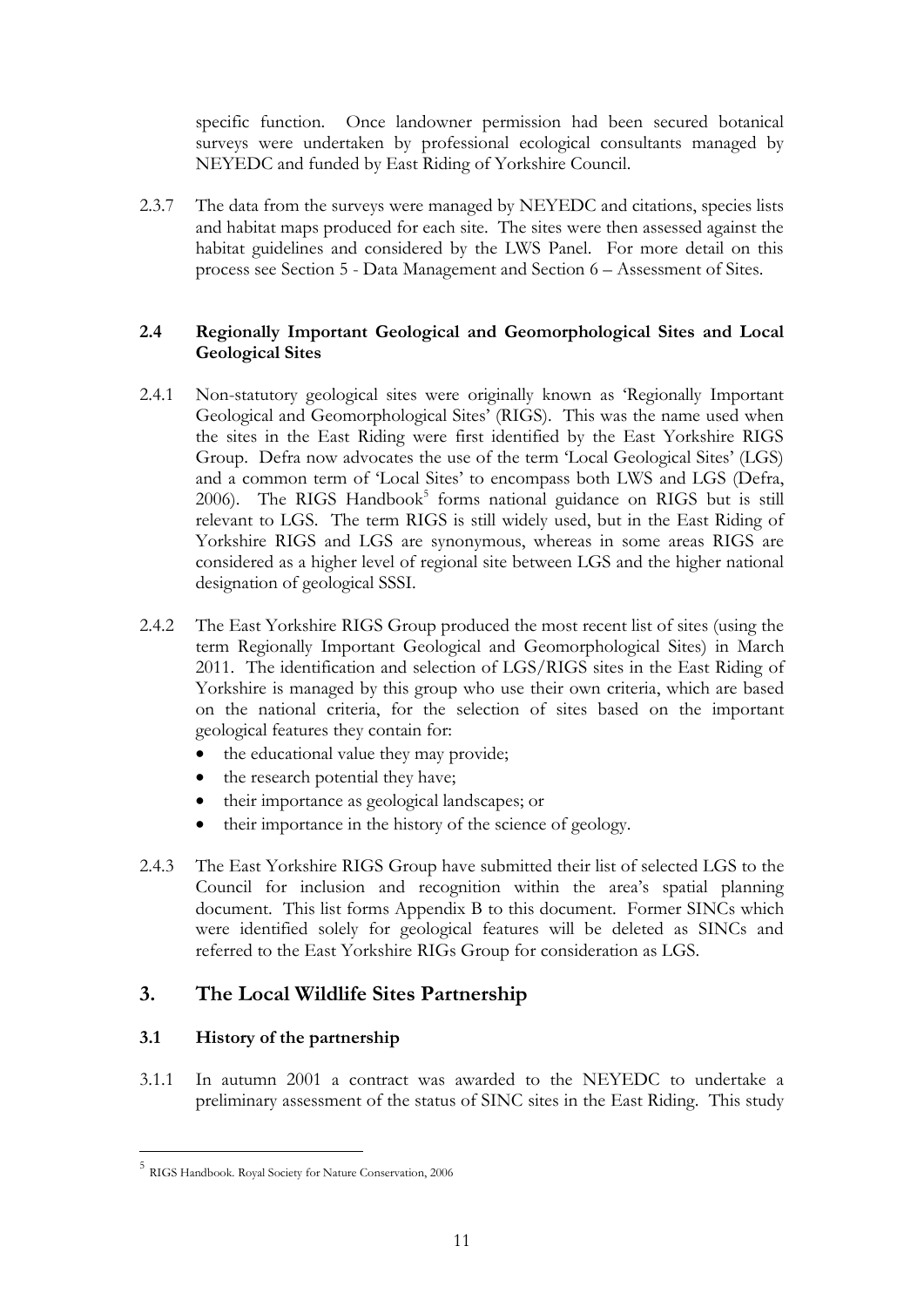(East Yorkshire SINC Report)<sup>6</sup> was based on aerial photography interpretation (API) and sought to establish whether the original habitats were still present. It also sought to identify the extent and nature of any habitat losses e.g. changes to other habitats through ecological succession and losses to other land uses, such as built development or arable agriculture. Ground-truthing was used to verify the accuracy of the API with 38 sites (5% of the total) being checked. About half of the sites had suffered some loss of habitat, mostly due to ecological succession to other habitats and conversion to arable.

- 3.1.2 In autumn 2001 East Riding of Yorkshire Council, in partnership with a range of local naturalists and consultants, undertook a review of the selection criteria for SINCs. This work led to the formation of a SINC panel. This included the East Riding of Yorkshire Council, English Nature (now Natural England), the Environment Agency and Yorkshire Wildlife Trust. The SINC panel also commissioned NEYEDC to undertake a pilot project to test the draft guidelines on a sample of sites in the East Riding.
- 3.1.3 The current LWS Panel was formed in 2007 to develop a new LWS system for the East Riding of Yorkshire. This built on work undertaken at the beginning of the decade by the former SINC panel. The panel sits within a larger local sites partnership which includes the Sustainable Natural Environment Task Group (SNETG) and the East Riding of Yorkshire Biodiversity Partnership (ERYBP). SNETG is part of the Local Strategic Partnership (LSP) and covers a range of environmental themes, including biodiversity. It acts as a steering group for the ERYBP and the LWS Panel, effectively linking these two groups together and integrating their work. This is especially important when it comes to the work of encouraging active conservation management for LWS. The Local Sites Partnership will also link into the emerging Hull and East Riding LNP and through this there may be opportunities to work jointly with Hull on Local Sites. Links are maintained with the East Yorkshire RIGS Group who are an important part of the wider local sites partnership.

#### **3.2 Membership of the Panel**

- 3.2.1 The Panel is open to individuals and organisations with a practical interest in conserving wildlife in the East Riding of Yorkshire. The Panel comprises permanent members and may also include other individuals or organisation with relevant expertise on an ad-hoc basis as required. When considering sites for designation, the ecologist(s) who surveyed the site(s) will normally attend the Panel meeting. Membership of the group may be reviewed by the Panel at any time.
- 3.2.2 The following organisations and individuals are permanent members of the LWS Panel:
	- ERYC (represented by the Sustainable Development Team and the Nature Conservation and Hedgerows Officer from Planning and Development Management);
	- NEYEDC;

<u>.</u>

<sup>6</sup> East Yorkshire SINC Report.. NEYEDC Unpublished report, 2002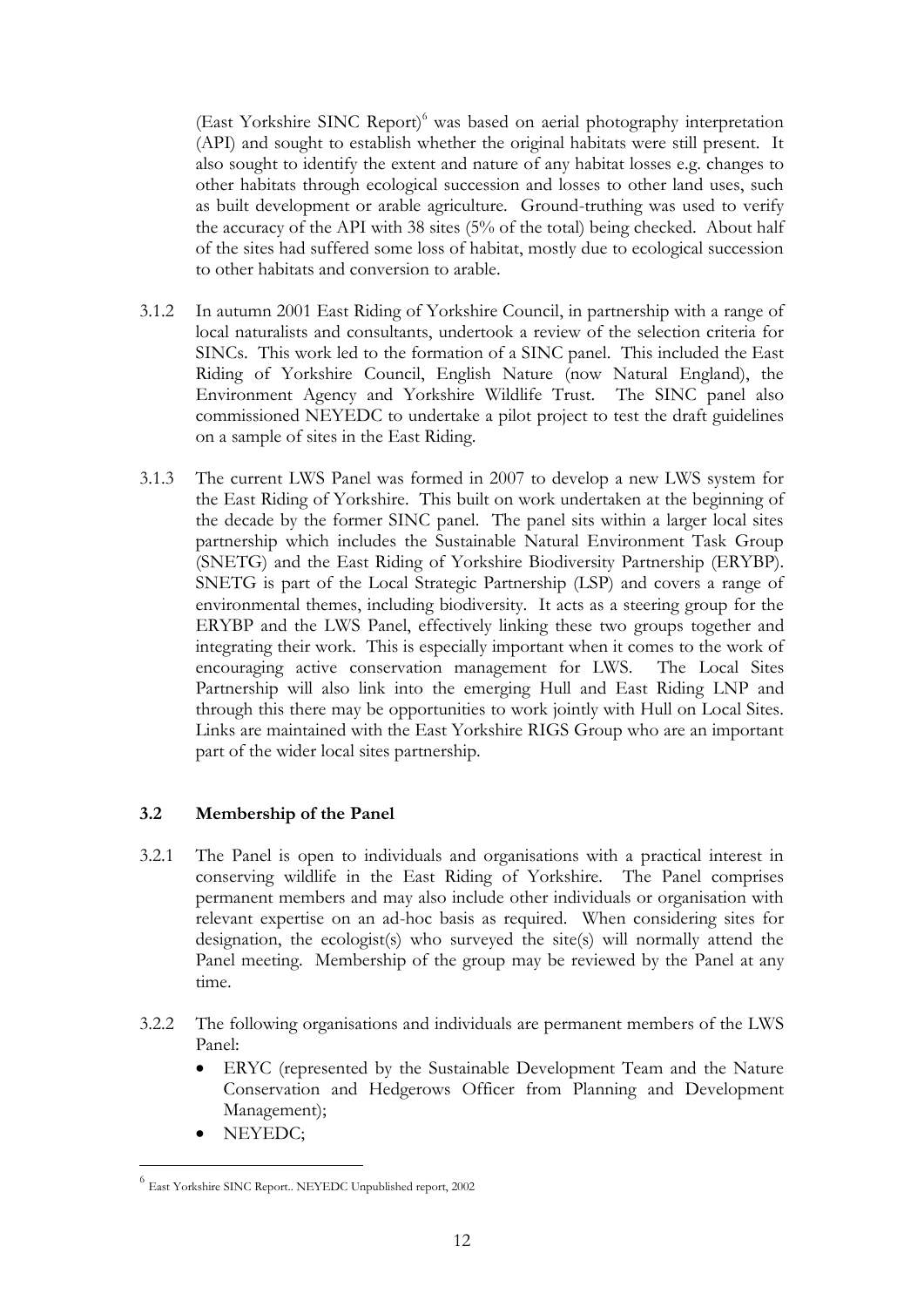- Ecological surveyors\*;
- Yorkshire Wildlife Trust (YWT);
- Natural England (NE);
- Hull and East Yorkshire Woodland Initiative (HEYwoods);
- Botanical Society for the British Isles (BSBI) (local botanical recorder);
- Environment Agency (EA); and
- Forestry Commission (FC).

\*The representation of ecological surveyors varies between panel meetings, depending on the issues and sites being considered. The lead ecological surveyor is considered a permanent member of the Panel.

3.2.3 Specialist representation will be sought to attend panel meetings on an as and when required basis depending on the nature of the sites being considered. For example naturalists with a particular expertise in key species groups or habitats will be invited to help in the consideration of sites when they have a particular value for some species or ecological features.

#### **3.3 The role of the Partnership**

3.3.1 The role of the Partnership, and specifically the Panel within this, is primarily a technical role, providing ecological expertise to ensure the sound management of the LWS system. The Partnership and Panel do not engage in consultation or campaigning on policy or planning issues. The LWS Panel is governed by Terms of Reference, which are set out in Appendix C.

#### **3.4 The role of East Riding of Yorkshire Council as lead partner**

3.4.1 East Riding of Yorkshire Council is the lead partner for the LWS system. The Council has initiated and funded the review of the original SINC site register and the development of the new LWS system. The Council provides the secretariat for the Partnership and the Panel and chairs and minutes meetings. This includes organising meetings and keeping the relevant documentation up to date (Panel agendas, minutes and supporting documents) relating to the administration of the Partnership. The Council supports the Partnership through officer time, but does not however have any core budget specifically allocated to the LWS system.

#### **3.5 Local Geological Sites panel**

3.5.1 LGS are administered by the East Yorkshire RIGS Group. This group administers the LGS (still referred to in the East Riding as RIGS) independently of the LWS Panel.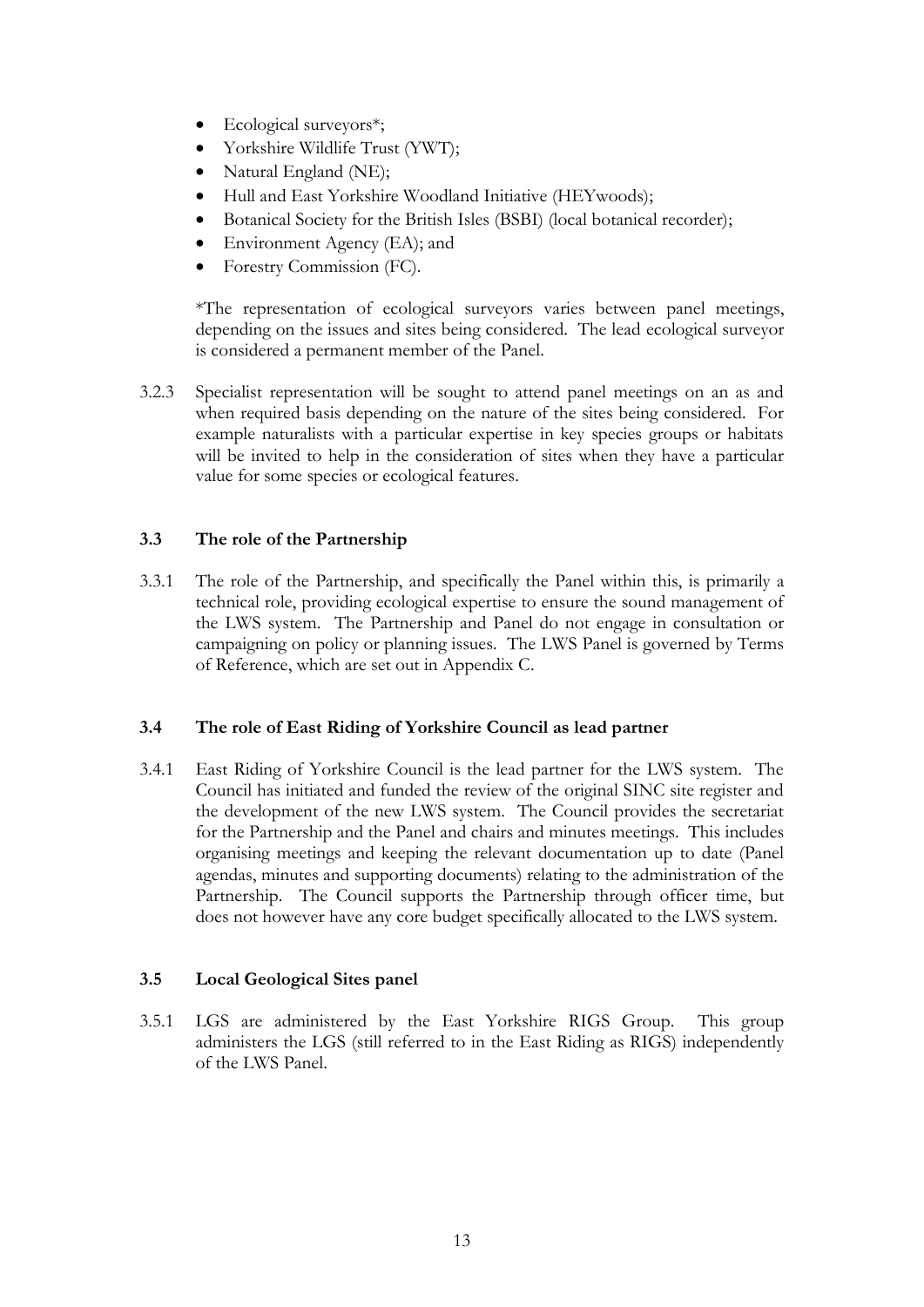### **4. Candidate site selection and survey**

#### **4.1 Candidate Sites**

- 4.1.1 The term 'Candidate Sites' or 'Candidate LWS' is used to refer to sites which have not yet been formally assessed against the LWS site selection guidelines in Part B of this document. This includes sites which were previously identified as SINCs, and new sites which have been identified as having features which have a reasonable likelihood of meeting the LWS site selection guidelines. Proposed new Candidate Sites may come from a variety of sources (these are described below in Section 4.2). The LWS Panel will only assign Candidate Site status in cases where there is evidence to suggest that the site has substantive biodiversity value and has a reasonable likelihood of meeting the site selection guidelines.
- 4.1.2 Non-statutory sites that were included on the SINC register of the former Humberside County Council, or that were on the SINC register of one of the district or borough councils within Humberside, are usually automatically considered as Candidate LWS. However, there are a number of exceptions to this when sites are not considered as Candidate LWS, these are as follows:
	- sites for which API shows that the site interest has been lost completely due to a change in land-use;
	- sites where reliable information indicates that no features of potential LWS quality exist on the site;
	- sites that are already designated as a biological SSSI;
	- sites which were added to the SINC register for geological reasons, these will be passed to the East Yorkshire RIGS Group for consideration as LGS; and
	- sites that may have been previously selected for reasons that are no longer consistent with the current LWS guidelines e.g. they have been selected on the grounds of a species assemblage which is not covered by the guidelines, such as rare arable weeds.

#### **4.2 Selection of Candidate Sites**

4.2.1 Proposals for new Candidate Sites must include sufficient information to complete the 'East Riding of Yorkshire New Candidate LWS form 2012' (Appendix D). The information required includes the site size and location, as well as a description of the site including habitats present and species of interest. Any supporting evidence such as maps, photographs, previous records, surveys or management measures should also be submitted as part of the evidence base. The form will then be considered by the LWS Panel, who will decide whether or not the site should be assigned Candidate Site status. The decision of the Panel is final, and sites will not be reconsidered except in cases were significant new evidence suggests that the site would meet the site selection guidelines. Following acceptance as a Candidate Site, the Partnership will then normally endeavour to secure a formal survey by an appropriate expert to assess the features of interest against the LWS Guidelines. In certain cases where specialist surveys have been undertaken by recognised experts, the Panel may choose to recommend designation of the site as an LWS if the evidence is sufficiently compelling and robust. In such a circumstance the Panel would wish to see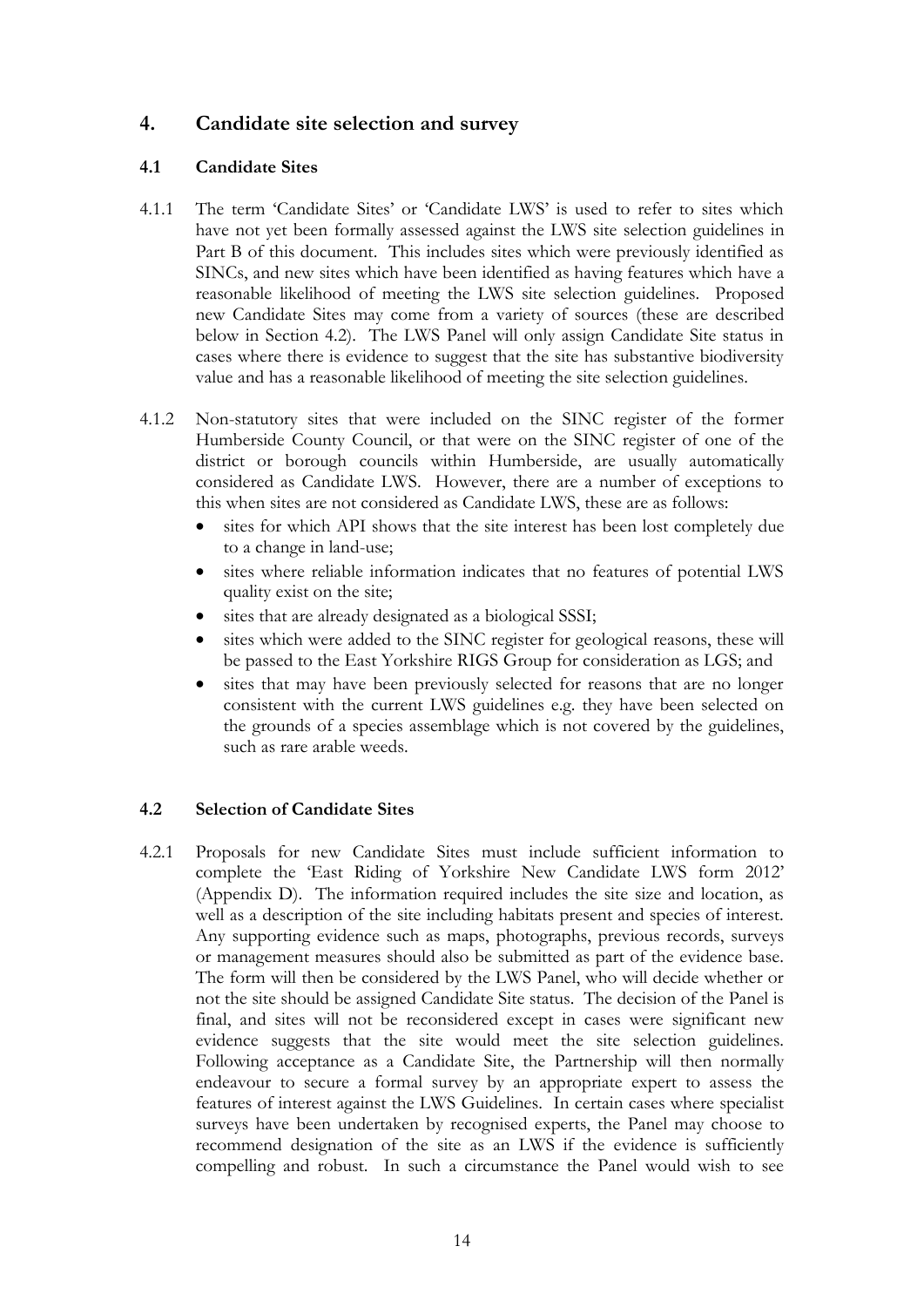consistency of the survey techniques used with the methods used for the LWS process led surveys, or nationally recognised survey methods.

- 4.2.2 The Broad Habitat survey of the East Riding of Yorkshire is consistent with the scale of a 'Phase 1' survey. It uses the Integrated Habitat System (IHS)  $classification<sup>7</sup>$  which identifies habitats to a broad type. It has been undertaken by NEYEDC in conjunction with the review of LWS. This survey has utilised API to classify habitats to broad type. A sample set of sites classified by API have been ground-truthed by undertaking more detailed botanical surveys of habitats on the ground. This has ensured that the classifications based on API are accurate. As part of this process ecological data have been collected that can be used to identify additional Candidate LWS to those already available following the Humberside SINC processes.
- 4.2.3 Candidate Sites may also be identified through other surveys. Various sites across the county, some of which are, and some of which are not, designated as LWS will be surveyed from time to time as part of various other ecological surveys. These surveys may be initiated and managed by a range of conservation organisations and/or projects. This may include habitat inventories, as well as species based surveys, e.g. birds, butterflies, amphibians etc. Some habitat based surveys e.g. ponds, may also include some species elements e.g. plants, amphibians, invertebrates. These surveys will follow a methodology designed for the purpose of the survey. These methodologies will usually provide an indication of whether the site is of LWS quality, but the data collection may not be consistent with the methodologies required for assessment under the LWS site selection guidelines. The data from such surveys can be used to complete the Candidate Site from, which will then be assessed by the LWS Panel. The Panel may choose to assign Candidate Site status, or the Panel may choose to recommend the site as an LWS if the evidence is sufficiently compelling and robust, and demonstrates that the site clearly meets at least one of the site selection guidelines.
- 4.2.4 Candidate Sites may also be proposed by organisations or individuals with a particular knowledge of a site. They must provide the evidence required to complete the Candidate Site form in order to enable consideration of the status of the site by the LWS Panel. The species data component of this must be attributed to ecological recorders who have demonstrated an appropriate degree of competence in the relevant taxonomic group(s). If the submission of a site for consideration for Candidate Site status is made by an individual or a group that has a vested or specific interest in that site then the following additional factors will be considered by the Panel:
	- what is the nature of any vested interest in the site; is this because the group own or manage the site in question, and if so for what purpose do they manage the site (nature conservation, open green space, site owned for development purposes, etc);
	- if the site has been submitted as a result of local planning or development activity (proposed or ongoing) then particular attention should be made regarding the likelihood of the stated ecological interest being present at that location; and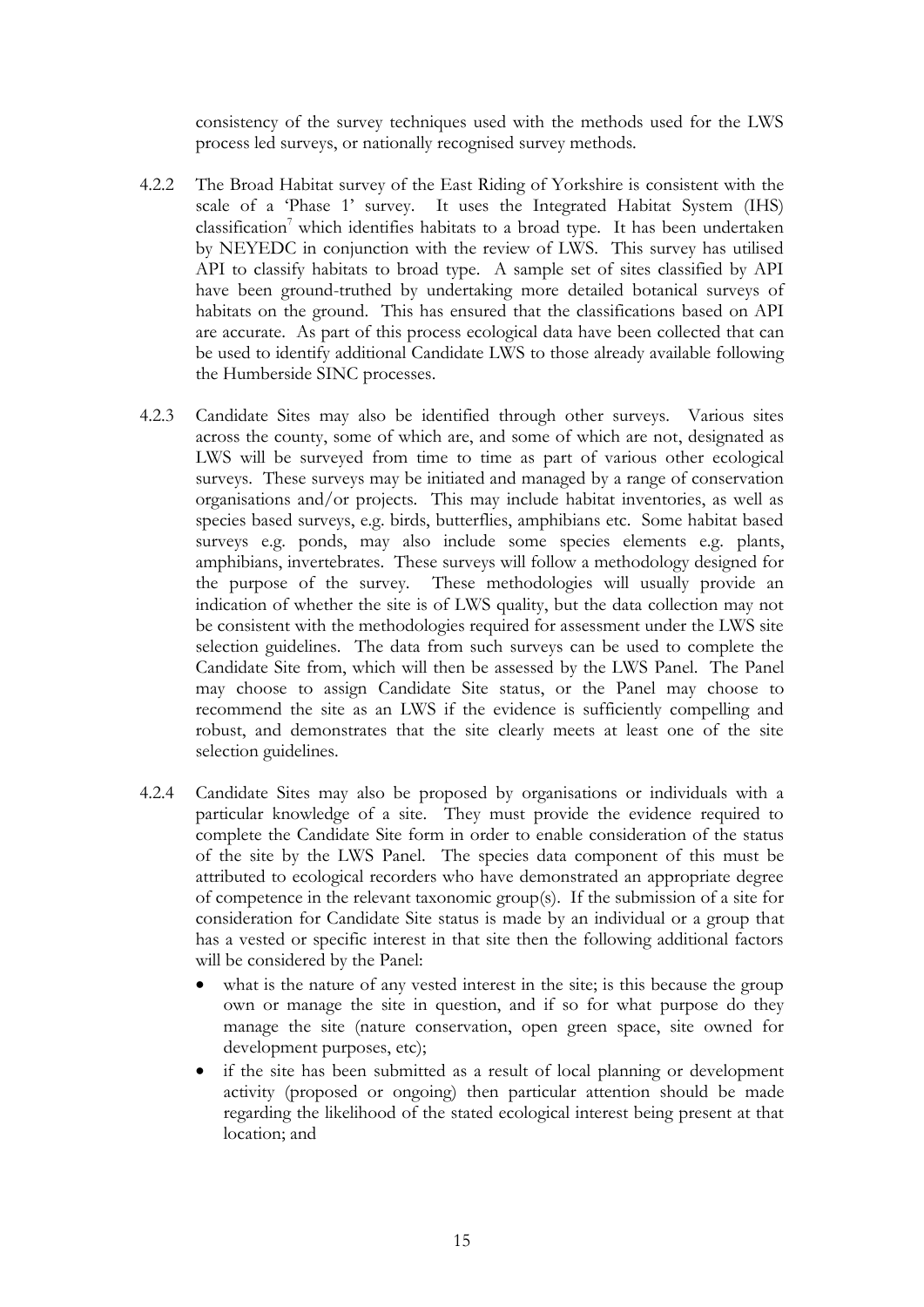if the site proposed is managed or owned by the proposer then any survey work to support the future decision regarding LWS status must be verified by an independent ecologist.

#### **4.3 Landowner liaison**

4.3.1 Reasonable effort will be made to identify the owners of Candidate LWS. The landowners are then sent a landowner information pack which includes a form requesting access permission to undertake the survey. If the landowner signs and returns this form with a positive response, granting access, the site will be scheduled for survey. The landowner will normally then be contacted before the survey is undertaken to inform them of the proposed date and time of the survey visit. Landowners may accompany the surveyor on the survey visit if requested. The approach to landowner liaison for Candidate Sites will be consistent with the principles being taken for landowners liaison which are covered in Section 8 of this document and Section 6 sets out how landowner permissions and liaison fits in with the administration and data management for the survey process.

#### **4.4 Sites without landowner permission**

4.4.1 Candidate Sites will not normally be surveyed without the permission of the landowner. There may be certain exceptions to this, for example sites where it has not being possible to identify a landowner and/or the site is publicly accessible, e.g. in the case of road verges along the public highway. Sites will not be surveyed without landowner permission if they are only accessible by public rights of way. This is because the right of way does not give access to the whole site. The statutory right of access to open access land under the Countryside and Rights of Way Act will not normally be used to survey sites without landowner permission.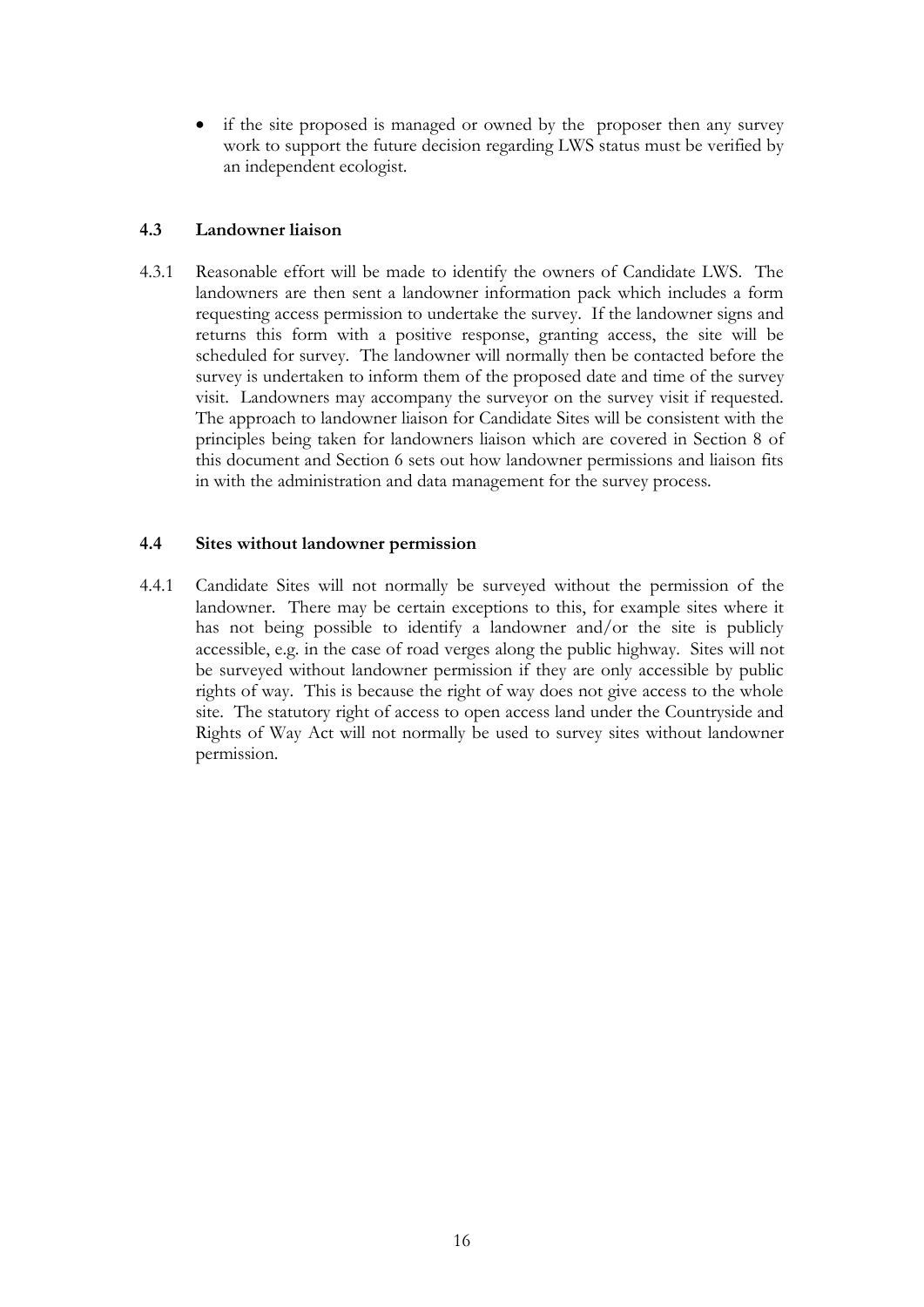#### **4.5 Site Survey summary**

- 4.5.1 The standard approach is to firstly survey the site for consideration under the habitat guidelines. The survey of a Candidate Site is usually undertaken in a single visit, which needs to be at an appropriate time of year for the habitats or species present on the site. The site survey comprises a walk-over survey to record a comprehensive catalogue of vascular plants evident during the survey. The habitat types are recorded and mapped in accordance with the Integrated IHS methodology<sup>7</sup>. Any significant ecological features may be target noted, identifying discrete localities which are particularly species-rich or notable for negative factors such as the presence of non-native invasive species. If the habitats show an affinity towards a particular National Vegetation Classification (NVC) type, this will be noted by the surveyor. The survey methodology does not however include the 'Phase II' sample quadrat methodology used to define NVC type more precisely. The surveys aim to record vascular plants for assessment against the habitat guidelines. The surveys do not aim to record fauna, but may include incidental records of fauna, were these may indicate a feature of substantive value and/or contribute to an assessment of the value of the site. For further details of survey methodologies see Appendix E - NEYEDC Site Survey Guidelines, Appendix F - Site Mapping Guidelines and Appendix G - East Yorkshire LWS Survey Sheet.
- 4.5.2. Surveys for consideration under the Species Guidelines should follow recognised methodologies which are appropriate for the particular group of species and the relevant site selection species guideline. Records must be supplied to NEYEDC and the identification be accepted by relevant county recorders or national experts for scarce or difficult to identify species. Only records of naturally occurring locally native species will be assessed against the guidelines. The status of species in this regard will be determined by the Panel in consultation with local records where appropriate. The data collected should be sufficiently comprehensive to establish whether the site supports a regular breeding population of a species, or whether a species is only of casual occurrence on a site. Candidate site forms for sites proposed on species grounds should include information of the level of recording undertaken on the site and who has recorded, or verified the key species.
- 4.5.3 Sites which may be considered under the Community Value Guidelines must score within certain thresholds (20% and 40%) of the thresholds for a habitat or species guideline. Survey and assessment of these elements of the guidelines are as for the respective habitat or species guideline. The assessment of the community value factors will be undertaken by the Panel, who may consider evidence from various sources relevant to the factor under consideration. Candidate Site forms for sites proposed under the Community Value Guidelines must provide evidence for both the ecological and social factors and demonstrate how the combination of these could meet the guidelines.

<u>.</u>

<sup>7</sup> Integrated Habitat System.. Somerset Environmental Records Centre, 2007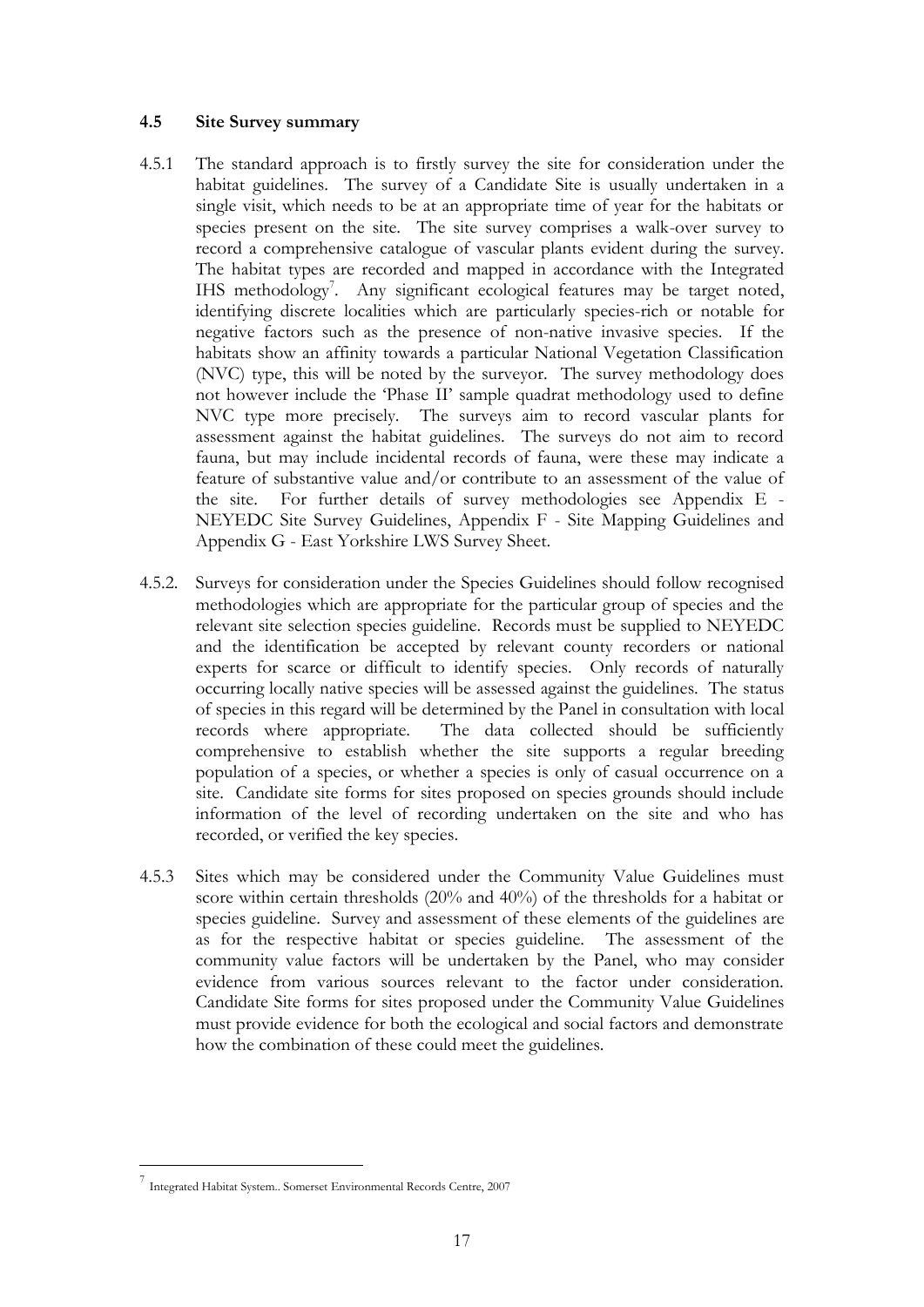## **5. Assessment of Candidate Sites**

#### **5.1 Assessment of Candidate sites**

- 5.1.1 The assessment of Candidate Sites is undertaken solely by the LWS Panel. The Panel will be provided with species lists, guideline scores, surveyors' reports, maps and aerial photographs by NEYEDC to inform their consideration of the sites.
- 5.1.2 Candidate Sites will be assessed against the Site Selection Guidelines which form part 2 of this document. There is a presumption to assess sites against the Habitats Guidelines first, and then the Species Guidelines. Sites must be assessed against these guidelines before they can be considered against the Community Value Guidelines. This reflects the prioritisation of the site selection guidelines and also the need for the sites to reach a certain threshold under the Habitat or Species guidelines in order to be considered under the Community Value Guidelines (see Part B Section 5. Community Value Guidelines).
- 5.1.3 The Site Selection Guidelines build on some of the principles of the Ratcliffe criteria<sup>8</sup>. These were developed as a means of assessing the value of sites for nature conservation based on the following factors: size, diversity, naturalness, rarity, fragility, typicalness, recorded history, position in an ecological/geographical unit, potential value and intrinsic appeal. The Panel may have regard to these criteria when considering Candidate Sites, particularly in cases where site(s) are close to the threshold for selection under a guideline, or the guidelines are difficult to apply due to the nature of a particular site. The exception to the use of the Ratcliffe criteria is 'potential value', which will not be used as a basis for designating LWS.
- 5.1.4 Ideally the interest of a site should be well distributed throughout a site. This is however sometimes not the case, for example species-rich swards within grasslands may be confined to small localised patches. This may reflect variations in localised conditions, or may also indicate a decline in the condition of the site. Patches of interest may sit within a larger area that is managed as a single unit and in such cases it may be impossible to restrict the designated area to a small patch or patches. There will therefore be a presumption for the designation of complete management units. If the condition of a site is perceived to be declining, but that decline is reversible with appropriate management it should be designated if it meets the guideline thresholds. Designation as an LWS should focus attention on a site, and can be used to encourage sympathetic management of a site. If however the decline in condition is considered to be not reversible, or it has declined to the point where the original value has been lost i.e. the characteristic suite of species is significantly below the guideline threshold, then the site should not be designated.
- 5.1.5 The affinity a site shows to a particular NVC community may be considered by the Panel. This is the basis for some Habitat Guidelines and also an expression of the 'typicalness' Ratcliffe criteria. The degree of affinity to a particular NVC community will be a qualitative judgement by the Panel, based on the available

<u>.</u>

<sup>8</sup> A Nature Conservation Review. Ratcliffe, D.A, Cambridge University Press (1977)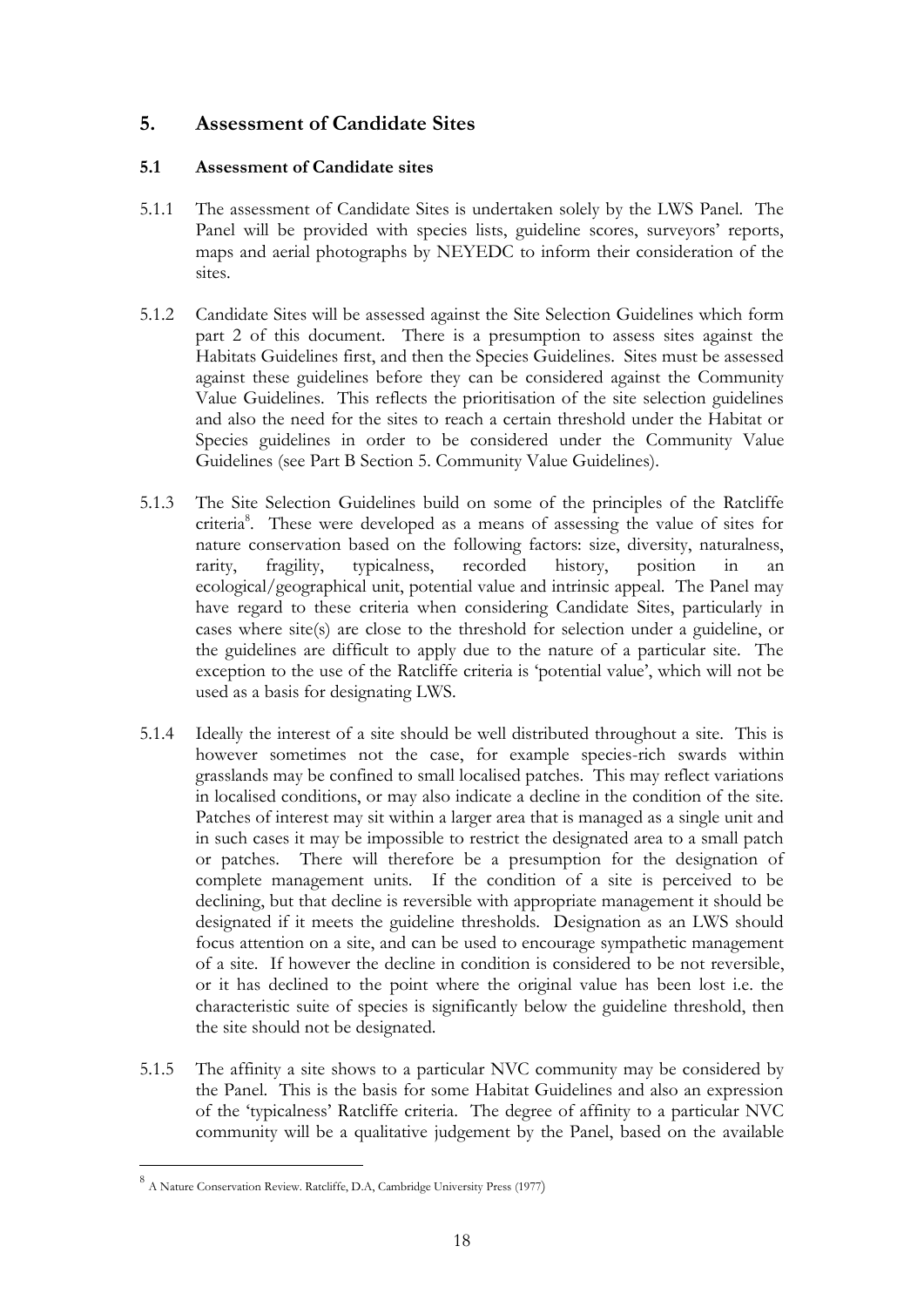data, the judgement of the surveyor and the context of the NVC community within the East Riding of Yorkshire. The presence of one or more notable (regionally rare or noteworthy) NVC communities will significantly inform the site evaluation process. It will not normally be based on a quantitative analysis of quadrat data, as this does not form part of the survey methodology, however where this is available it will be considered in making a decision on the site alongside the standard site information.

- 5.1.6 The assessment of sites should, whenever possible, be based on surveys specifically undertaken for the LWS assessment process. This is important to ensure a consistent standard of survey, both in terms of methodology, survey effort and surveyor expertise. Assessments will not be based on extensive additional records for a site. However some additional records may be considered to support the assessment and decision making process as contextual information, especially if they relate to species which are particularly scarce, unlikely to have been recorded during the original survey, or otherwise significantly affect the assessment. The validity of any additional data used should be carefully considered by the Panel before it is used and recorded appropriately when making a recommendation on LWS status.
- 5.1.7 The boundaries of an LWS should be matched to Ordnance Survey (OS) Mastermap polygons, or a clearly defined geographic feature or management unit(s). The boundaries of a Candidate Site may be modified by the Panel as part of the assessment process to comply with this requirement. They may also be modified to include or exclude areas which do, or do not, meet the site selection guidelines. Areas of habitat that do not meet the guidelines may be included within the site boundary if they sit adjacent to the qualifying feature, but this will be restricted to areas of habitat that support the conservation and management of the main LWS feature(s). For example, an area of rough grassland that does not score under the grassland guidelines may be designated if it sits around a pond, which meets the standing water guidelines and is particularly species rich, as it may act as a buffer for the interception of nutrient run-off, maintain an appropriate hydrological gradient and/or provide associated terrestrial habitat for particular species (e.g. amphibians that may or may not also mean the site meets the relevant species guidelines). There are a number of instances where such 'buffering' may be considered as essential to maintain the designation features of the recommended LWS.
- 5.1.8 The Panel have three options when considering a Candidate Site. They may either:
	- Designate the site as an LWS, where it meets at least one of the site selection guidelines;
	- Delete the site, were it fails to meet any of the site selection guidelines; or
	- Defer a site, if they feel further information is required in order to make a decision on designation.
- 5.1.8 The following types of sites will **not** be considered for designation as an LWS:
	- Biological SSSIs (But geological SSSIs may be designated, see Section 1.2.10);
	- Buildings (whether in use or derelict);
	- Domestic gardens;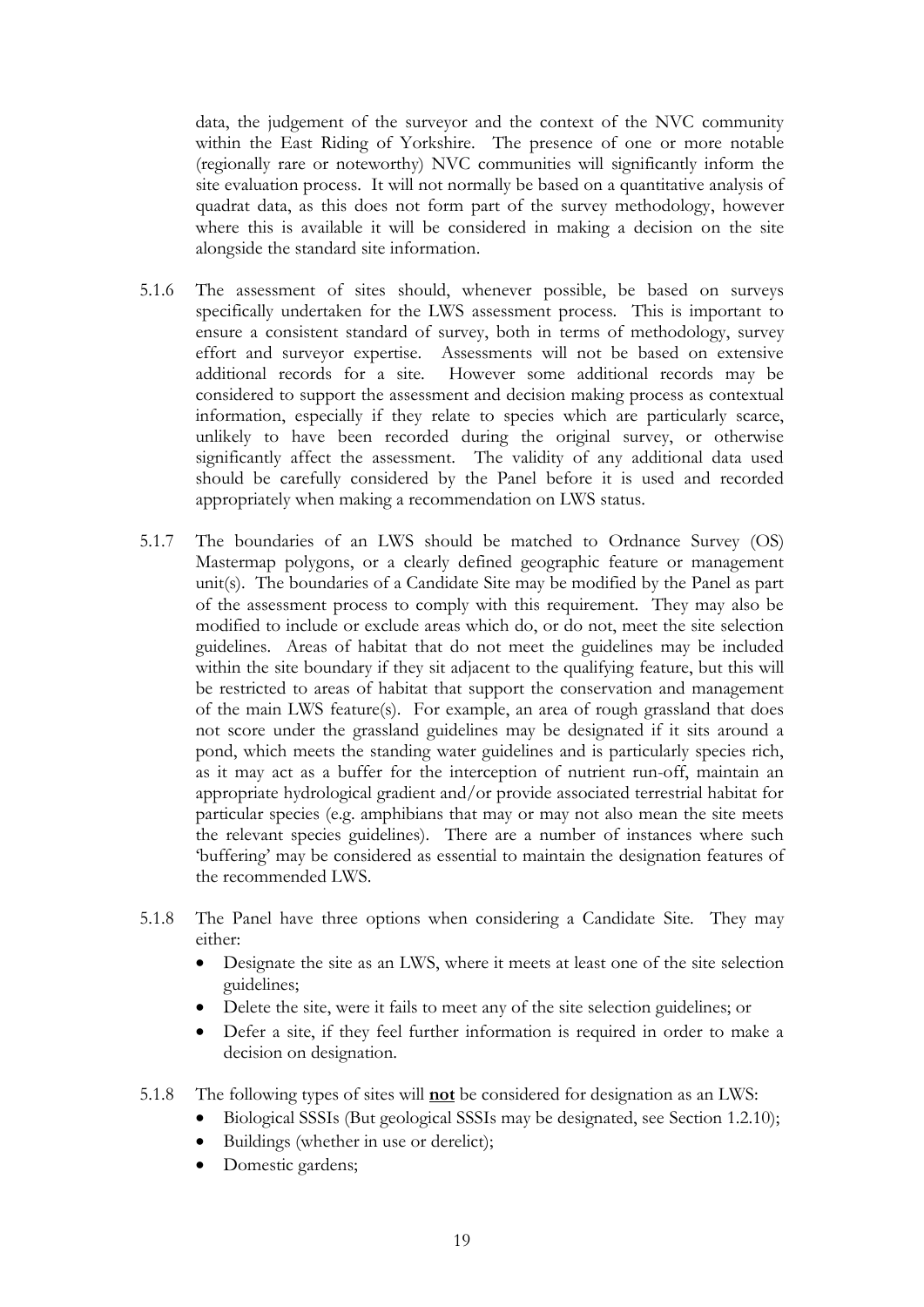- Land in cultivation (arable, horticulture)\*;
- Active working areas of quarries (but former workings within active quarries may be designated); or
- Estuarine or marine areas below mean low water.

\* Note that any conversion from permanent grassland to arable must comply with the Environmental Impact Assessment (Agriculture) (England) (No2) Regulations 2006 Act.

#### **5.2 Recording and documentation**

- 5.2.1 The decisions of the Panel with regard to each Candidate Site considered are recorded in the minutes of the meeting. These identify the reasons for designation, including the guideline, or guidelines under which a site was designated. The minutes may also include a summary of the discussion that took place, especially in relation to the selection of an appropriate boundary for the site and the qualifying features. If a site is at, or near, the threshold, then it is likely that a greater amount of discussion takes place, and therefore the minutes will reflect this. The minutes also include a summary table of which sites have been designated, deleted or deferred. The minutes are available to the general public on request.
- 5.2.2 All designated sites are supported by the following documentation: a citation including a species list, a boundary map and a map of habitats recorded on the site. The citation includes key factual information including the site name, grid reference, site code, size and guideline(s) under which it was designated. It also includes a description which will summarise the key habitats and species on the site, as well as any other features of interest. It may also refer to management practices evident at the time of the survey (e.g. grazing), whether the condition of the site appears to be stable or changing, with specific threats highlighted where appropriate (e.g. the presence of non-native invasive species) and any other relevant issues.

#### **5.3 Links to the Post-Panel Process**

5.3.1 Following a panel meeting, the recommendations with regard to designations and boundaries are then processed by NEYEDC. The relevant databases and GIS layers are updated to reflect the new status of the site(s) (see Section  $6 - Data$ management for more detail). Draft citations are prepared by NEYEDC which are then reviewed by the Council and a final version agreed between the two organisations. The final citation and maps are then provided by NEYEDC to the Council. This documentation is then used to disseminate the sites to landowners (see Section 8 – Dissemination to Landowner). The Council will then consider the recommendations of the Panel and formalise the designated or deleted status of individual sites (see Section 7 – Adoption of sites).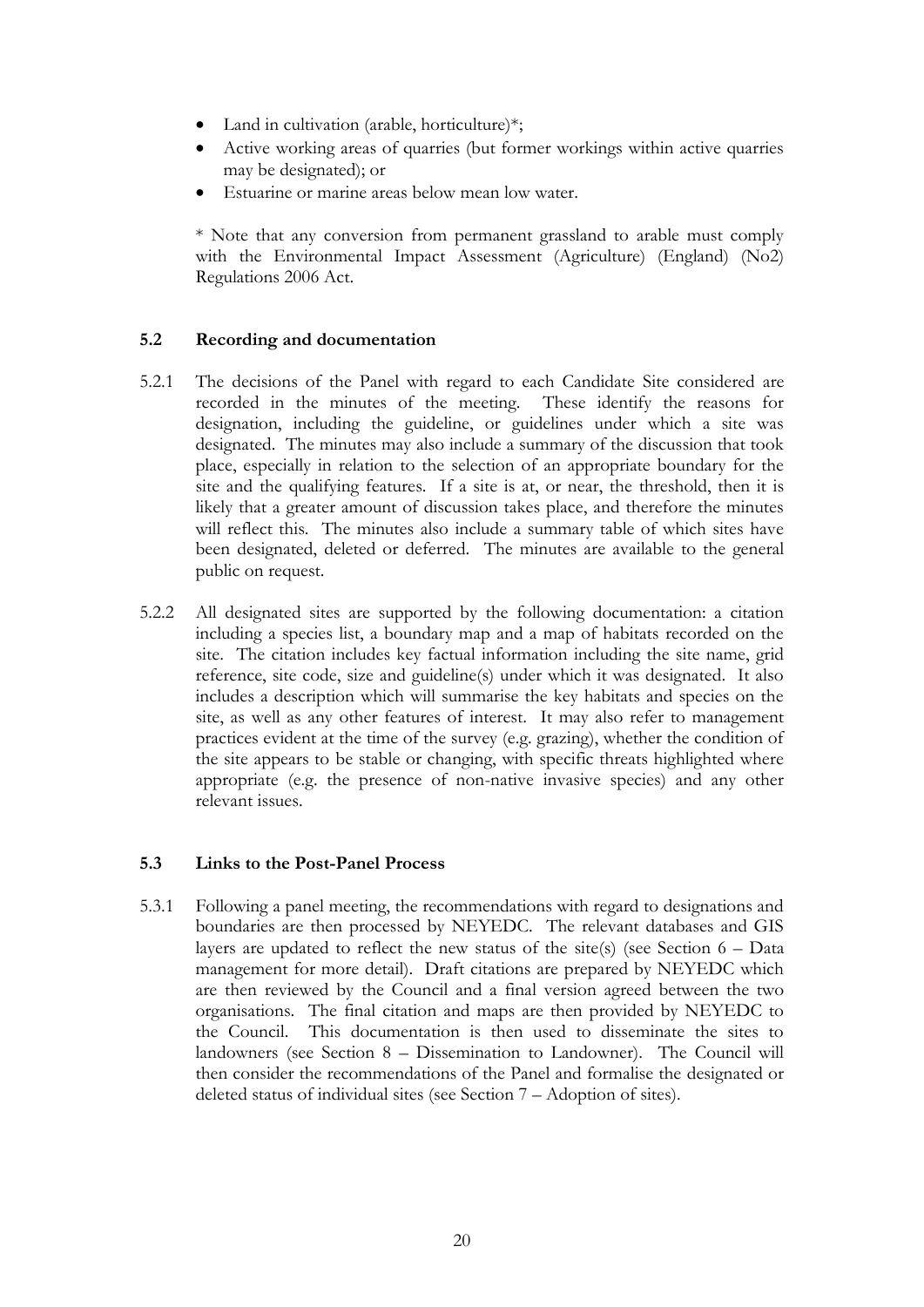## **6. Data Management**

#### **6.1 North and East Yorkshire Ecological Data Centre**

- 6.1.1 NEYEDC is the Local Record Centre (LRC) for the area encompassed by the unitary authorities of the East Riding of Yorkshire, York and Kingston-upon-Hull and of North Yorkshire County Council and its constituent district and borough councils. In addition, the Centre also covers the Yorkshire Dales and North York Moors National Parks. NEYEDC is an operating function of the Yorkshire and Humber Ecological Data Trust, a registered charity. Since the inception of the East Riding LWS Survey, NEYEDC has played a central role in the administration of the survey and in the management of the data produced by it, working in partnership with the Council. For any given survey season, the role of NEYEDC can be divided into four stages as follows: -
	- Pre-survey administration and data management;
	- Surveyor support, additional research and landowner liaison;
	- Pre-LWS Panel analysis and data management; and
	- Post LWS Panel quality assurance and on-going data management.

#### **6.2 Data Management Systems**

- 6.2.1 All four stages of activity are underpinned by a suite of proprietary and bespoke data management systems. Site and habitat boundaries and additional target note data are captured in a Geographical Information System (GIS) software product. Species data and additional environmental contextual data are initially captured in the Recorder 6© database. NEYEDC have developed an additional spatial database called Second Site (S2). Second Site holds data with respect to the LWS process, dealing with issues like site designation, site ownership, site management boundary versioning, site citations and site descriptions, which are not possible using the previously described products. Second Site can import data from the other two data sources, and export data to on-line site citation and data-search tools. Though Second Site was specifically developed for the East Riding of Yorkshire LWS survey it is rapidly being taken up by LRCs across the country for LWS data management and demonstrates the best practice approaches being developed and employed on the East Riding LWS System.
- 6.2.2 In addition to these core data management systems, NEYEDC use the Record Cleaner software, developed by NBN to coordinate species data verification and validation and a bespoke spreadsheet, to record the completion of each step of the data management process. NEYEDC has developed bespoke software to screen site species lists against the indicator lists published in the ERY LWS Guidelines (see Part B of this document) and to compile reports for use by the LWS Panel.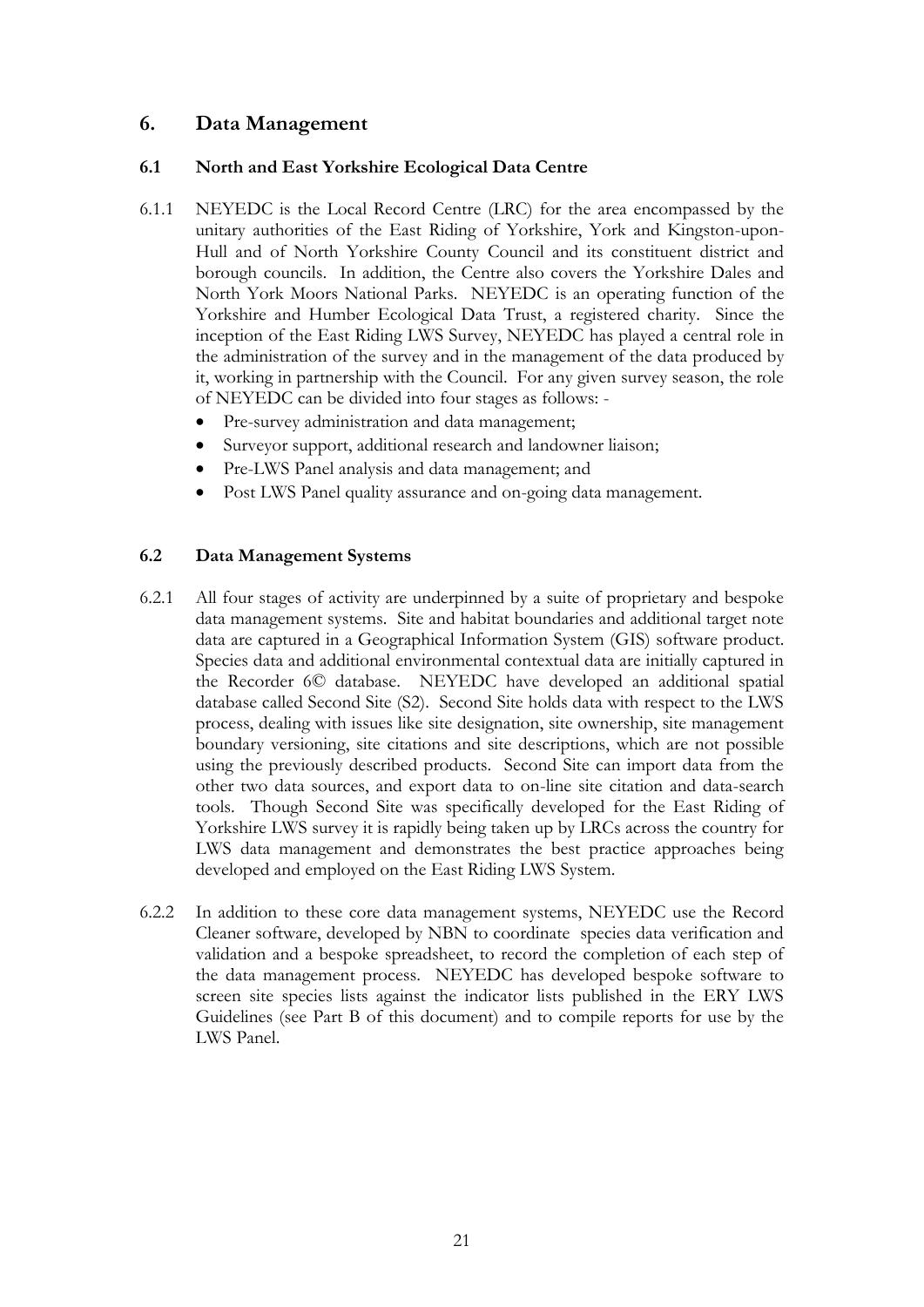#### **6.3 Survey Phases**

6.3.1 For logistical purposes, the survey was divided into 5 arbitrary campaigns or phases, with each phase being made up of a number of 10km squares. The number of 10km squares allocated to each phase was adjusted according to the number of Candidate Sites they contained, such that each could be completed in a single field season. The sequence in which the survey phases were undertaken was influenced by the needs of the developing Local Plan, and the need to resolve the designation status of LWS in close proximity to key conurbations within the East Riding. In practice, pragmatic issues like funding availability, securing the necessary landowner permissions and surveyor availability resulted in some over-lapping of the survey phases.

#### **6.4 Pre-survey Administration and Data Management**

- 6.4.1 The pre-survey data management stage normally takes place between early October and late February. Figure 1 below shows the detailed process that takes in the pre-survey data management process from Candidate Site identification through to allocation of a site to a surveyor for survey and the stages that occur between these. This stage of the process is important as it contains the initial liaison and contact with the site landowner and also sets the remit and scope for the survey that will be undertaken. The process of Candidate Site selection is covered in Section 4 – Candidate Site Selection and Survey.
- 6.4.2 For each Candidate Site identified, a draft site boundary is created in the GIS. Production of this boundary triggers the site access permission process. Sites are visited by NEYEDC staff to establish ownership and a landowner information pack, with access permission form, issued. A positive landowner response results in landowner details being entered into the Second Site database, and to the production of surveyor site maps and survey sheets. A negative response or a failure to respond on the part of a landowner, results in the issue of a second landowner information pack and access permission form. A second refusal or failure to respond results in the site being removed from the survey programme pending further landowner liaison. Sites that are removed from the survey in this way remain candidate sites and are considered to have LWS status until a survey is undertaken, the results of which can be considered by the LWS Panel (see Section 1.7 LWS and the Planning System).
- 6.4.3 The surveyor recruitment process occurs concurrently with the site access permission process. For each Phase of the survey, surveyors are identified that have both professional credibility and existing expertise, or at least familiarity with the areas being investigated in the current Phase of the survey. The availability of each surveyor is established and the surveyor placed under contract to NEYEDC.
- 6.4.4 In late February or early March, the sites available for survey are clustered for logistic efficiency and each cluster allocated to a surveyor. The surveyor uses their professional expertise to plan a survey programme with each site being visited at the appropriate stage of the field season. Surveyors contact landowners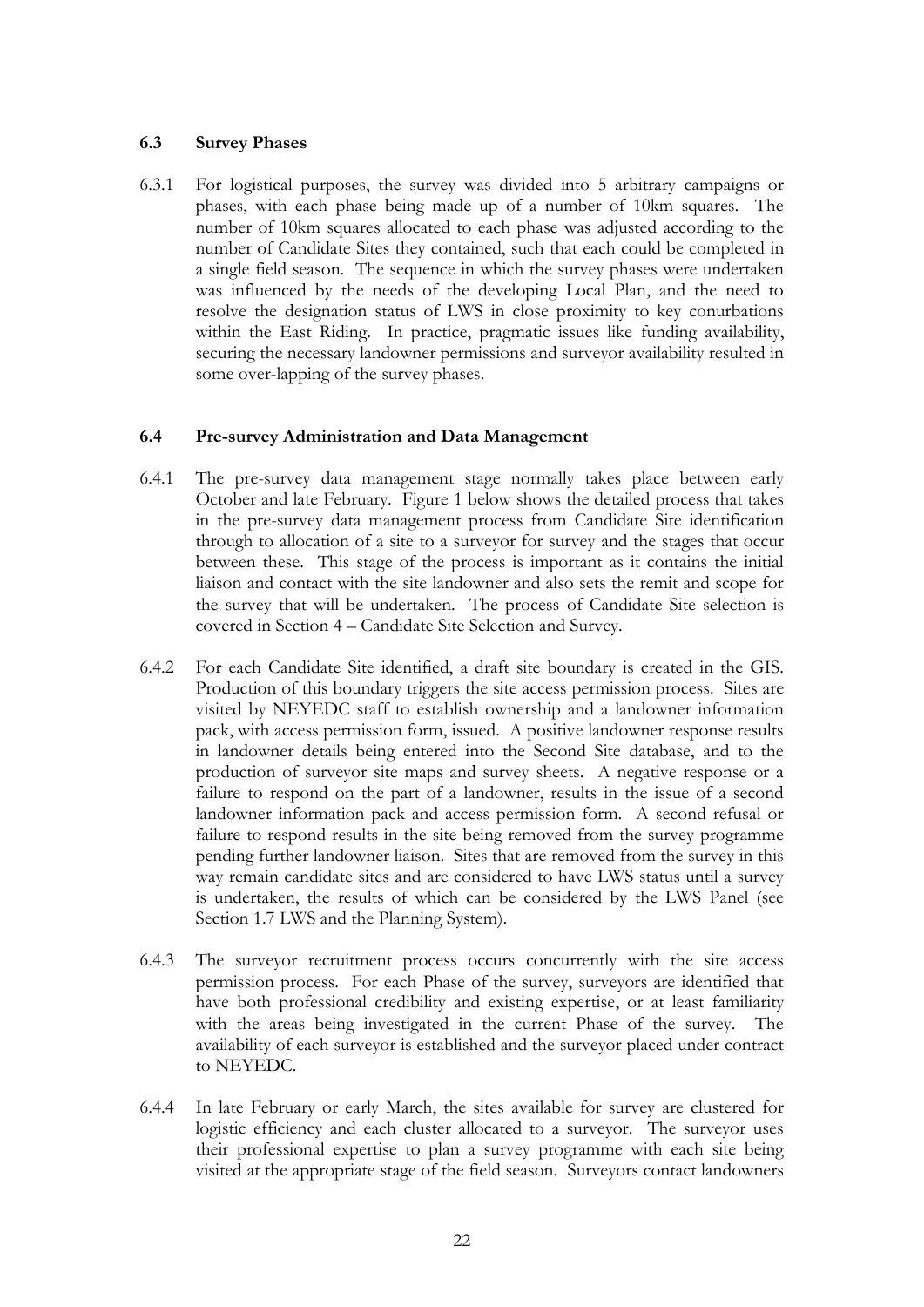directly prior to visiting sites, where this has been specified as a condition of access.





#### **6.5 Surveyor Support, Landowner Liaison and Additional Research**

- 6.5.1 During the survey season, NEYEDC offers administrative support to surveyors, providing additional survey sheets, base and contextual mapping on request and liaising with landowners or their representatives where necessary.
- 6.5.2 The site access permission process continues throughout the field season, and if new permissions are obtained with sufficient time for a meaningful survey to take place, the site or sites are allocated to a surveyor.
- 6.5.3 NEYEDC uses the field season to process New Candidate Site forms (see Appendix D for the form and Section 4 – Candidate Site Selection and Survey for details of the process) from LWS Panel members, Biodiversity Partnership members or landowners and the general public. Where these are deemed by the LWS Panel to warrant consideration as a new LWS, and where capacity exists, they are assigned to a surveyor.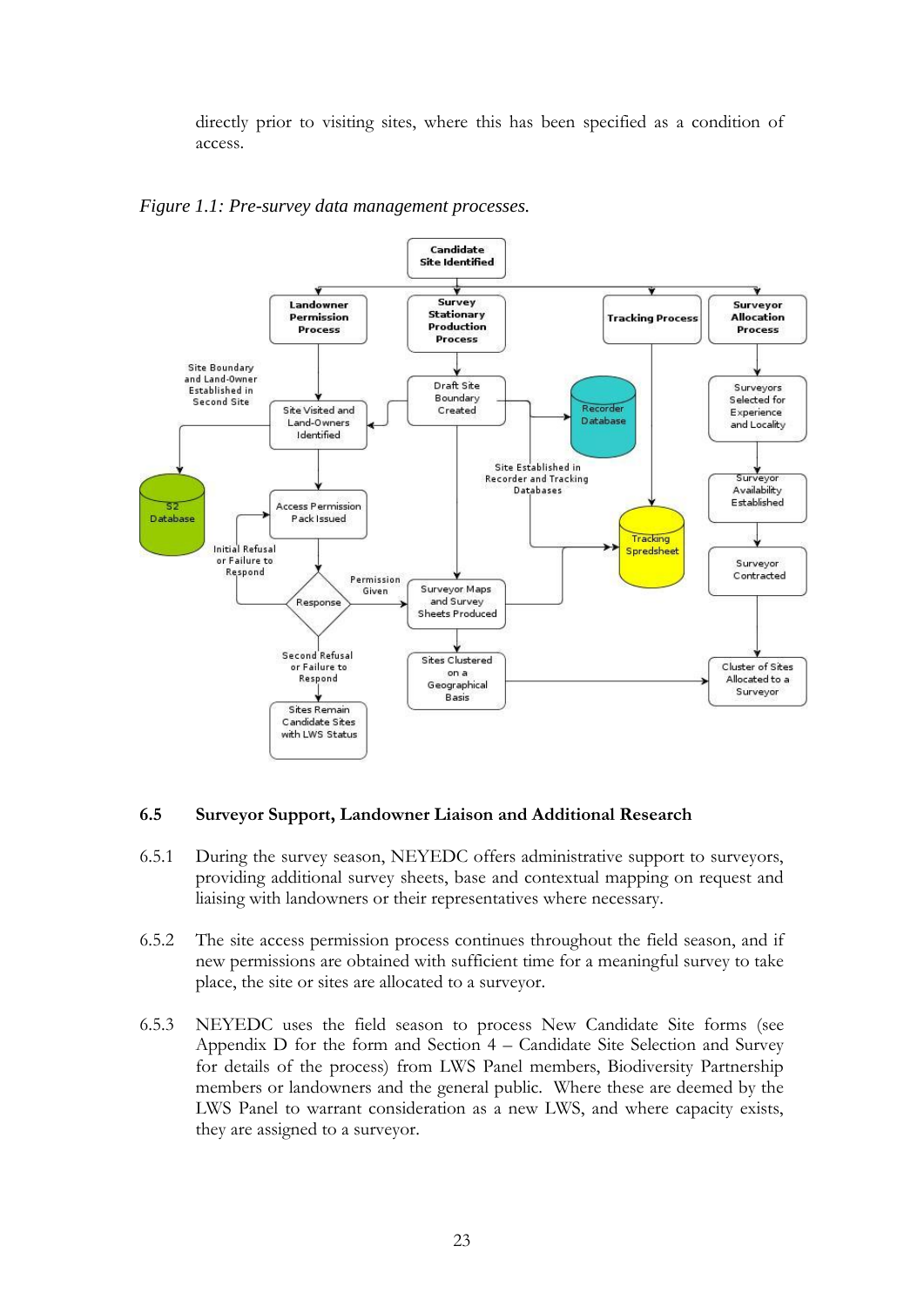6.5.4 During the field season, NEYEDC carries out additional desk-based research on the sites under consideration. This typically involves reference to existing habitat data, in particular the Ancient Woodland Inventory and contacting local natural historians and other community experts to collate data and information on a given site(s). Such information may be presented alongside survey information at the relevant LWS Panel meeting when the site is considered against the LWS Guidelines.

#### **6.6 Pre-LWS Panel Analysis and Data Management**

6.6.1 The pre-LWS Panel analysis and data management stage normally begins in November after the field season, and continues until a given site is put before the LWS Panel for consideration against the Guidelines. Figure 2 below shows the detailed process that takes in the pre-panel analysis and data management process from the processing of raw survey data from the field surveys through to the development of documents for consideration by the Panel. This stage provides crucial quality checking and results in fit for purpose data and information that can be considered by the LWS Panel with confidence.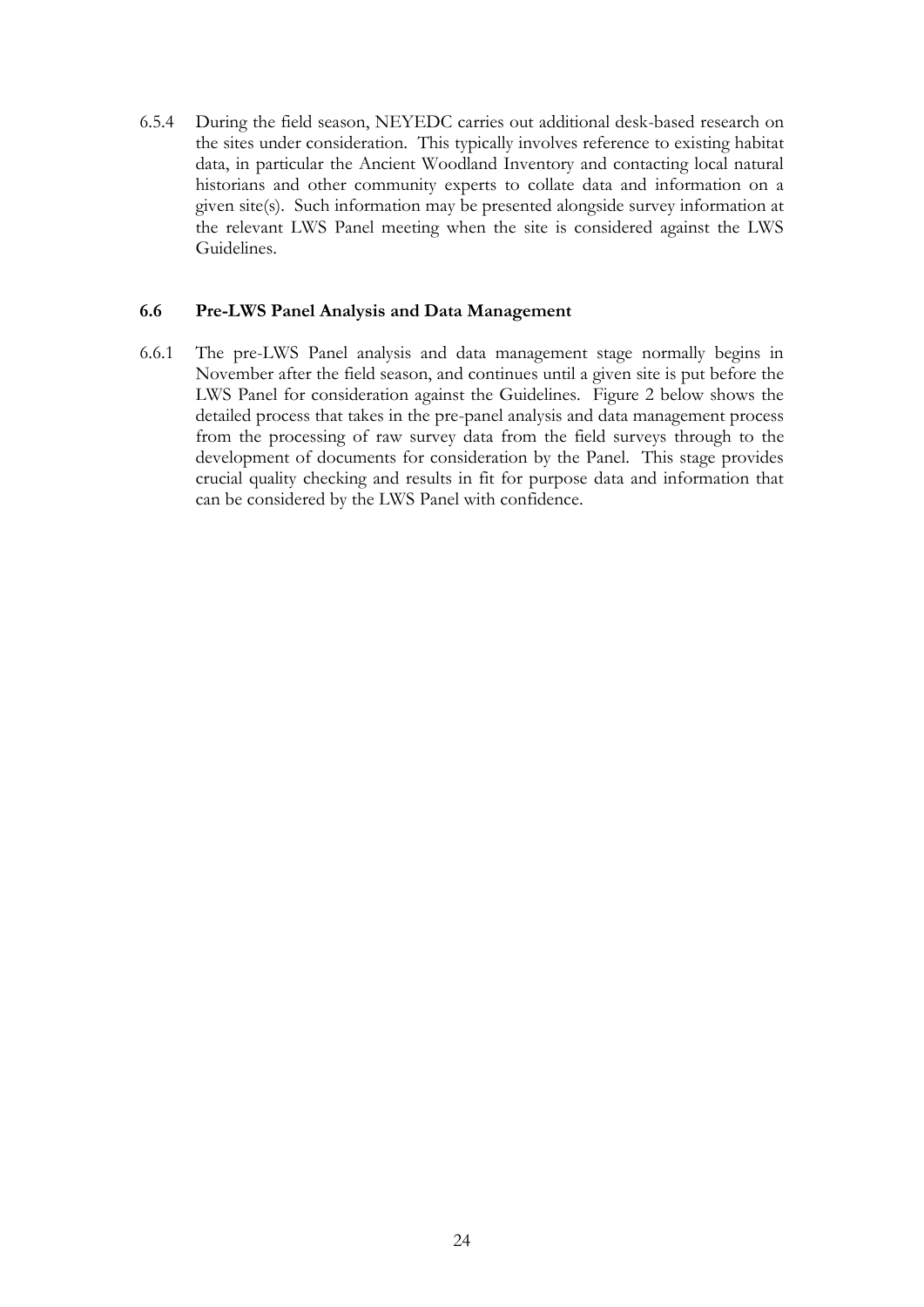*Figure 1.2: Pre-LWS Panel Analysis and Data Management.*



- 6.6.2 The field data are separated into four components; field maps, site descriptions, categorical habitat and environmental data and species lists. Field maps are used to generate surveyor's recommended boundaries and draft habitat and target note layers in the GIS. Site descriptions undergo primary verification and editing. Both Site descriptions and GIS layer versions are added to Second Site. Draft map output and site description text are produced to support decision making at LWS Panel meetings.
- 6.6.3 Both species lists and categorical habitat and environmental data are added to the Recorder 6 database. Data are processed with bespoke analysis tools, which screen the species against the indicator lists published in the LWS Guidelines. This produces a number of documents, including species summaries, species lists and site scores, which can then be used by the LWS Panel. Species data which are lodged in the NEYEDC Recorder 6 database from sources other than the LWS Survey are collated with other none survey data collected during stage 2, as described above, and compiled as supplementary evidence for the consideration of the LWS Panel.
- 6.6.4 When the 'Pre-LWS Panel Analysis and Data Management' stage is complete a number of outputs are then ready for presentation to and consideration by the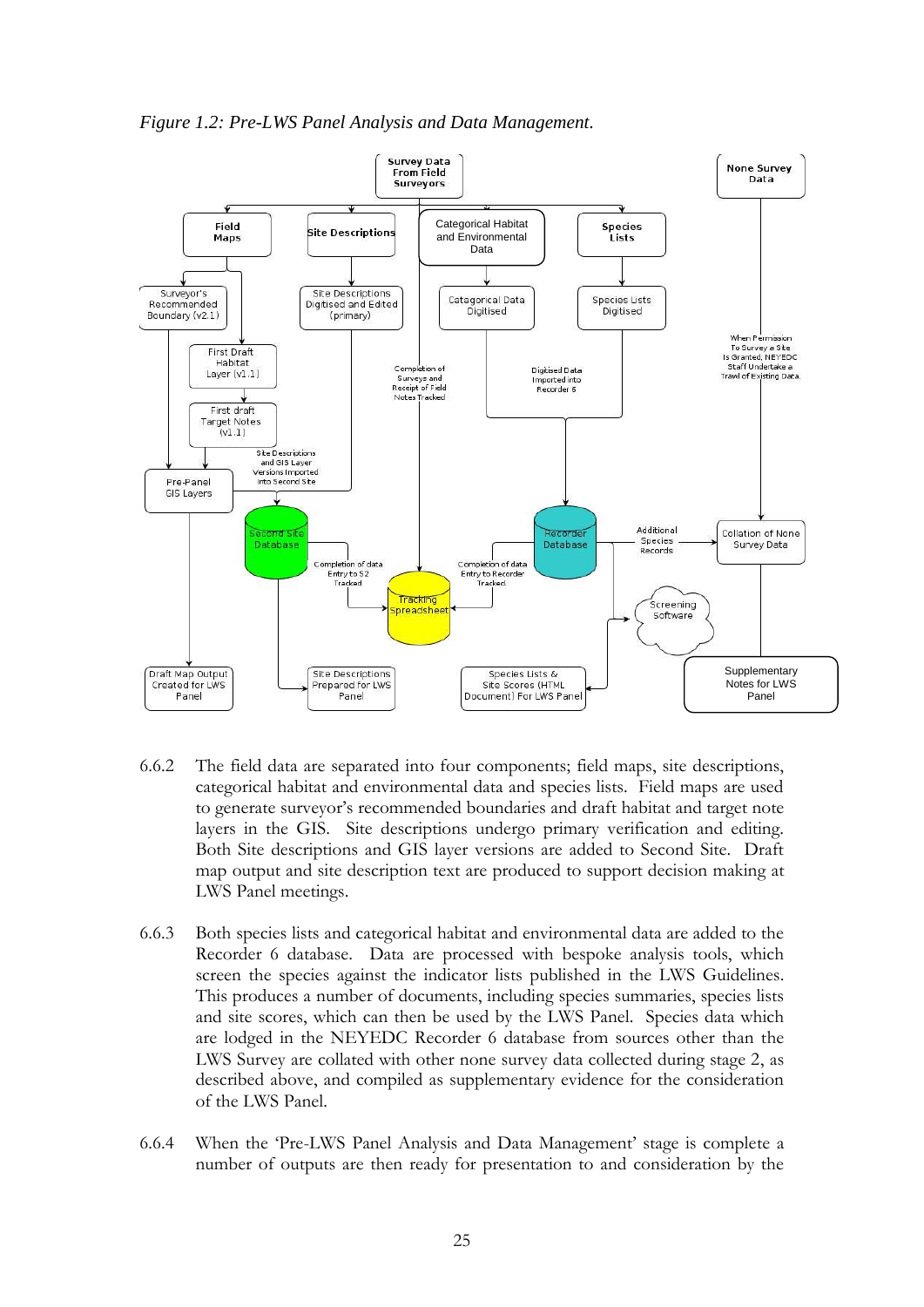LWS Panel. The process of LWS Panel consideration is considered in Section 5 – Assessment of Candidate Sites of this document, including the role that NEYEDC plays in this.

#### **6.7 Post LWS Panel Quality Assurance and On-going Data Management**

- 6.7.1 This final stage of the data management process is carried out as soon as practicable after the designation status of a site is resolved by the LWS Panel. Figure 3 below shows the detailed process that takes in the Post LWS Panel quality assurance and on-going data management stage. This covers recommendations made by the LWS Panel through to the production of outputs that can be used for dissemination to landowners, formal designation or deletion of the site by the Council. Site data are stored for use and future consideration (e.g. monitoring, re-survey as appropriate).
- 6.7.2 Immediately following LWS Panel meetings, specific outcomes for a given site, where fully resolved, are recorded in the Tracking database. On rare occasions, sites are returned to stage 3 by the Panel for re-survey. As soon as possible after the LWS Panel meeting at which the designation status is finalised, site boundaries, along with habitat and target note layers are edited to give final versions, whilst site descriptions are re-edited and designation criteria added. These data are used to provide maps to support the formal site designation process by the Council's Cabinet, and to produce maps and site descriptions for dissemination to landowners.
- 6.7.3 The Second Site and Recorder databases will be employed on an on-going basis to provide data products for use by the Council (and partners where appropriate), for example customised GIS layers in the appropriate format for use by officers of the Council and other partners. These databases will also be used to support secure on-line access to LWS maps and citations and to ensure that East Riding LWS data is included in commercial and statutory data searches that support decision making activities (e.g. in support of the consideration of planning application, see Section 1.7 LWS and the Planning System for links to the planning system).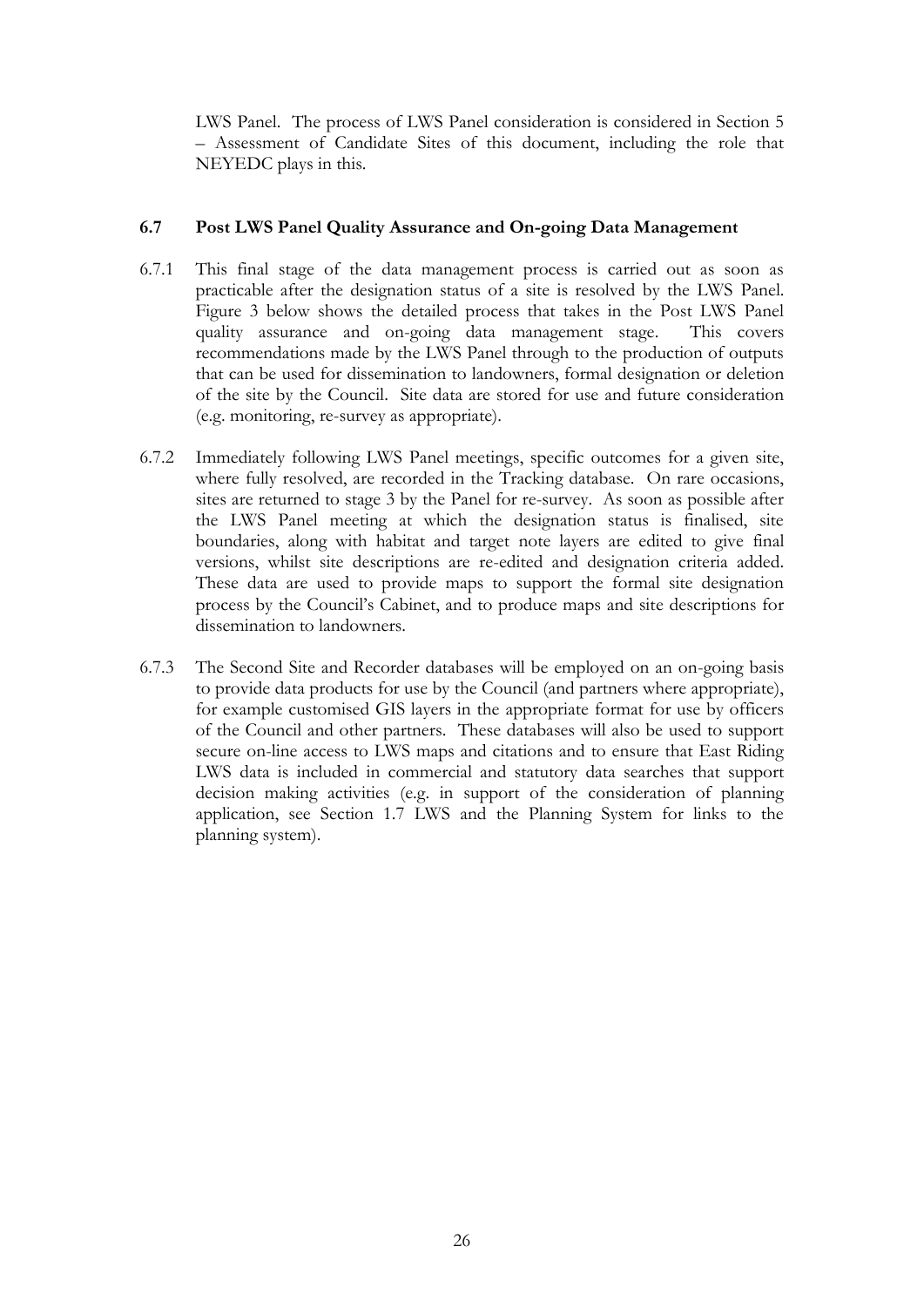# **7. Adoption of Local Sites**

#### **7.1 The East Riding of Yorkshire Council Corporate process**

- 7.1.1 LWS are recommended for designation and / or deletion from the register of sites by the LWS Panel, but formal adoption of these sites for Planning purposes is by East Riding of Yorkshire Council through its corporate process. The decision by the Council to adopt or delete sites is made by the Council's Cabinet, based on the recommendations of a report produced by the Sustainable Development Team (part of the Economic Development Service), and then ratified by the full Council.
- 7.1.2 The first tranche of LWS was adopted by the Council's Cabinet at a meeting on 16 March 2010, which full Council then ratified at their meeting on 16 April 2010. The report also gained approval for the LWS system and the principles for the operation of the LWS system from The Cabinet. This document refines those principles, clarifying the detail of how the process operates.
- 7.1.3 On an ongoing basis, reports will be taken to The Cabinet that will contain a list of the relevant designated and deleted LWS recommended by the LWS Panel. The reports will also include boundary maps of all designated sites and basic information about each site.
- 7.1.4 All designated sites will be disseminated to landowners prior to being submitted to The Cabinet for adoption. The covering letter in the dissemination pack will offer the landowners an opportunity to comment on the reasons for designation within 21 days. Comments from landowners that are relevant to the reasons for designation will be included in the report to The Cabinet. However, other more general comments, such as opposition to the principles of designation or contextual information, will not be included but will be considered in communicating with the landowner in question. If these relate to management of the site, then this will be addressed through the ongoing work of the Local Sites Partnership to get sites in active conservation management wherever possible.
- 7.1.5 In rare cases where boundaries of already adopted LWS are deemed by the Panel to require modification, these will also be reported to The Cabinet. In such cases the recommended changes will be disseminated to landowners prior to consideration by The Cabinet.
- 7.1.6 The Candidate Sites that the LWS Panel have recommended for deletion are also reported to The Cabinet to formalise their deletion. Landowners of such sites will be informed wherever possible prior to The Cabinet meeting.
- 7.1.7 Sites may be reported to The Cabinet (for designation, amendment or deletion) at any time (dependent on the schedule of Cabinet meeting dates) and therefore the list of designated sites will be periodically updated as necessary. This process may continue for the duration that this document remains valid.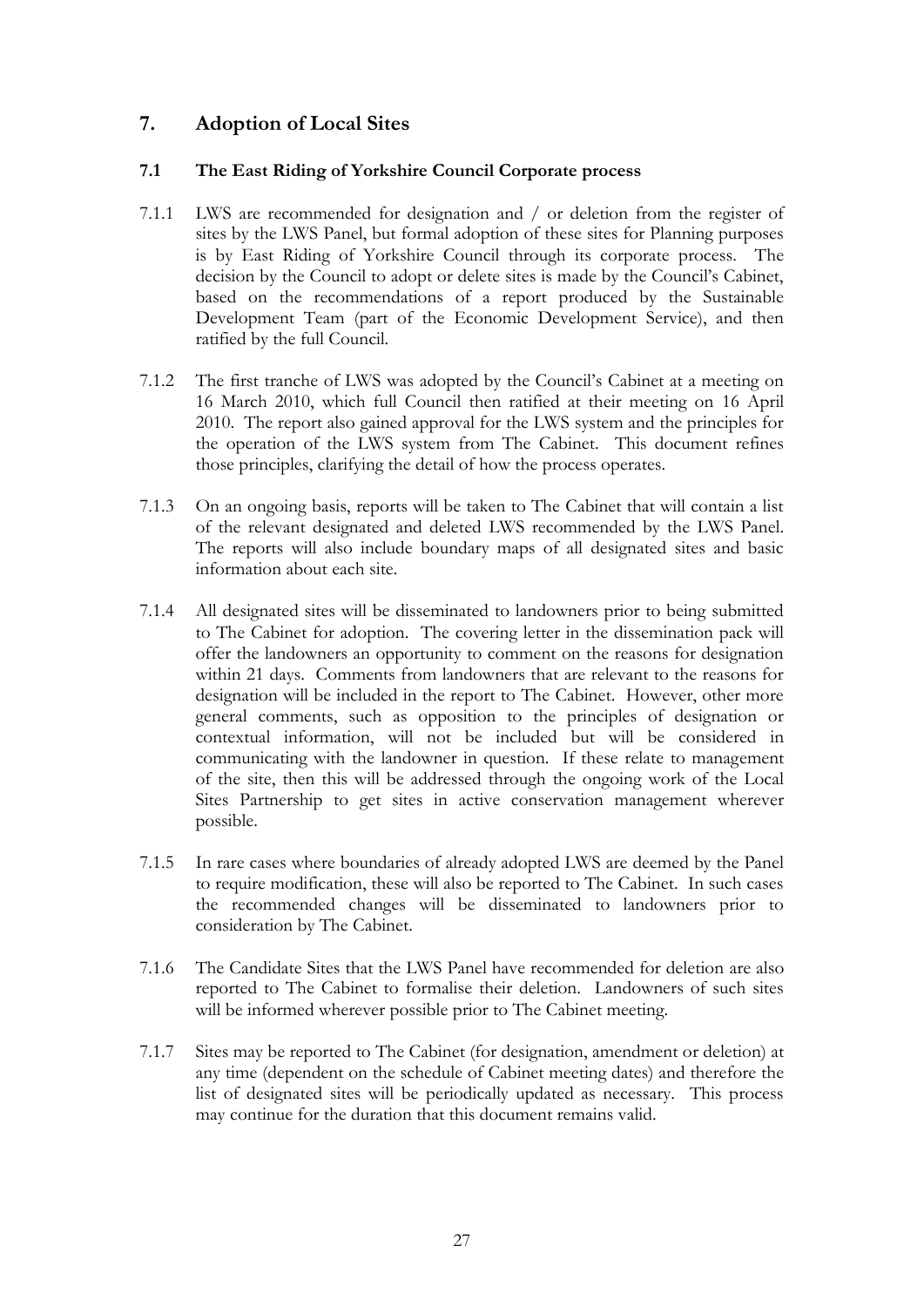#### **7.2 Recognition in the Planning System**

7.2.1 LWS which are listed on the 'Register of Local Wildlife Sites in the East Riding' will be afforded material consideration within the planning system, both spatial and development management. The register will be updated periodically as new sites are added, deleted or boundaries amended. Material consideration within the planning system will be based on the most recent update of the register.

#### **7.3 Recognition of Local Geological Sites**

7.3.1 LGS will be recognised in the planning system through a similar process to that used for LWS.

#### **7.4 The register of Local Sites in the East Riding of Yorkshire**

- 7.4.1 The official register of Local Sites in the East Riding of Yorkshire will be maintained by the Sustainable Development Team (part of the Economic Development Service) within East Riding of Yorkshire Council.
- 7.4.2 The register will contain both LWS and LGS. It will be updated periodically as the status of individual sites is revised. Revisions to LWS are managed by the LWS Panel and will be reported to the Council for adoption.
- 7.4.3 Information on any revisions to the status of LGS will be reported to the Council by the East Yorkshire RIGS Group. The sites will be included in the register and recognised by the Council following approval by The Cabinet.
- 7.4.4 Candidate LWS will be included on the register, but their candidate status will be clearly identified to differentiate them from sites which have been adopted.
- 7.4.5 The register of Local Sites will be used by the Council for planning purposes. This will include development plans and the LWS will be designated on the Local Plan Policies Map. This will inform the determination of planning applications. This approach is consistent with Government guidance, currently the NPPF.

#### **8. Landowner liaison**

#### **8.1 Pre-survey liaison**

8.1.1 The majority of LWS in the East Riding of Yorkshire are in private ownership. Therefore the LWS system is based on an approach of fostering positive relationships with landowners. Liaison with landowners will take place at key stages in the survey and designation process and all survey information will be disseminated to landowners before it is made available to any third party outside of the LWS Partnership.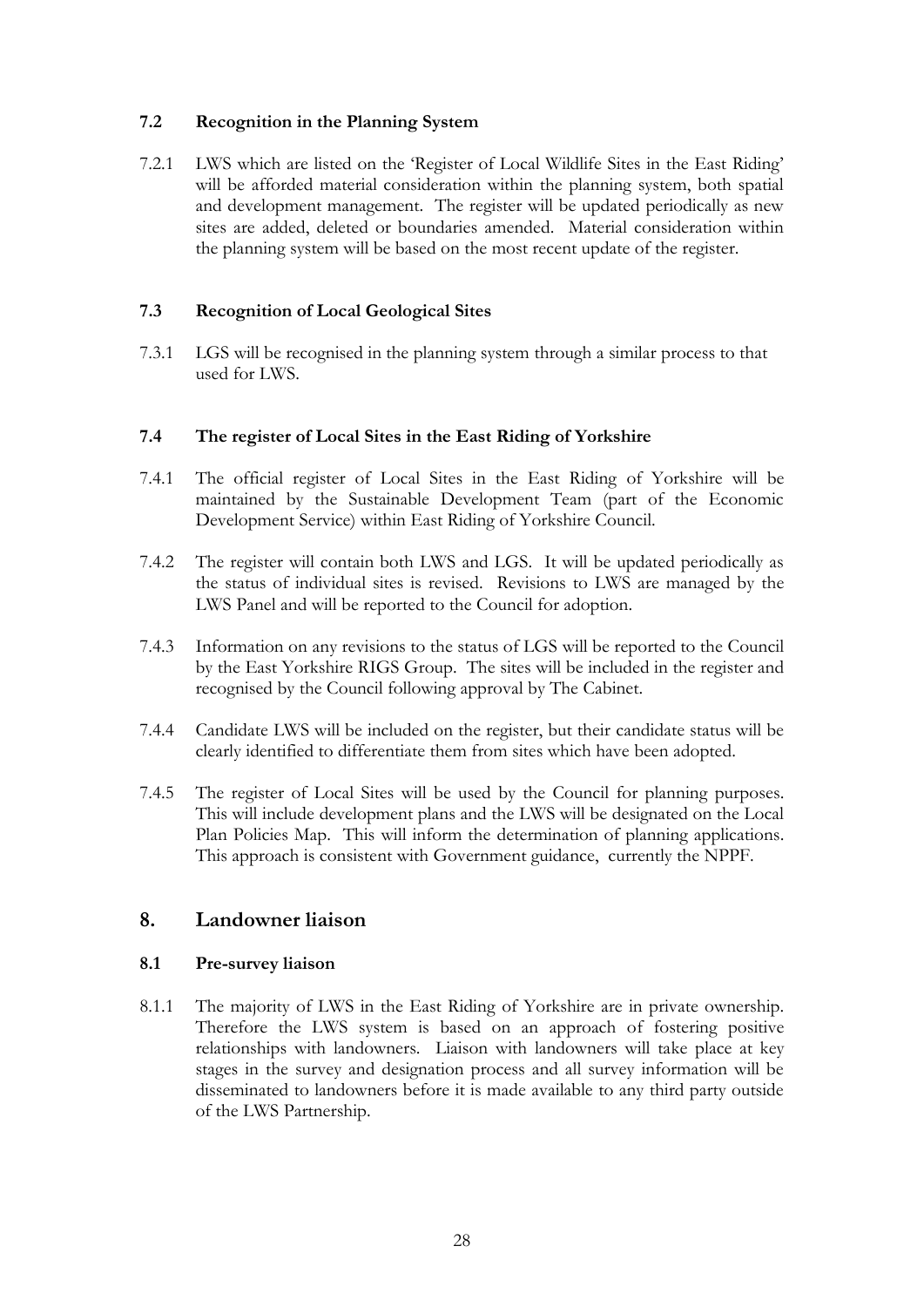8.1.2 Before a Candidate Site is surveyed there is a landowner liaison process, which is described in Section 4 'Candidate Site Selection and Survey' and Section 6 'Data Management'.

#### **8.2 Post survey liaison**

- 8.2.1 A dissemination pack will be sent to all known landowners of sites that have been recommended for deletion or designation as an LWS. This will include roadside verges and hedgerows where the landowner can be identified. The pack will include a site citation including a species list, a boundary map, a habitat map, as well as a covering letter, a Frequently Asked Questions sheet and a feedback form.
- 8.2.2 In the case of designated sites (except roadside verges and hedgerows), the dissemination pack will be sent to the landowner prior to the site being submitted to the Council's Cabinet for adoption. In the case of deleted sites the aim will be to send the dissemination pack out prior to the Cabinet meeting, however designated sites dissemination will be prioritised and the dissemination of deleted sites will be dependent on available resources. This is due to the prioritisation of designated sites in the dissemination process.
- 8.2.3 The reason for disseminating LWS to landowners prior to adoption by The Cabinet is to give landowners an opportunity to comment on the reasons for designation, namely whether the site still supports the qualifying features stated in the citation. The opportunity to comment is limited to 21 days from the date of the covering letter. The Defra Local Sites Guidance (paragraph 35) states that landowner consultation should *"be confined to factors relating directly to the application of the site selection criteria".* Relevant comments will be considered by Council officers and/or the LWS Panel and included in the report to The Cabinet. If comments from landowners are not relevant to the way that the site selection criteria and guidelines have been applied then they will be dealt with through the normal liaison process between the Council and the landowner in question, especially if they are in relation to the ongoing management of the site(s) in question.

#### **8.3 Advice to landowners on site management**

- 8.3.1 The feedback form (Appendix H) asks the landowner what sources of advice, if any, they currently receive e.g. agronomist, statutory body etc. It also asks for preferences for sources of advice in the future. There are several options, including the potential for one to one meetings with an advisor to discuss the management of the site and the potential support that is available for enhanced conservation management.
- 8.3.2 The Local Sites Partnership will endeavour to provide advice free of charge to landowners who request advice in relation to the appropriate conservation management of an LWS. The capacity of the various partners of the Partnership to deliver this will vary between partners and with time depending on priorities and resources. Various biodiversity projects and landscape scale initiatives may provide opportunity(s) to direct staff resources to advisory roles in particular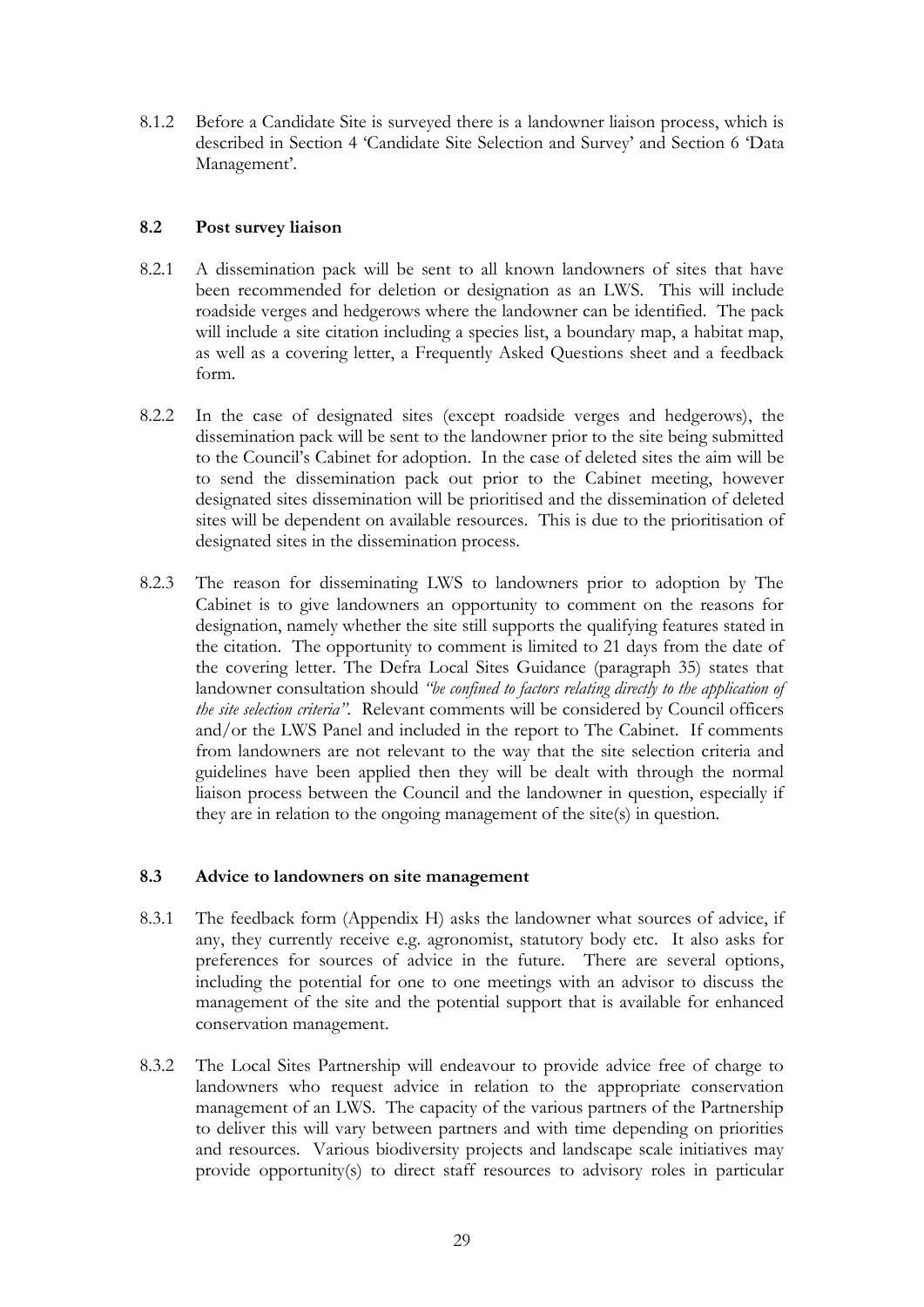areas. In other circumstances the Partnership will endeavour to find the most appropriate sources of advice for a particular LWS. The advice provided to landowners should be consistent with any recommendations from the Panel. The Panel may be able to collate information which will help inform management options. Management options should maintain or enhance the features for which an LWS has been designated.

#### **8.4 Advice to landowners on potential sources of funding**

8.4.1 There may be opportunities to fund the conservation management of LWS through various sources. The key funding streams of relevance at present are through agri-environment schemes such as the Entry Level Stewardship (ELS) and Higher Level Stewardship (HLS) schemes and also the English Woodland Grant Scheme (EWGS). The agri-environment schemes are currently administered by Natural England and the EWGS is administered by the Forestry Commission. Other sources of project funding, such as the Heritage Lottery Fund (HLF) and Landfill Tax Credits, may be available for specific project work in some cases. The LWS Partnership will monitor developments in funding opportunities and pursue opportunities as appropriate, linking in with the East Riding of Yorkshire Biodiversity Partnership and any appropriate Landscape Partnership(s) for the area in question.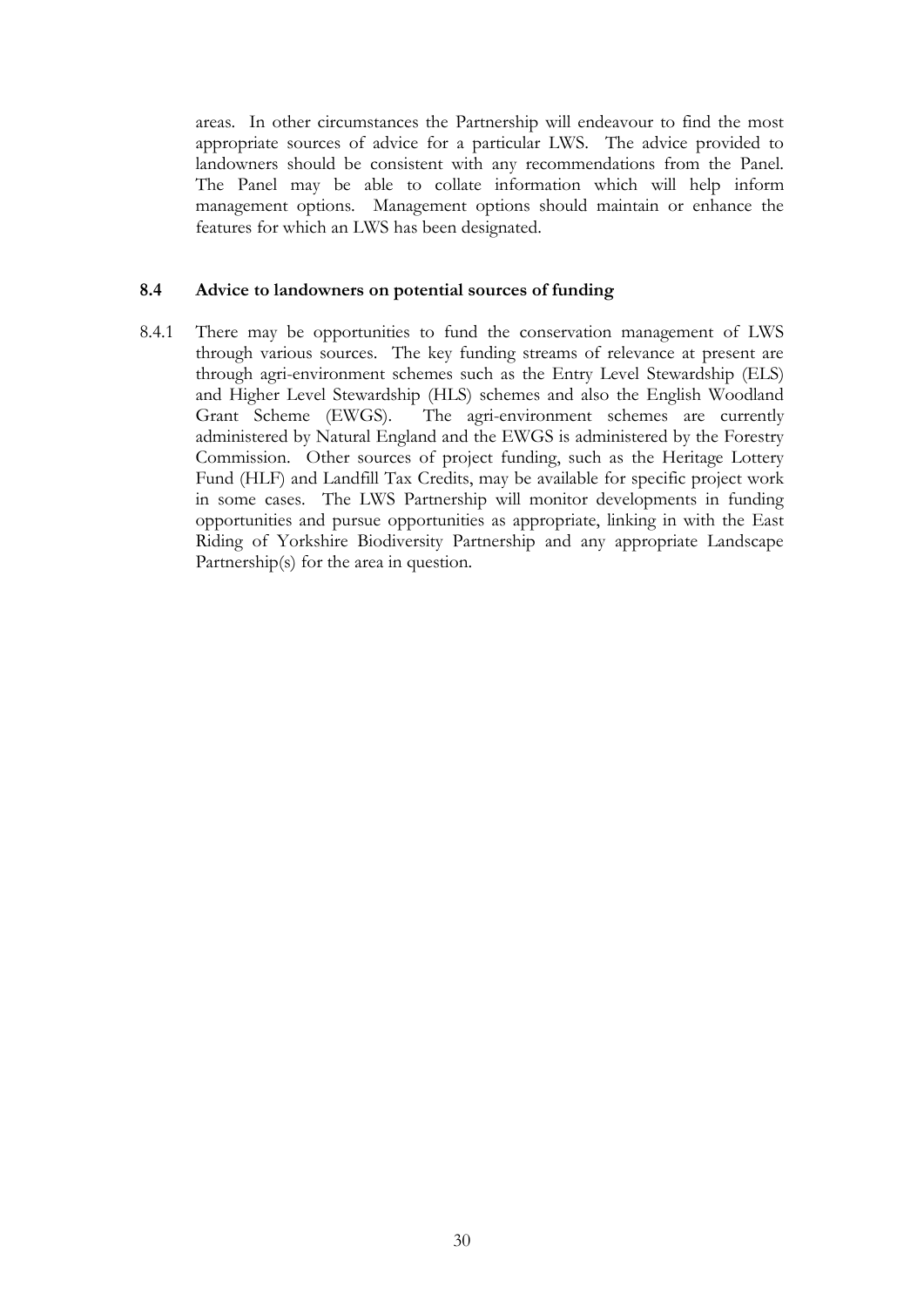## **9. Monitoring LWS**

#### **9.1 Monitoring and Re-survey LWS**

- 9.1.1 It is important that some form of monitoring of LWS takes place in the long term. This is to ensure that the designations remain relevant in the long term. All monitoring programmes require some level of resources to support their delivery, whether professional surveys, staff time or volunteers. Some LWS systems operate a rolling programme of full re-survey. This approach does however require significant resources in terms of professional surveyor time and consequent financial resources. This does not appear to be a realistic option for the monitoring of LWS in the East Riding for the foreseeable future, given the challenging economic climate. Despite this it is recognised that some kind of monitoring process needs to be implemented to ensure that LWS still hold substantive nature conservation value. Therefore a system of site integrity monitoring will be developed as the main monitoring programme. The more detailed site condition monitoring will be undertaken as and when resources permit.
- 9.1.2 The site integrity monitoring programme for the LWS system in the East Riding of Yorkshire will primarily seek to identify any significant changes in ecological value. These may be caused by natural ecological processes, or they may be the result of direct human actions, such as management of the site or damaging land uses. These factors may combine, for example natural ecological succession on a site may be affected by changes to management, such as grazing or mowing regimes. Depending on the habitat concerned this could to lead to an improvement or a deterioration of the feature(s) for which the site was designated. Changes to water tables and the effects of climate change may also cause long-term changes to the ecology of a site. The effects of some management actions, such as clear felling or thinning in woodlands and clearance of scrub, are likely to have a significant effect, which again may be positive or negative. Other issues, such as changes in levels of recreational or anti-social uses, may also be important.
- 9.1.3 Monitoring should identify if significant changes have taken place on an LWS since the original survey. Significant changes include management changes, such as the introduction, or removal of grazing, changes in vegetation structure, changes in hydrology and the spread of invasive non-native species. It should be noted that monitoring is only aiming to identify significant changes. All habitats and populations of species are subject to natural fluctuations. It is not the aim of the monitoring regime to record these natural fluctuations. To undertake such a programme would require regular annual monitoring using a comparable quantitative method, which is beyond the scope of the current monitoring programme.
- 9.1.4 Site integrity monitoring to identify significant change should prioritise those habitats which are most susceptible to change. Broadly speaking these are grasslands and wetlands, with woodlands being a climax habitat and therefore least susceptible to change. Monitoring may be undertaken by various members of the LWS Partnership, and will be dependent on available resources. Monitoring visits do not aim to replicate the original survey and do not require a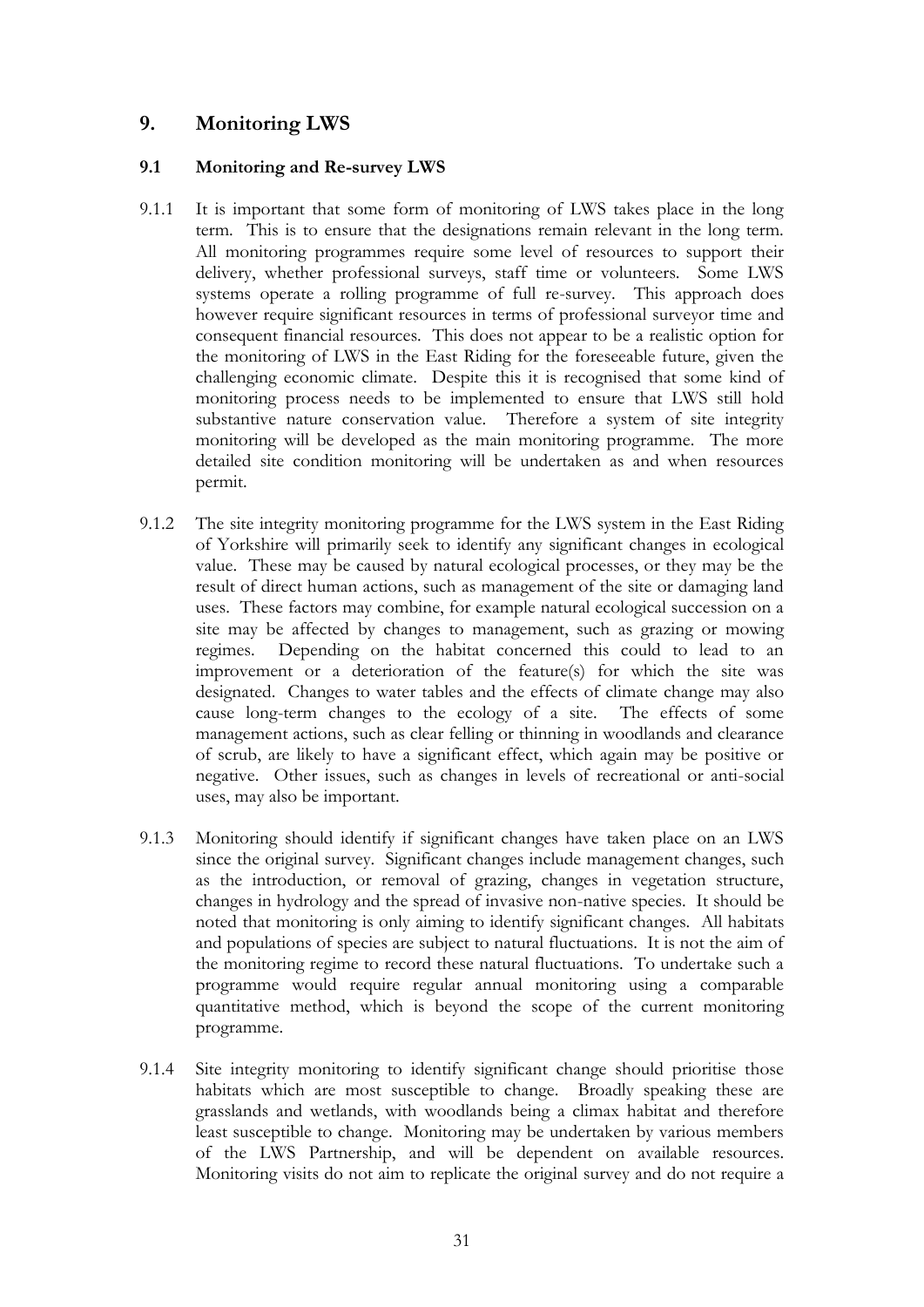complete survey. Monitoring visits should however note key species which may be positive or negative indicators. Therefore monitoring visits may be undertaken by a variety of staff and volunteers who have a suitable level of expertise to be able to make qualitative judgements about habitat quality and condition trends. All LWS should receive at least one monitoring visit at least every ten years. A standard monitoring pro-forma will be developed for volunteers or partners undertaking monitoring visits with accompanying guidance.

- 9.1.5 If site integrity monitoring identifies a significant change in an LWS this should be reported to the LWS Panel. The Panel will then consider if a resurvey of the site is required and how resources may be secured to enable a full resurvey using the original or an appropriate recognised methodology based on the site's feature(s) of interest. If the change is of such significance that it has led to the complete loss of the site's features of designation, through land-use change or severe and wholesale site management changes, then this will be discussed at the Panel. In cases that involve possible breaches of environmental or planning regulations these will be reported to the relevant statutory body for investigation.
- 9.1.6 The East Riding of Yorkshire LWS System will seek to use other appropriate monitoring or survey regimes to fulfil the monitoring of sites on the register of LWS. This may include the monitoring of other designated sites where they abut or overlap with the LWS in question. Another potential opportunity to integrate monitoring approaches is for revisions to habitat inventories, broad level habitat surveys (e.g. through API), collation of ecological survey information submitted to the Council in support of planning applications and development proposals, the monitoring of nature conservation projects and agri-environment schemes or landscape partnership monitoring regimes. A particular opportunity relates to pilot and innovation projects led by Defra, its arms length bodies or other partner organisations (Section 9.2 below summarises one such pilot project which is of particular relevance).

#### **9.2 Natural England's structured habitat surveillance pilot**

- 9.2.1 The Government has published 'Biodiversity 2020' a national strategy for England's wildlife and ecosystem services. The intention is that 90% of priority habitats will be in favourable or unfavourable recovering condition by 2020. Natural England currently monitors the condition of habitats on SSSIs and land under HLS. Some of the latter may include areas that are designated as LWS. Natural England estimates that land covered by SSSI or HLS monitoring covers nearly 70% of semi-natural habitats, excluding woodland. It is likely that much of the remaining area, especially BAP habitat, is located on land designated as LWS.
- 9.2.2 Two local habitat surveillance pilot projects have been commissioned by Natural England, which will monitor the condition of habitats. One of these pilots is within Yorkshire and the Humber and is being managed by NEYEDC. The pilots will involve identifying and surveying a sample of priority habitats across the region. The surveys will identify the habitats present and make an assessment